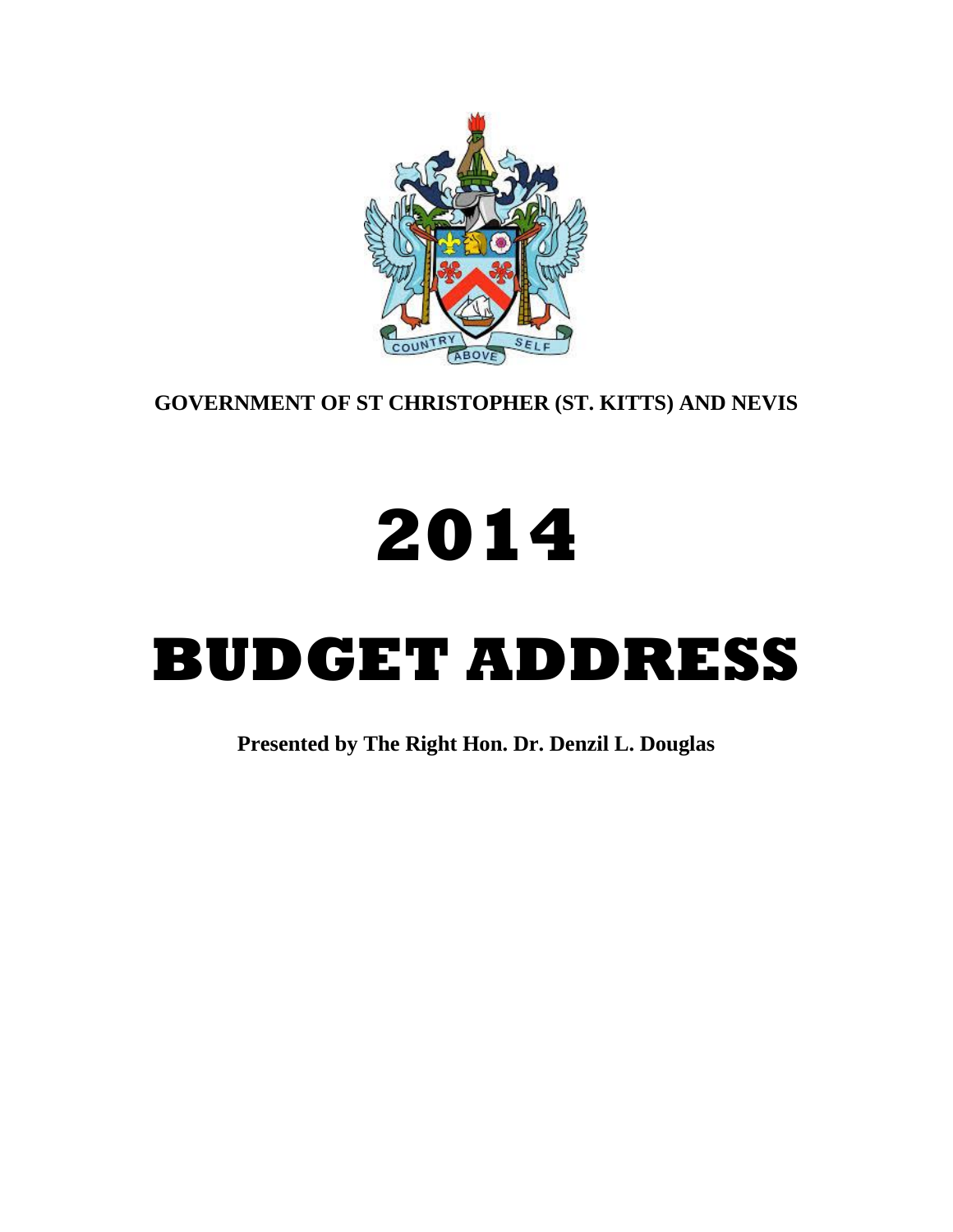1. Mr. Speaker, I beg leave to move the second reading of the Bill shortly entitled the Appropriation Act (2014), 2013.

## **INTRODUCTION**

2. Mr. Speaker, the future of St. Kitts and Nevis is bright. Our diligence and hard work are now yielding fruits with a notable turnaround in the growth and development prospects for our country. After four years of negative growth, in 2013 we will record positive GDP growth around 2%, signalling that we have weathered the storm and are now bouncing back from the adverse impact of the global recession. I urge this Honourable House and indeed the Nation to celebrate this marvellous feat. Fortunately for us, we are also confident, fully confident that we are on a path to sustaining positive growth over the medium term.

3. We are all aware that over the last few years the Government has led this Nation through a period of adjustment and reform, recalibrating the economic framework into one that is now better suited to support economic growth and development, social cohesion and environmental sustainability. We are moving towards the completion of the fiscal adjustment period and now must squarely address the need to chart a course of sustainable economic growth for our small twin-island Federation. Our future is in our own hands and we can develop our own solutions to our unique set of challenges. Some eight years ago we made the decision to cease the production of sugar for export. Since then my Government has moved on to facilitate the rapid development of our tourism industry and the service sector in general. Using our experience over the last decade, I think we have arrived at a point in our journey where we must now refine and upgrade the model we want to adopt for the future development of our Nation. Today, I submit that we should set our sight high and seek to create a new model – one that works for us, one that is unique to us as a Small Island Developing State. This new model should harmonise our social, cultural, environmental and economic responsibilities; and make the most of our competitive advantage and our collective will to succeed.

4. But, in order to create a sustainable economy for St. Kitts and Nevis we must consider the following economic realities. Today as we know it, the Federation is surrounded by large but distant overseas markets. However, our local market is small, so there are few alternatives to traditional commodity export-oriented growth. History has shown that extreme protectionism will not work. Secondly, because of the size of our Federation and limited physical resources, there is little alternative but to export services, such as tourism and financial services, or to produce high-value items for export, as it is difficult for us to compete with the manufacturing capacity of the Far East. Thirdly, our existing capital structures are not suited to encouraging entrepreneurship and micro-enterprise but best serve existing established businesses. Lastly, tourism has become a large component of our economy and is particularly sensitive to environmental degradation and social issues, such as crime and violence.

5. Mr. Speaker, a real opportunity exists for us to create a new economy by making the Federation of St. Kitts and Nevis one of the world's first 'sustainable island-state'. It is no accident that my Government has chosen to present this Budget under the theme "A Green Economy – The Pathway Towards A Sustainable Island State" This is the vision that we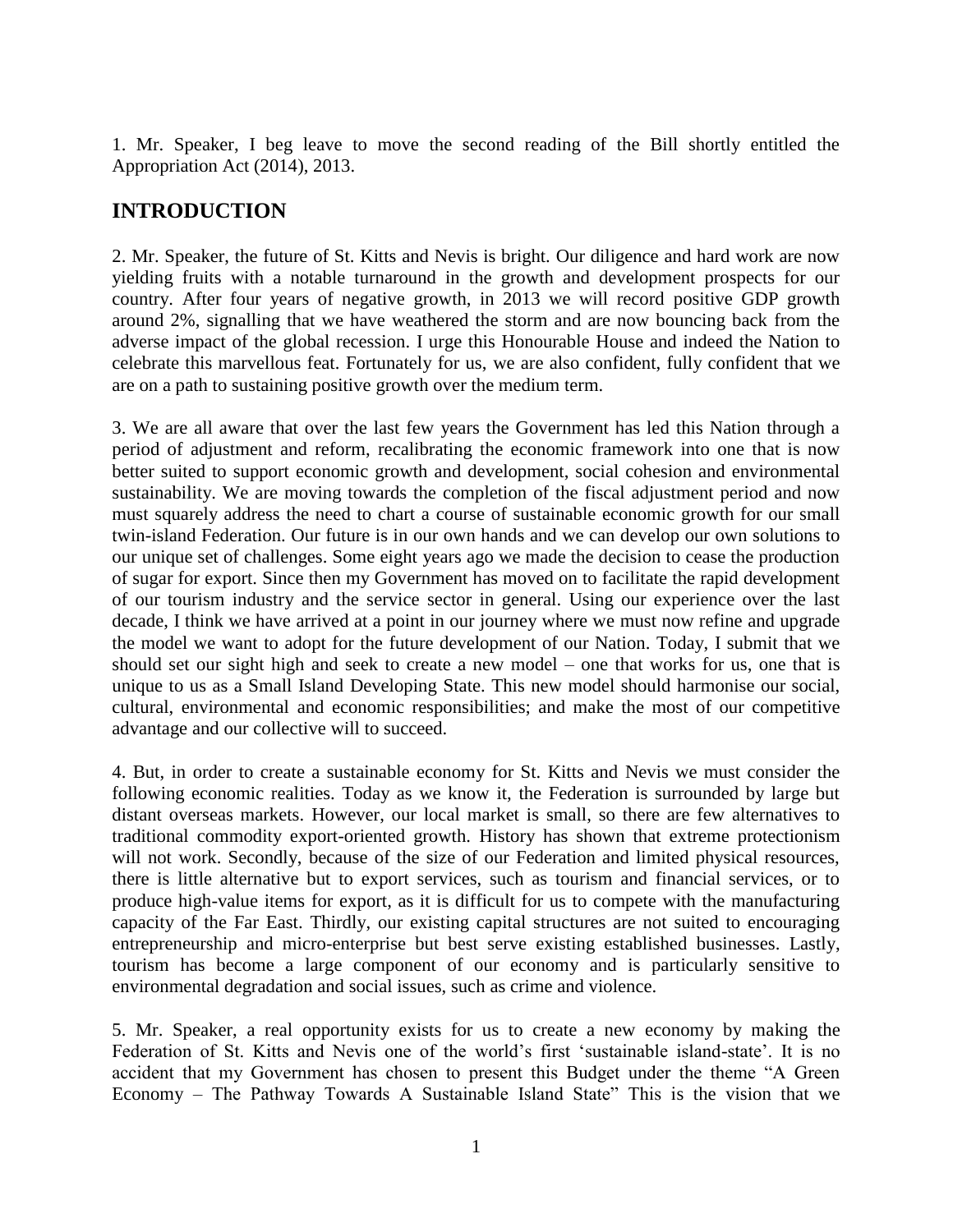presented to our social and economic partners just recently at our annual National Consultation on the Economy. This is our clear vision for the future of this country. This vision was very well received at the National Consultation and is therefore presented in this Budget in keeping with our quest to ensure that key policies are informed by such consultations. I invite all citizens and residents to share in this vision because I truly believe that we can indeed achieve the status and maintain the status of a thriving, sustainable island state fuelled by a green economy.

6. This vision of a sustainable island-state should be founded on certain core values. Balance is a central part of the vision, where we acknowledge that truly sustainable development requires the harmonisation of people, heritage, environment and prosperity. We must have a clear sense of our identity. Recognising that it is necessary for our people to continually develop a sense of self. We must also come to the understanding that culture and the environment have a central role to play in our development. The movement to a sustainable island-state will require active management of our resources and assets. We the people of St. Kitts and Nevis must begin to see ourselves not only as beneficiaries or mere spectators but rather as the primary resource that is required for the process to succeed. We must endeavour to maintain our independence. This will require us to truly value and understand the importance of resource independence in water, food, and energy. We must adopt a zero tolerance for exclusion of any group among us. Every segment of our society must be equitably involved and fully incentivised throughout the process of building a sustainable island-state. Mr. Speaker, the binding principle for this process is leadership. This Government is ready, willing and equipped to lead this process. However, visionary leadership and governance is not the responsibility of the public sector alone. Leadership in the private and civil society sectors is also essential as this will determine the Federation's success in rising to this opportunity.

7. St. Kitts and Nevis has unique advantages in its aspirations to develop a green economy and a sustainable island-state. This opportunity lies in the small size of our population who are educated and patriotic. The physical environment of both islands is well preserved. Our land mass covers a manageable 104 square miles, with only two islands to administer. The islands have good potential for the development of renewable energy in the form of solar, geothermal and wind. St. Kitts and Nevis is emerging as a premium tourism destination and is increasingly establishing brand awareness in major markets. Our National Assembly has the ability to rapidly develop enabling legislation that can attract targeted businesses and industries. We have already established a substantial framework in sustainability planning, as evidenced by the existing National Physical Development Plan, modern Building Codes, the National Adaptation Strategy and the establishment of the Ministry of Sustainable Development which my Government created in 2009.

8. In our quest to become a sustainable island-state, we intend to continue the consultative process started at the National Consultation. We believe that we must engage our people in a dialogue and build a national consensus. The people of the Federation must be involved at every step of this process and have ownership. This vision cannot be achieved without support and commitment at all levels, from both administrations of the Federal Government and the Nevis Island Administration, all Government Ministries, the private sector, civil society and of course our individual citizens. We will create and market a national brand for St. Kitts and Nevis as one of the world's first sustainable island-states. This can be done on the world stage, with the help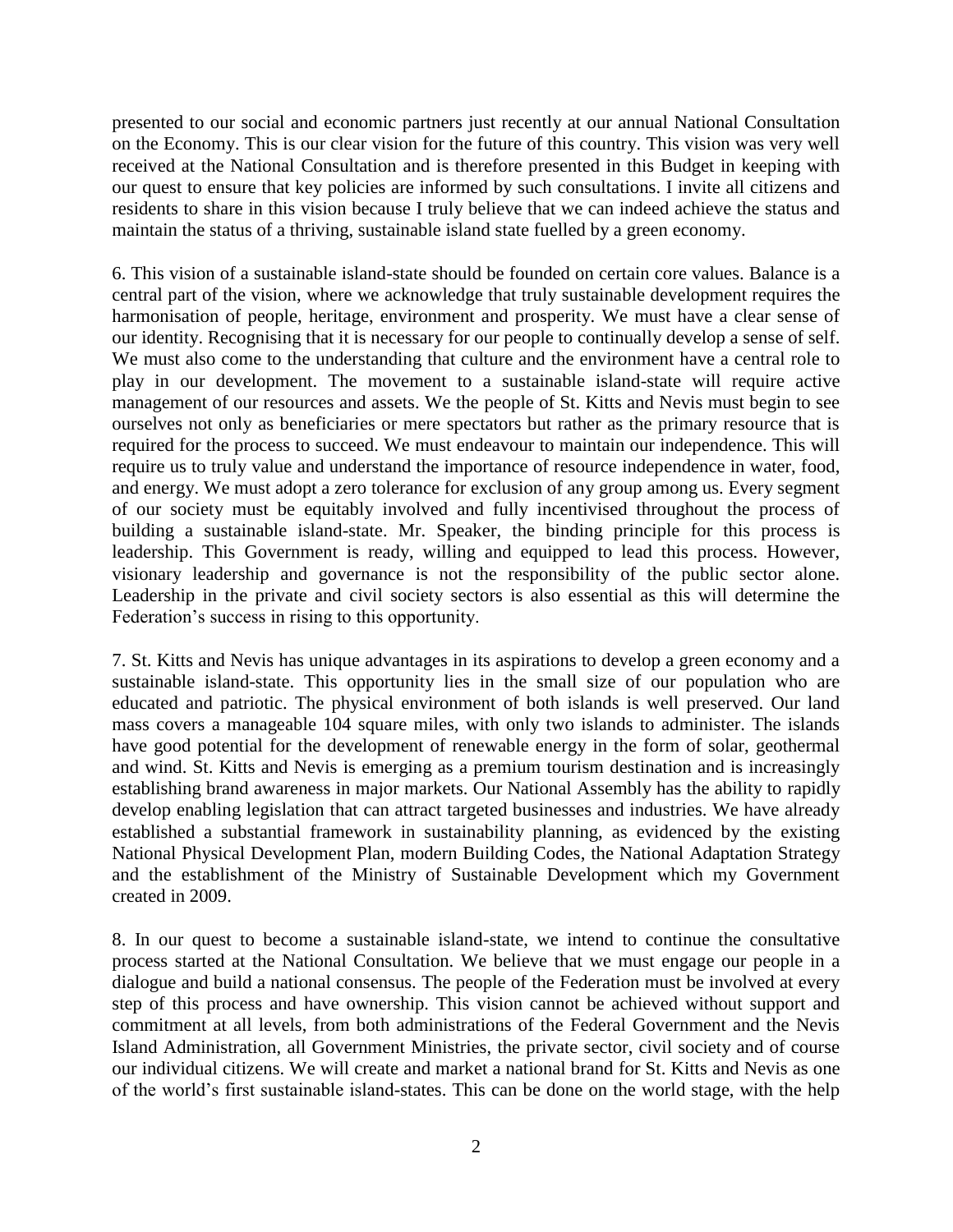of early adopters, and include a global public relations campaign. Very importantly, a national campaign will be mounted to ensure maximum participation of our local stakeholders.

9. We must then develop activities that would enable our current economy to transition to a zero carbon economy and then to a sustainable one. We must support the exploration and development of geothermal reserves, solar and wind energy on both St. Kitts and Nevis. We must develop businesses and social practices that encourage the sustainable use of the natural resource base of the Federation. The tourism sector needs to develop a road map for bringing its tourism plant in line with the requirements of a sustainable island-state. The Federation has already begun to address food independence by seeking to substitute some imported food with locally produced food. My Government has commenced this initiative with the launch of Capisterre Farm, the allocation of lands dedicated to farming and the development of water services to the agriculture sector. We must move to converting fossil fuel vehicles to electric and bio-fuel powered vehicles, becoming more open to use of bicycles and develop appropriate infrastructure. We must reduce the energy consumption of buildings, homes and public spaces. Our practices in waste management must be altered and we must ensure the protection of the Nation's air, land and marine resources.

10. Our aspirations to make St. Kitts and Nevis one of the world's first sustainable island-states can only be achieved if the daily actions of our people are aligned with the best of a green economy. This will require formal education, skills training and awareness programmes. We must develop a national consciousness, commitment, culture, and the skills necessary for a successful transition to this new economy. Many are seeking jobs and business opportunities and that is precisely what we intend to create. The development of St. Kitts and Nevis as a sustainable island-state will generate a new economy based on responsible tourism, information and communication technology, financial services, the alternative use of sugar lands and specialist exports. This important initiative not only holds the prospect for preserving our resources for future generations but will foster growth and development and bring down the cost of energy consumed by our people.

11. So today on behalf of my Government, I call upon the leaders of the private sector and civil society to join us in forming a Steering Committee that will take the Federation of St Kitts and Nevis forward on the path to becoming become a sustainable island-state.

12. Mr. Speaker, it is important to place our current situation in the context of the rest of the world. Therefore, I will now move to highlight some recent developments in the international and regional economy.

### **THE EXTERNAL ENVIRONMENT**

#### **International Economic Development**

13. Mr. Speaker, there has been some improvement in the global financial conditions and short term risks have been reduced. However, the global economy continues to expand at a subdued pace. The actions and, in some instances, inaction of decision makers have caused medium term risks to emerge including adverse effects on financial stability as a result of unconventional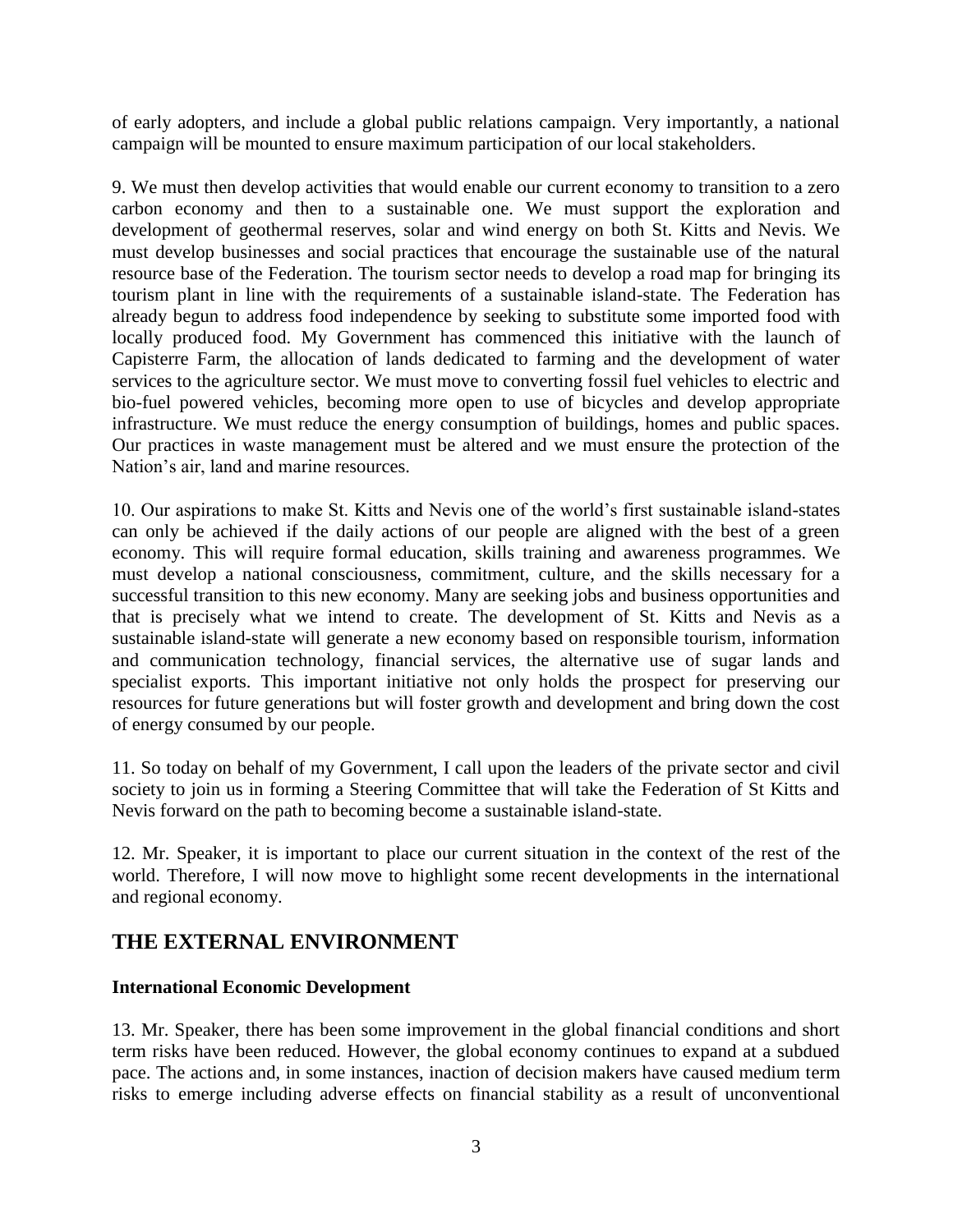monetary measures in developed economies. The International Monetary Fund (IMF) in the latest edition of the World Economic Outlook (WEO) reported that the advanced economies are gradually strengthening while those of the emerging markets have slowed. Employment remains a major challenge in many advanced and some emerging economies as global output continues to expand below what is required to facilitate job creation. Unemployment is most severe among the weak economies in the periphery states of the Euro area as economic activity records severe contractions accompanied by stringent austerity measures. However, in recent months new downside risks have come to the fore as evidenced by the partial shutdown of the United States Federal Government and the protracted negotiation process regarding the increase of the debt ceiling. The decisions taken have not resolved these critical issues and the sustainability of the recovery through increased consumer and business confidence remains tenuous. Notwithstanding, we observe with interest the very positive employment report released by the US Government last week. The reduction in the rate of unemployment in that country was recorded at 7%, the lowest level since November 2008. This is certainly good news for our local economy.

14. Mr. Speaker, careful attention is still needed for devising the appropriate policy mix necessary for improving the pace of adjustment. This can positively impact the recovery of global economic output which is projected to expand by 3.6% in 2014, an improvement when compared to the projected outturn of 2.9% in 2013. The emerging market economies have experienced a sharper than expected slowdown in economic output. This decline is reflective of both cyclical factors and a decrease in potential output growth. Two of the fastest growing economies, China and India, have taken a proverbial economic tumble from double to single digit rates of growth. In 2013 economic activity in China is projected to moderate at 7.6% when compared to 7.7% in 2012 while output in India is estimated to expand by 3.8% in 2013 compared to 3.2% in 2012. In Brazil, growth is expected to improve, recording an outturn of 2.5% in 2013 after growing by a mere 0.9% in 2012. Notwithstanding the reduction of economic activity, this group continues to account for the largest share of global growth. Some decrease in growth compared to what it has been in previous years was anticipated. However, structural reforms such as the rebalancing toward domestic consumption in China and removal of barriers to investment in Brazil and India will make this period of adjustment more manageable.

15. The advanced economies are projected to expand by 1.2% in 2013 after recording a growth rate of 1.5% in 2012. The economic recovery within our two main trading partners, the United States and the United Kingdom, is hinged on the implementation of sustainable policy reforms. The uncertainty of the nature and strength of fiscal adjustment in the United States' economy, ongoing conflicts surrounding the raising of the debt ceiling and failed attempts at fiscal consolidation continue to threaten the recovery, resulting in a projected growth rate of 1.6% in 2013, a noticeable slowdown in economic growth compared to 2.8% in 2012. The economy in the United Kingdom has shown signs of improvement consistent with increasing consumer and business confidence with real output projected to expand by 1.4% in 2013 after a dismal showing of 0.2% in 2012. However, it is important to emphasize that this outturn remains well below precrisis levels and does not provide the environment to facilitate job creation. Output in Japan is projected to expand by 2.0% in 2013, remaining flat when compared to 2012. The new policy actions coined 'Abenomics' hold promise to facilitate a recovery but also have a degree of risk that is evidenced by the devaluation of the Yen. The Euro area will remain in recession with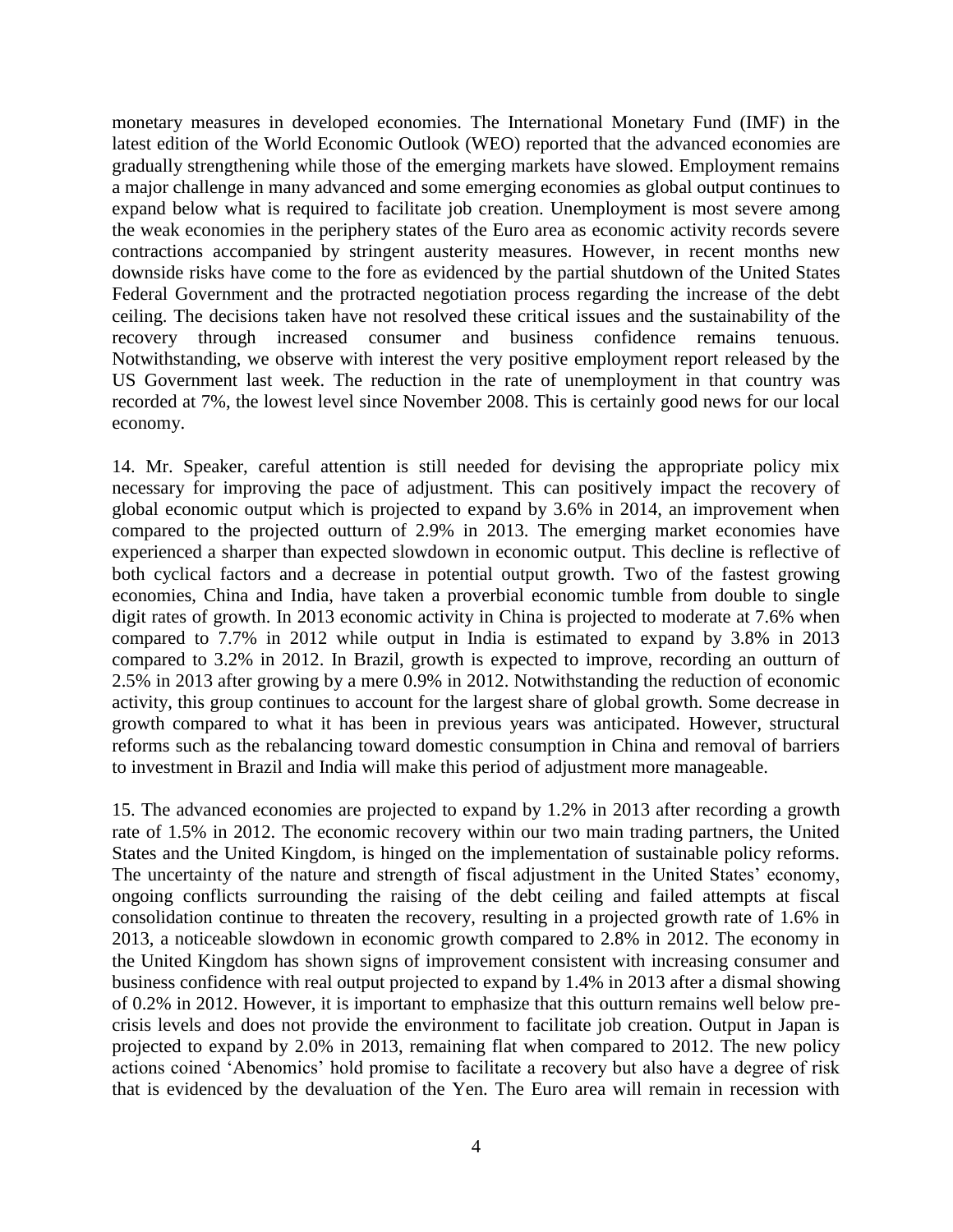economic output expected to contract by 0.4% in 2013 as a result of uncertainties in the major advanced economies and delays in policy implementation in key areas.

16. Continued delays combined with a 'kick the can' approach to decision making will result in new policy challenges and spillovers that may pose even greater concerns going forward in regards to the strength of economic recovery and the thrust of national development. The United Nations in the sustainable development action plan entitled Agenda 21 articulated that there is need for the global economy to be dynamic and stable as uncertainty would impede the development process. The path to sustainable development, particularly among developing countries, would also be impeded by high external debt, inadequate financing, barriers to markets and, unfavorable prices of commodities and terms of trade. In 2012, over 190 nations, including St. Kitts and Nevis, were represented at the Rio+20 Earth Summit where endorsement was given to the steps required to achieve sustainable communities. Among the identified actions was the launching of a process to establish sustainable development goals which include an outline on the means by which the green economy can be used as a tool to achieve sustainable development and advancing the movement beyond the use of Gross Domestic Product (GDP) as the sole means of assessing the wellbeing of a country. It is evident that there is increasing consensus that we cannot achieve sustained economic growth and development at the expense of the natural environment. The environment must therefore feature as an important element in our plans to improve the standard of living for our people and ensure future prosperity.

17. I now turn to Regional Economic Developments.

#### **Regional Economic Developments**

18. Mr. Speaker, the island states of the Caribbean region have continued to take proactive steps to secure our economic and financial viability during the global economic downturn and protracted recovery period. The development trajectory of our small nations is catalyzed by the expectations of our people and the global community that the amenities provided in this region should be equal to or surpass what is provided in the developed world. In this regard, the region has been successful in achieving a quality of life which is of high standard as evidenced by the United Nations Human Development Indices which record achievements ranging from the medium to highest categories. The challenge going forward will be to develop the capacity to build resilience in light of our size, in terms of land mass and population, vulnerabilities to external shocks and natural disasters, and cultural dispositions that impede development. There will therefore be a need for the building of technical expertise, management and administrative competence and a commitment from all spheres of society to transform how we do business and interact in our individual capacities. This will require the integration of new methodologies and technologies across all sectors combined with the conservation of natural assets, investment in infrastructural resilience and increased private sector led development.

19. The economies of the ECCU contracted for the fourth consecutive year in 2012 with a growth rate of -0.2% albeit at a slower pace when compared to the average downturn of 2.9% for the period 2009-2011. This outturn can be attributed to a sluggish but positive rate of growth in the Tourism Sector of 1.4% and the further slowing of the contraction in the Construction Sector to -4.3% after an average decline of 13.9% over the last three years. Preliminary data for the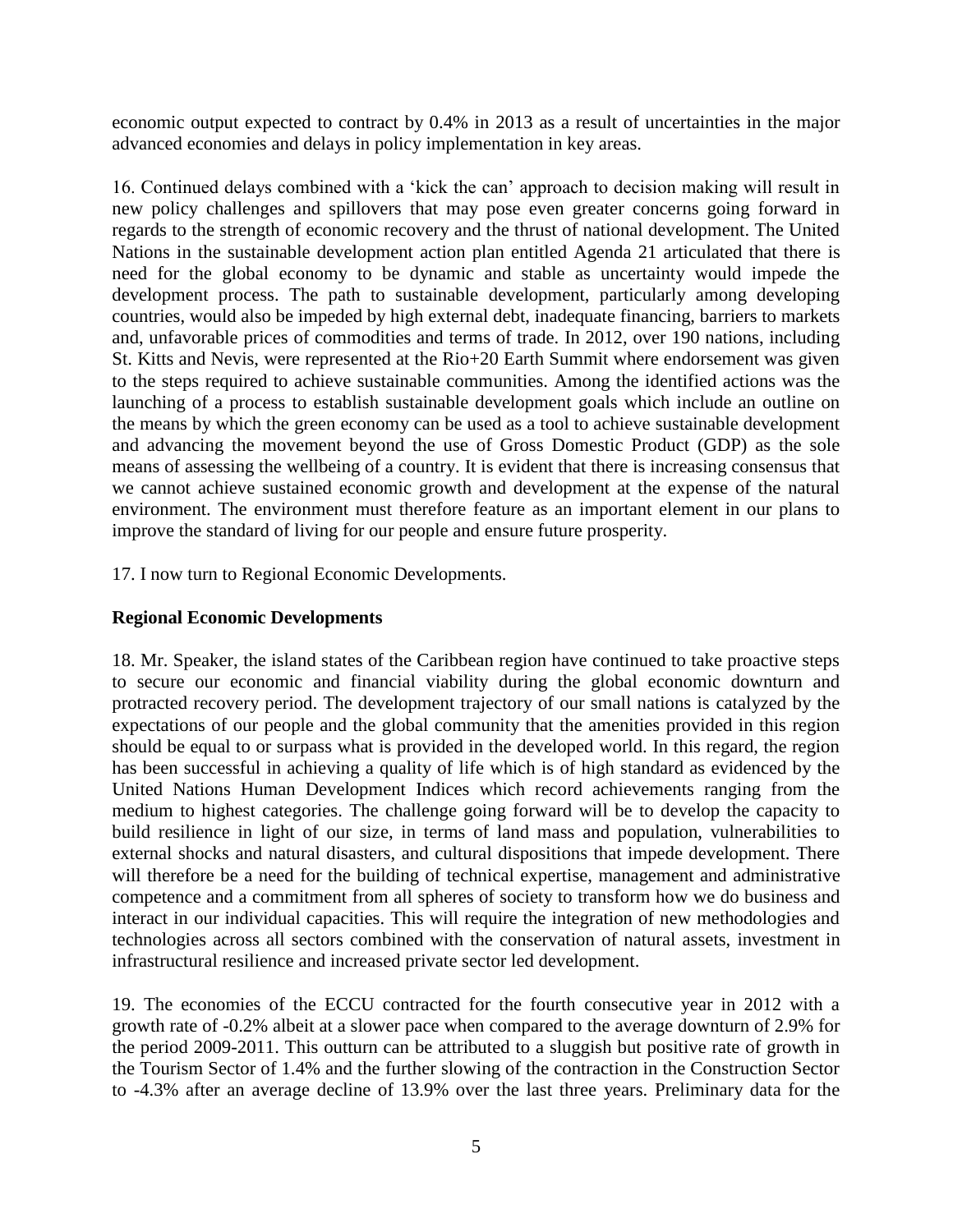period January to June 2013 has indicated that economic output within the OECS expanded by 1.1% due to expansions in Agriculture, Construction, Tourism, Transport, Storage and Communications, Financial Intermediation, Real Estate and Public Administration. During this period, St. Kitts and Nevis recorded positive growth of 2.0% due to expansions in the Construction, Tourism and Wholesale and Retail Sectors.

20. Mr. Speaker, in 2012 the larger Caribbean Community continued to traverse a challenging economic period as the recovery process remained fragile when compared to 2011. Barbados recorded a flat rate of growth when compared to a positive growth rate of 0.8% in 2011 as a result of declines in the Tourism, Other Tradable Services and Manufacturing Sectors. The economy of Jamaica contracted, recording a real growth rate of -0.5% in 2012 following an expansion in economic output of 1.4% in 2011. This outturn was due to declines in the Mining and Quarrying, Construction and, Transport, Storage and Communication Sectors. However, the economy of Trinidad and Tobago recorded an increase in output of 0.2% after a contraction of 2.6% in 2011 as a result of positive growth in the Non-Energy Sector, particularly the finance and Distribution Sectors.

21. It is vital going forward that the Caribbean, particularly the members of the Eastern Caribbean Currency Union (ECCU), take steps to transform our structural features, vulnerabilities, and cultural characteristics from hindrances into building blocks. This would enable us to create a new business environment that could enhance competitiveness and will redound to sustained growth and development. To advance this process, twelve (12) Caribbean states, including St. Kitts and Nevis, participated in the Caribbean Growth Forum (CGF), a participatory pro-growth initiative led by the Inter-American Development Bank (IADB), the World Bank (WB) and the Caribbean Development Bank (CDB) in collaboration with the United Kingdom Department for International Development (DFID) and the Canadian International Development Agency (CIDA). The objective of this undertaking was to identify the factors that hinder private sector development in the region under three central themes namely:- logistics and connectivity, investment climate and, skills and productivity. In February 2013 the National Chapter for St. Kitts and Nevis was launched and over a six (6) week period dedicated personnel from both the public and private sectors collaborated in the thematic groups to identify policies and initiatives that would facilitate growth and job creation in the Federation. The recommendations derived across the various National Chapters will guide the work of our professionals in all sectors as each country implements its development strategy. A clear indication of the commitment of the international community to advance this transformation process was observed through the regional launch of an innovative financing mechanism by the European Union (EU) in March 2013 aptly named the "Caribbean Investment Facility" (CIF). The objective of this initiative is to close funding gaps by blending and leveraging European Union (EU) grant resources with the lending capacities of finance institutions and private sector capital. This mechanism provides another means by which areas identified during the Caribbean Growth Forum such as, the promotion of infrastructure to prevent or mitigate disasters, the need for improved services and diversification in regard to energy, information and communication technology and the provision of water and sanitation can be addressed and improved. However, I use this opportunity to emphasise that continued partnership between all stakeholders in our societies, both in St. Kitts and Nevis and across the Caribbean region will remain vital to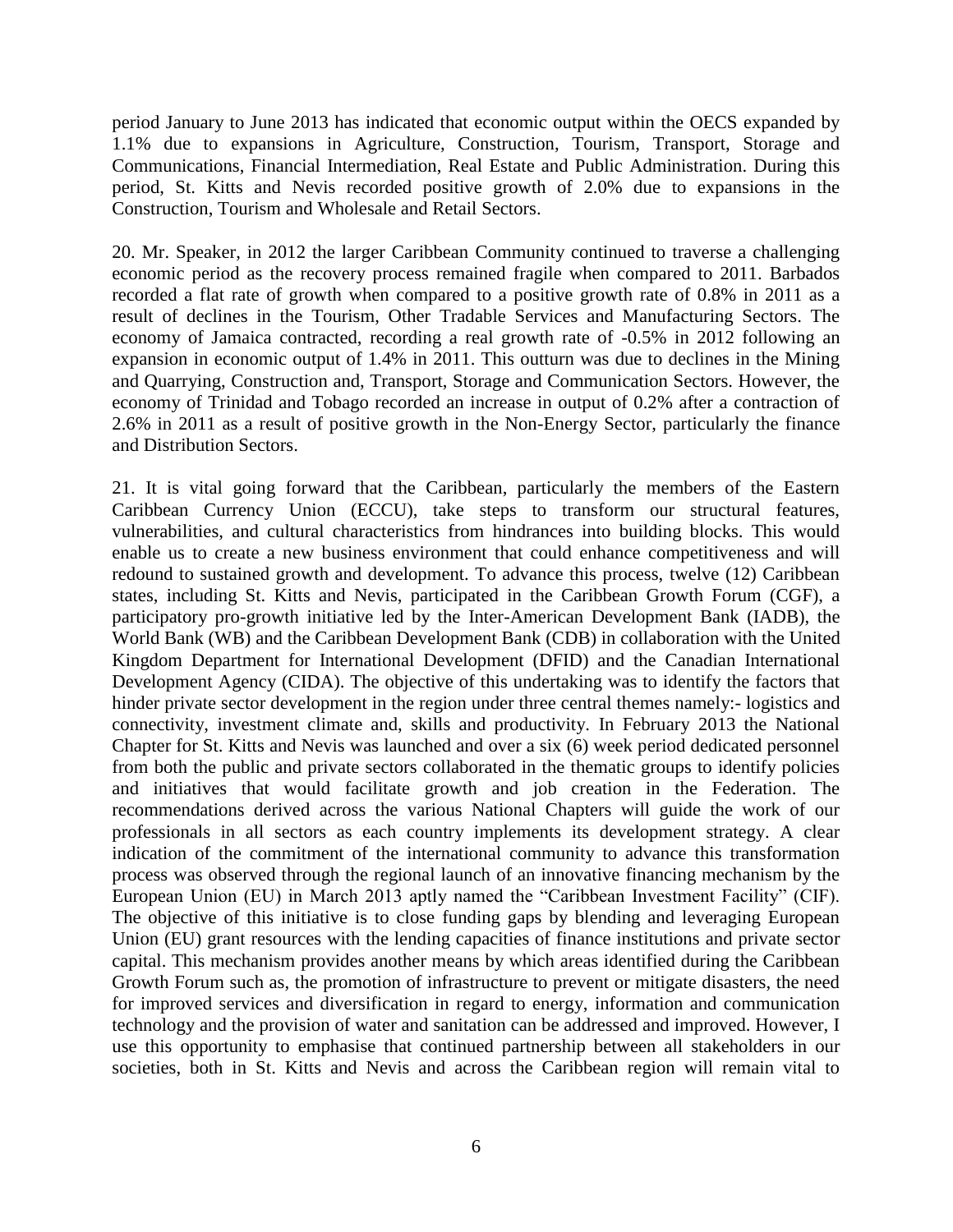ensuring that we derive the benefits that we desire from our own assets whether they are economic, environmental and/or social.

22. Mr. Speaker, I now turn to the Domestic Economy.

# **THE DOMESTIC ECONOMY**

#### **Output, Prices and Balance of Payments**

23. Mr. Speaker, notwithstanding the mixed developments in the global economy, the Federation continues to show signs of an easing in its economic situation evidenced by a slowing of the contraction in economic output to 0.9% in 2012 when compared to an average decline of 3.2% during the period 2009 to 2011. This can be attributed to positive growth in the Manufacturing and Tourism Sectors which expanded by 10.2% and 2.4% respectively. In June 2013, preliminary estimates indicated that the economy had expanded by 2.0% during the first six months. The IMF having concluded its fifth and sixth reviews of the Standby Arrangement (SBA), have also projected an expansion in economic activity of 2.0% in 2013 based on the expected upturn in the Tourism Sector and the mobilization of several large construction projects. This positive report is confirmation of the success of our carefully executed economic plan that has placed priority on the continued diversification of our economy and the provision of stimulus packages where required to counter the negative effects of the global slowdown in preparation for a solid rebound.

24. On a period to period basis, the rate of inflation for the first six months of 2013 0.6% as compared to the 1.4% recorded for the comparable period in 2012. This can be attributed to the continued stabilization in prices over the three years since the implementation of the Value Added Tax (VAT). As inflation in the local economy is influenced by developments in commodity producing countries, we will continue to monitor fluctuations in the global market in order to devise new strategies to counteract emerging negative effects for the benefit of our people.

#### **The External Account**

25. Due to the small size of the economy and its narrow resource, population and skill base, imports consistently exceed exports, resulting in a structural visible trade deficit which has averaged 28% of GDP over the 2007-2012 period. Surpluses on the services account, particularly tourism receipts, are instrumental in containing the current account deficit which has averaged 19% of GDP over the same period. Current account deficits are also contained by regular surpluses on the capital and financial account, which reflect direct investment and monetary flows. Foreign direct investment inflows play a major role in this regard.

26. Based on preliminary data on the performance of the external account, a current account deficit of \$222.4 million is projected for 2013 – a 13% increase over the deficit of \$196.3 million recorded in 2012. This reflects the impact of increased imports of capital goods and intermediate imports as activity associated with the increased levels of economic activity in the Construction and Tourism Sectors in particular. The surplus on the services account is expected to increase by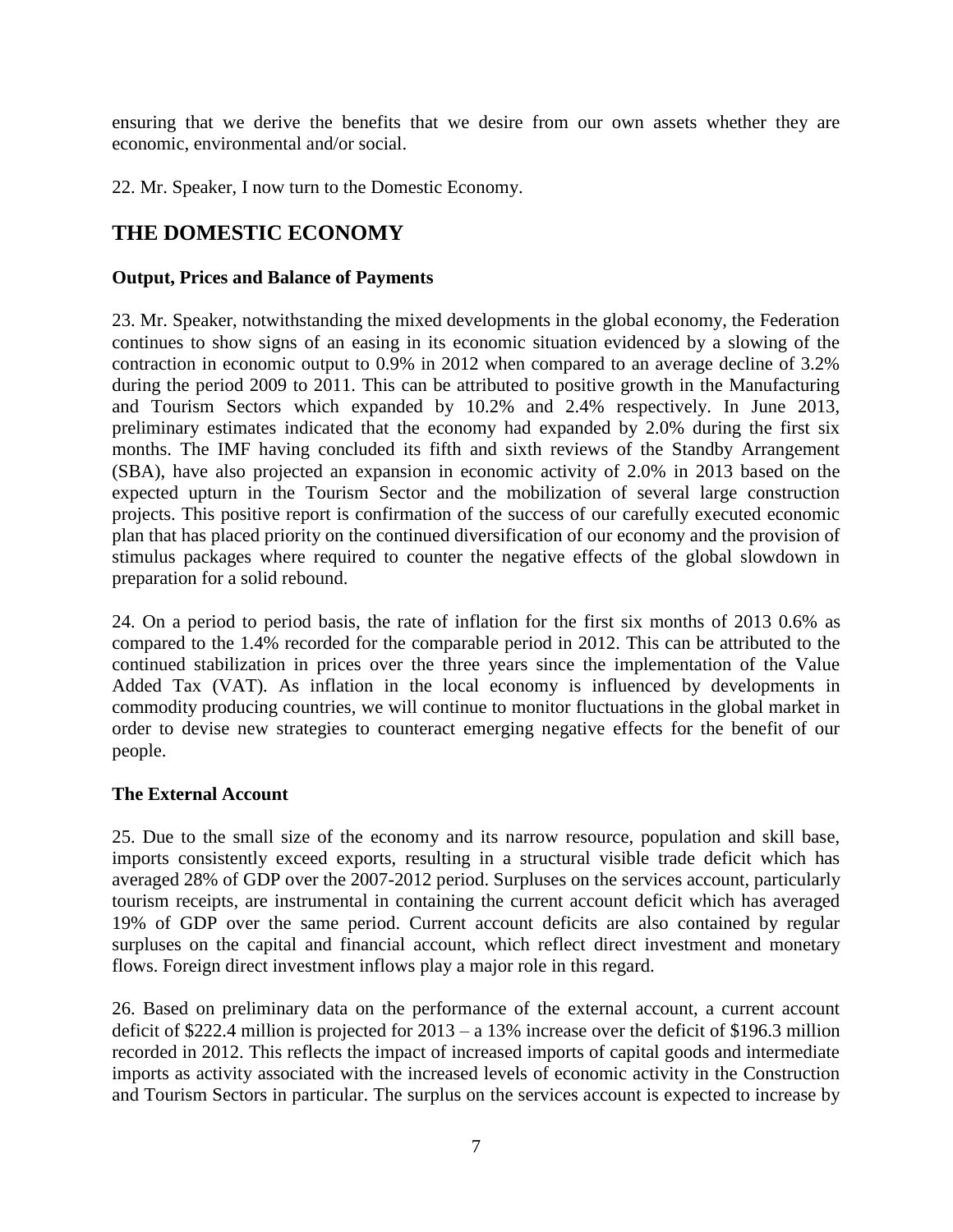about 1% to \$203.5 million or 10.7% of GDP as a result of a projected increase in net travel receipts as the tourism sector continues to record increased levels of stayover arrivals. The surplus on the capital and financial account is projected to record a significant increase mainly as a result of strong foreign direct investment inflows related to the Citizenship by Investment programme. As in previous years, the surplus on the capital and financial account is expected to be sufficient to offset the current account deficit, resulting in an overall surplus of about \$116.3 million or 6.1% of GDP.

27. The United States remains the country's main trading partner, accounting for 64.4% of imports and 86.3% of exports. Trinidad and Tobago and the United Kingdom accounted for 6.3% and 4.1% of 2012 imports respectively.

#### **The Tourism Sector**

28. Mr. Speaker, my Government continues to undertake the development of the Tourism Sector using policies carefully designed to ensure that the benefits of the improved performance redound into tangible benefits by stimulating entrepreneurial ventures within the various communities in our Federation. The development of our sustainable tourism product has required that the emphasis no longer be the pursuit of mass tourism propelled by increased arrivals but a concerted effort to improve expenditure per capita by our visitors and optimise the value of the impact of each investment. As a result of these efforts, St. Kitts and Nevis has become a premier island destination evidenced by our most recent accolade by USA News and World Report which ranks us fourth among the sixteen (16) Best Islands in the World after Santorini, Bora Bora and the Maldives. We are cognizant that the travel environment remains challenged as our source markets experience slow rates of growth and policy lethargy which will impact the employment potential and proportion of disposable income available for international travel. In light of this, it is vital that we incorporate the use of Tourism Satellite Accounting in order that we can adequately measure and monitor the development of the industry and its contribution to the Gross Domestic Product (GDP). To advance this process, my Government will commence the development of the Supply and Use Tables in 2014 which will inform the development of the Satellite Account in 2014.

29. The partnership established with American Airlines in 2004 has continued to prove beneficial with the most recent addition of two more non-stop flights from Miami since November 2013. These flights will operate on Thursdays and Saturdays complementing the Friday and Sunday flights that were added in November 2012. This brings our weekly airlift from Miami to eleven (11) which includes a twice daily service from Thursday to Sunday weekly. In order to maximize the New York route, the direct flight from John F. Kennedy International Airport has been changed to allow for an afternoon departure on Wednesdays and Saturdays and returning on the Thursday and Sunday mornings. This new schedule will further enhance the appeal of the destination to business, honeymoon and incentive travellers. US Airways has also shown its confidence in this destination and is scheduled to commence an additional flight in March 2014 which will arrive on Sundays. This Government has continued to explore the possibilities to fill the void left by American Eagle on the route between the Federation and San Juan. In this regard, we are pleased that arrangements are now in place for Seaborne Airlines to commence a daily service in January 2014 from San Juan to St. Kitts and continuing on to Nevis. The addition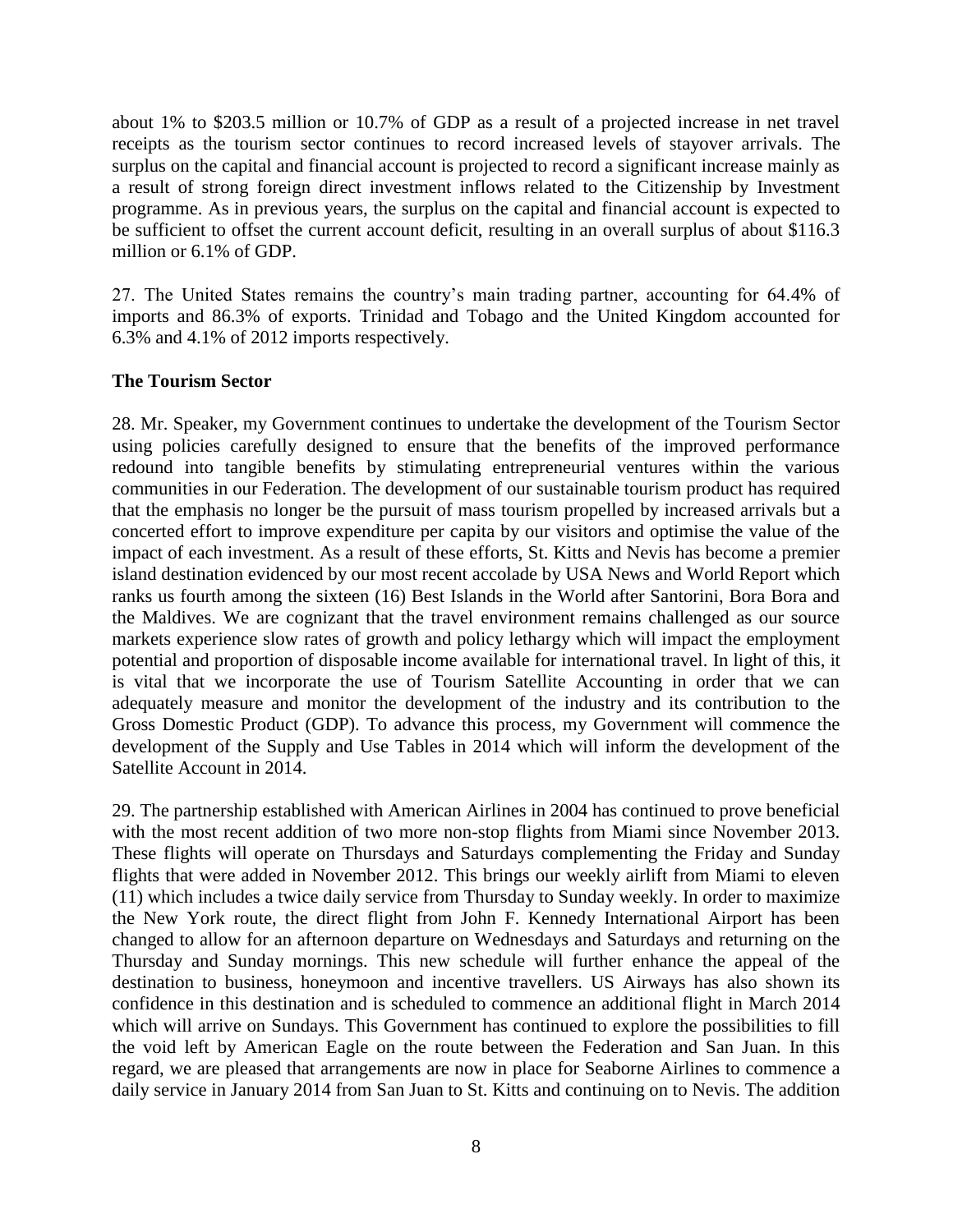of this new airline will open up a substantial number of new North American gateways for both islands because of the relationship it has established with American Airlines, JetBlue, and Delta. This new service will also expand airlift to and from the island of Nevis for visitors, citizens and residents.

30. Mr. Speaker, despite the challenging economic environment St. Kitts and Nevis has been fortunate enough to continue to attract the interest of the regional and international traveller justifying significant investment in both public and private infrastructure. We are particularly pleased that our local and foreign investors continue to have confidence in this destination as evidenced by the number of resort and tourist related projects that have been rolled out during 2013. Work has commenced on the much anticipated construction of the Park Hyatt Hotel at Banana Bay and the Imperial Bay Beach and Golf Residences which will comprise of eighty-six (86) one-bedroom condominiums. The neighbouring KOI Resort and Residences has completed the site preparation phase and will shortly begin the first phase of construction. The Kittitian Hill Development has continued to progress and is scheduled to have a soft opening in the first quarter of 2014 with the completion of the three star Belmont Farm Hotel, thirty (30) cottages, fourteen (14) villas and a golf course. Kittitian Hill remains the best example of sustainable practices incorporated in the development process through the use of renewable energy technologies, the utilization of edible landscapes comprised of fruit trees and legumes and the use of excavated soil and rocks in the construction process.

31. My Government has also continued to encourage the participation of local investors in the development of all sectors within our economy. Therefore, we were pleased to have the ground breaking and the commencement of work on the Golden Rock Commercial Park which is located adjacent to the R. L. Bradshaw International Airport. This facility, once completed will include a boutique hotel, supermarket, restaurant and bar, amphitheatre and meeting rooms providing options to our visitors, citizens and residents. Two of our established small hotels, the Ocean Terrace Inn and the Frigate Bay Beach Resort will undertake extensive renovations and refurbishment to facilitate the modernization and expansion of their accommodations. Work will commence at the Ocean Terrace Inn in May 2014 with an implementation period of nine (9) months while work at the Frigate Bay Beach Resort commenced in November 2013 and is scheduled for completion during the third quarter of 2014. The improvement of these premier local hotels will further enhance the room stock available to all who desire a getaway thereby facilitating an expansion in services and increased employment opportunities. We look forward to the completion of these works.

32. As our marketing and airlift capacity has improved we have observed increased inflows of passengers on a daily basis which has surpassed the capacity of the existing arrival hall. It is essential that we provide a comfortable environment for our passengers who enter the R. L. Bradshaw International Airport. Therefore, the St. Christopher Air and Sea Ports Authority (SCASPA) recently undertook renovations to refurbish and expand that portion of the airport as part of its efforts to provide quality service to its customers. The Cruise Sector also continues to expand requiring improved facilities and options for berthing of ships and the processing of the increasing number of passengers that visit our jurisdiction. In this regard, a new breasting dolphin is being installed at the cargo pier in Bird Rock to accommodate larger cruise ships while we anticipate work to commence on the construction of a second pier. The pier is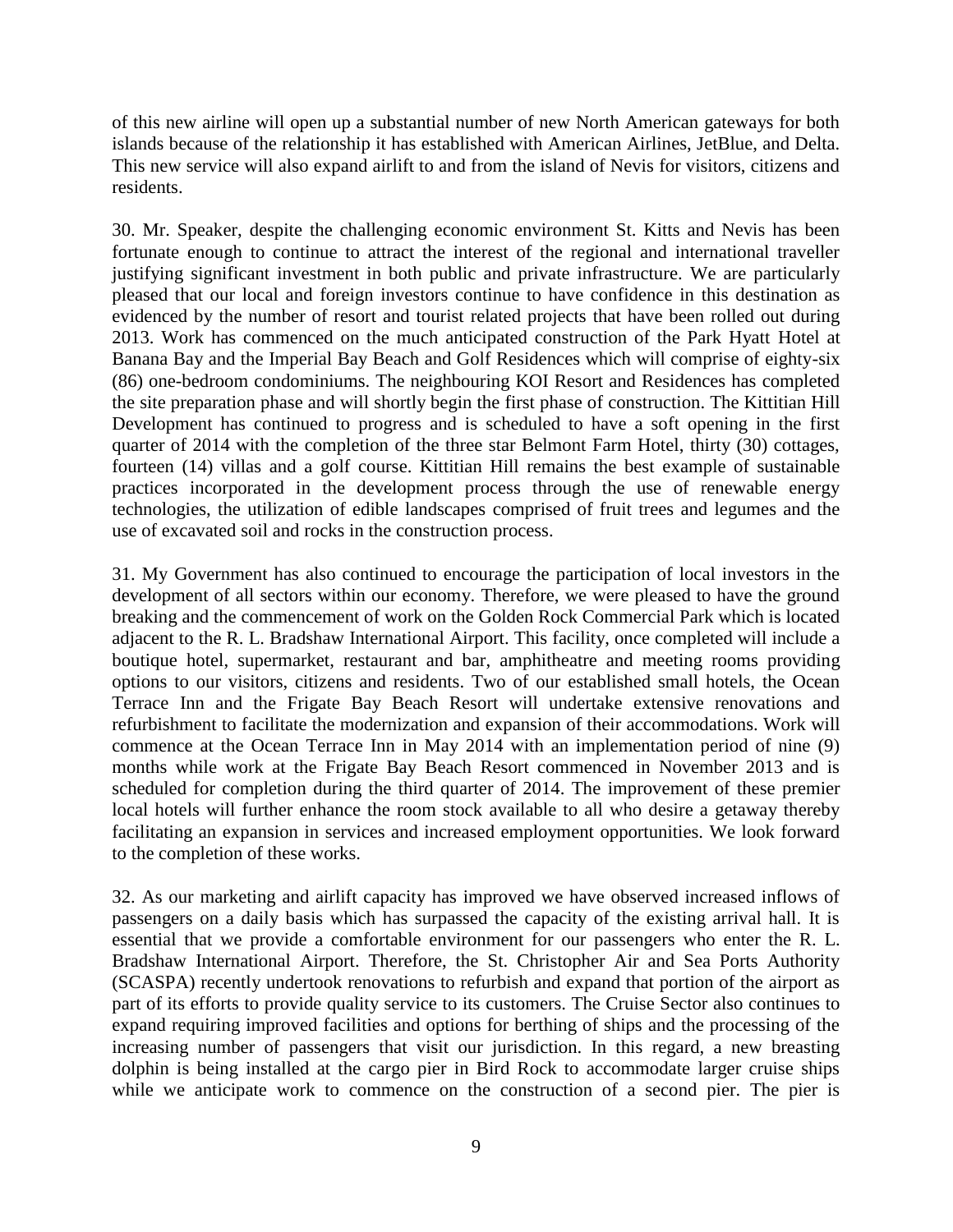estimated to cost in the region of US\$31 million. This investment will provide a facility capable of accommodating two Oasis-class ships and is evidence of the practical approach being taken in respect of tangible high impact infrastructure development.

33. Mr. Speaker, my Government has taken a proactive role in ensuring that the potential for the creation of a green economy is made a reality for our people. Therefore, it was with great pride that we took a monumental step in the development of this Federation in the commissioning of a Solar Energy Farm at the R. L. Bradshaw International Airport that will provide the required energy for this facility with the excess provided to the St. Kitts Electricity Company Limited (SKELEC). I use this opportunity to acknowledge and express our appreciation to our partners in making this venture a reality, namely the Government of the Republic of China (Taiwan), SCASPA, the SIDF and SKELEC.

34. In April 2011, this Government designated the Basseterre Valley as a protected area under the Integrated Watershed and Coastal Area Management (IWCAM) Project. This was a major milestone as it signalled our commitment to providing protection for our water resources and an area for Low-Impact Development (LID). The vision for the transformation of the area was presented in a comprehensive Park Management Plan and site plan which outlined the proposed location of facilities within the area such as a botanical garden, plaza, visitor centre and an amphitheatre. The development of this area will be pursued as part of our efforts to ensure the continued sustainability of our tourism product through the creation of synergies between environmental protection, the creation of a pristine recreational environment and the development of sustainable management mechanisms that will benefit our citizens and residents.

35. In 2012, we became the first Caribbean country to participate in the first round of the Global Sustainable Tourism Council (GSTC) Early Adopters evaluation that utilized specific criteria to ascertain the existence or lack thereof of good practices and related recommendations to assist in the mainstreaming of sustainable tourism practices. In furtherance of these efforts my Government has become a member of the Sustainable Destination Leadership Network (SDLN) with the support and assistance of the global non-profit organization, Sustainable Travel International (STI). An Inter-Agency Sustainable Tourism Committee (ISTC) has been launched comprising of representatives from the public and private sectors and Non-Governmental Organizations (NGO). Training will be undertaken to increase awareness within the public sector to inculcate knowledge of the principles of sustainable tourism and facilitate increased outreach to other stakeholders. As we continue to implement our tourism strategy please be assured that steps will be taken to protect our natural capital while facilitating sustained economic growth.

#### **Construction**

36. Mr. Speaker, this country has made significant strides during a very difficult period as a result of an appropriate mix of policies that have strengthened our economy placing us one step ahead and poised for greater achievements. The rewards of our hard work can be seen in the rebound of the Construction Sector which is projected to expand by 7.3% in 2013 after recording a decline in economic activity of 10.3% in 2012. This turnaround could not have been accomplished without the hard work, perseverance and vision of this Government in fostering beneficial partnerships with local institutions. The continued upgrade of our public infrastructure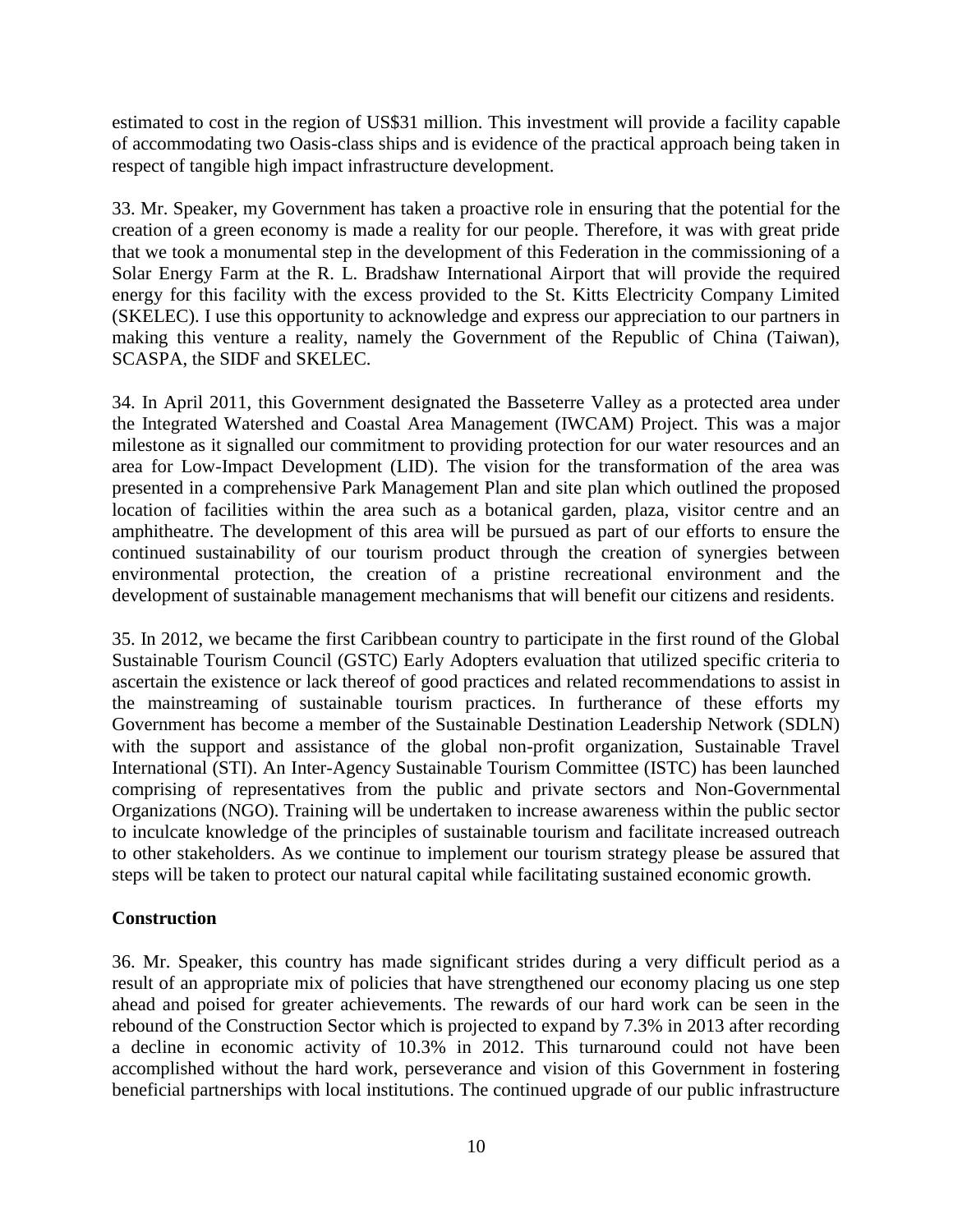is vital in ensuring that we are able to attract added investment not only to tourism but across each sector of the economy. In this regard, my Government has been proactive in commencing work to undertake the much needed upgrades to the Sir Kennedy Simmonds Highway and supporting road network. The objective of this project is to improve environmental and safety issues for all individuals who traverse the roads extending from the eastern end of the Basseterre Bay Road to the most southern end of the Highway. To date, work has been completed to alleviate drainage issues at the Zenway Boulevard round-a-bout as well as the bushing and the resurfacing of the road to Cockleshell Bay. In addition, extensive work continues to improve drainage conditions in the Ponds Pasture area, terracing at Timothy Hill to stabilize the soil and reduce the velocity of surface runoff to prevent erosion, and the construction of a round-a-bout at the junction of the Kim Collins Highway and the Frigate Bay Road.

37. Our efforts were not solely angled at stimulating growth but also to empower our citizens though land and home ownership. In June of this year, my Government approved the distribution of five hundred (500) additional residential lots ranging from 4,000 square feet to 15,000 square feet in several areas around the island of St. Kitts. This wide range of options for the purchase of land has been devised to accommodate persons from all economic classes as we continue to ensure the upward mobility of our citizens through land and home ownership.

38. As you would recall, in June 2011 my Government implemented the Building Material Incentive Programme (BMIP) which provided for the reduction in taxes applicable to building materials valued up to \$400,000 in the construction of residences for first time homeowners. This Programme had been scheduled for completion in December 2012, however, due to the overwhelming response from our citizens, the initiative was extended until the end of December 2013. As at October of this year, a total of 123 additional applications were approved bringing the overall total to 473 applications. I wish to thank my Cabinet colleagues and the Ministry of Finance for the development and the smooth execution of this initiative of the Government which has provided invaluable assistance to the citizens of this country. The SIDF has continued to partner with this Government to further stimulate the construction sector through the provision of financing under the Fund for the Realization of Economic Empowerment through Subsidised Housing (FREESH) and the Equity Assistance Fund (EAF). Since its inception in January 2012, to present over \$11 million has been disbursed through FREESH which has translated into the construction of some eighty-nine (89) homes on both St. Kitts and Nevis and the employment of over 400 persons in construction related jobs. In July 2013, the SIDF again partnered with our indigenous financial institutions in the Federation through the provision of HELP; that is the Housing Enhancement Loan Programme. This new initiative provides a maximum of \$100,000 at a fixed interest rate of 5% over the term of the loan to citizens who occupy the home on which the work will be executed to facilitate renovations, remodeling or extension of the structure. I encourage all of our citizens to explore the options that are now available to them in order to achieve their dream whether it is to facilitate the purchase of land, homeownership or the refurbishment of their existing homes while also integrating technologies and designs that will make their homes more efficient and environmentally friendly.

39. Mr. Speaker, it was Warren G. Bennis who said that 'leadership is the capacity to translate vision into reality'. Taking a cue from this statement, this Government is planning to implement a new housing solution aptly named Habitat Independence 30 which will have three hundred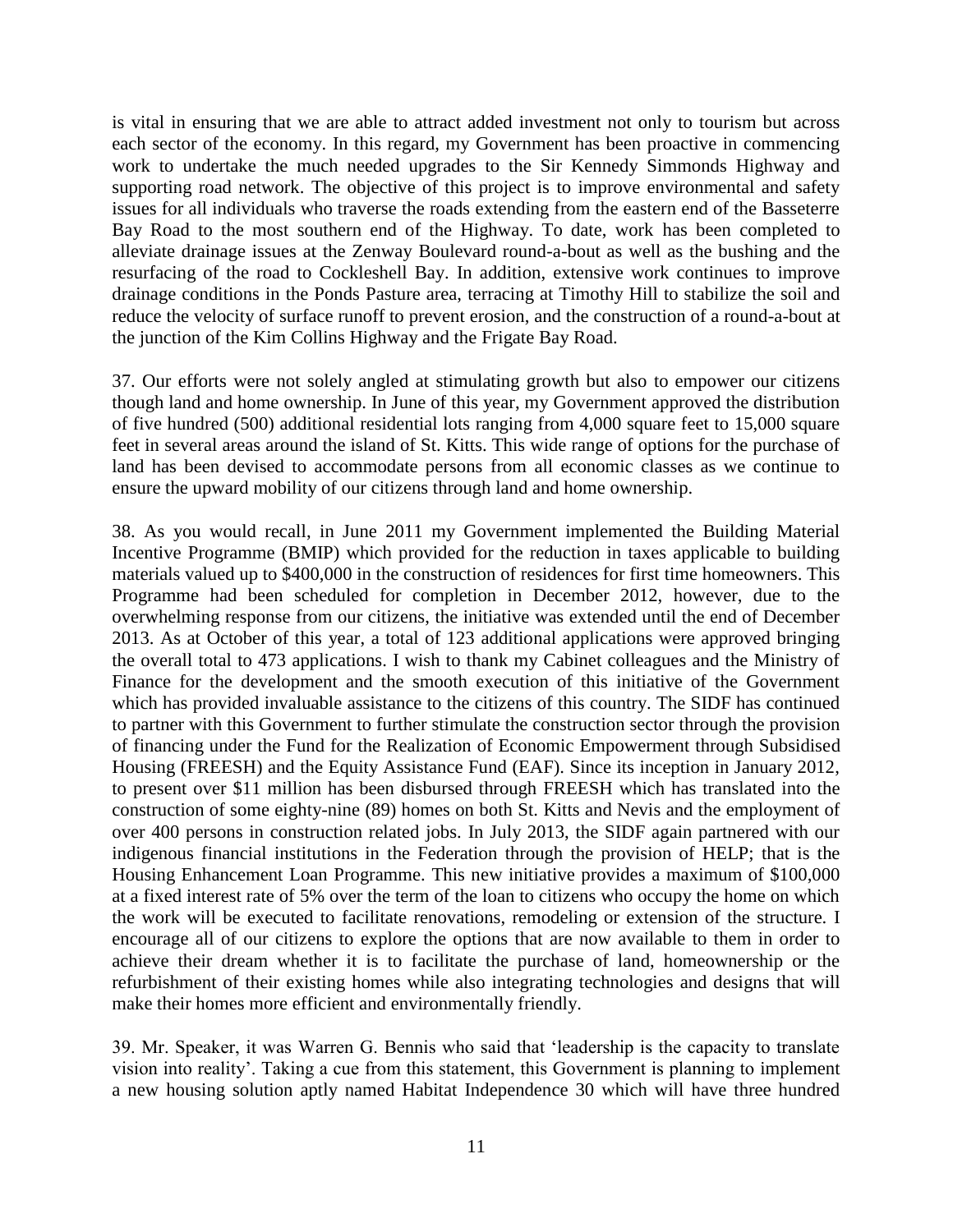(300) homes powered by solar panels. This initiative will be undertaken in partnership with the SIDF providing an opportunity for a segment of our citizens to achieve energy independence while controlling their household expenditure for the use of this utility. In 2014, we will undertake the development of a Housing Policy that will guide the future development of the Housing Sector promoting equity, access and affordability by devising specific action plans and approaches that will further improve access by vulnerable groups, protection of the environment, conservation and rehabilitation of existing housing and enhancement of the quality of the housing constructed. Priority will be given to recommendations on the use of alternative building materials to reduce the cost of construction bearing in mind the finite access to natural resources, our susceptibility to natural disasters, and resource efficiency designs such as the use of green and alternate energy sources, natural lighting and high efficiency toilets as a means of reducing operating costs in both existing and future housing stock. As we continue to take bold steps in transforming our Nation, my Government calls on the support and partnership of all stakeholders.

#### **Agriculture**

40. Mr. Speaker, agriculture continues to have an important role in the development and transformation of our economy. However, the impact of this sector is not confined to the parameters of ensuring food security and employment but extends to the conservation of the environment. Therefore, the growth within this sector must be sustainable through the integration of techniques and processes used in crop cultivation, livestock farming and marine resource management. This would ensure that output in the sector is enhanced while reducing the real risks of land degradation, depletion of water resources and soil nutrients, contamination of the soil, potable and coastal waters, destruction of terrestrial and marine ecosystems and food loss. Our focus is not entirely restricted to achieving high production in this sector but rather to take full consideration of prevailing environmental standards. We will continue to take decisive actions that will promote growth while protecting the environment to facilitate continued productive use of our resources and promote the wellbeing of our people. Therefore, in terms of development of the Agriculture Sector we have adopted an approach that facilitates growth while implementing sound environmental management practices that will redound to the benefit of the sector and wellbeing of our people.

41. The use of traditional methods in crop production will leave us vulnerable to the effects of climate change which include longer dry periods and intense rainy periods when they do occur. These trends introduce risks that can constrain the potential of the sector to enhance our nation's food security and the development of high-impact productive activity. This is why we continue to seek out new technologies and, where feasible incorporate them in our activities to ensure results across sectors. In this regard, during 2013 this Government through the Agriculture Resource Management Project (ARMP), facilitated the expansion of the use of shade houses by constructing an additional eleven (11) bringing the total to eighteen (18). We intend to continue the use of this method as a means of providing a controlled environment in which crops can be propagated year round notwithstanding changes in weather patterns. Priority will be given to utilizing this approach in the cultivation of new plant species in an effort to find varieties that are resilient and will promote a higher yield and improved profit margins for our farmers. The management and availability of water is vital to the continued development of the Agriculture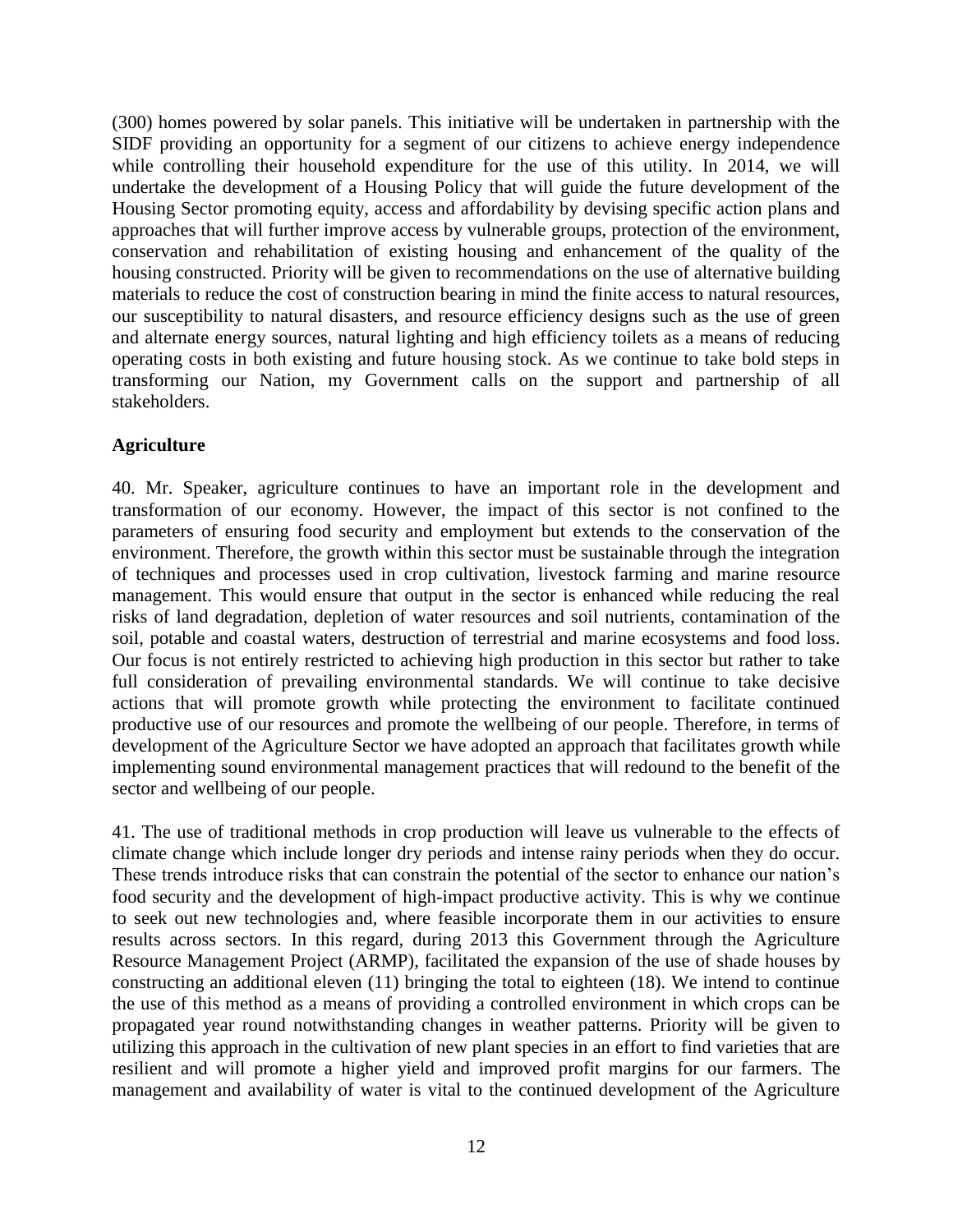Sector. However, there is need to strike a balance between the competing uses of this very valuable resource. To ensure that our farmers have better access to this important input during periods of drought and to facilitate opportunities for irrigation, this Government through a component of the Agriculture Resource Management Project (ARMP), undertook the construction of three (3) additional dams in the Belmont, Brotherson and Parson Estate areas bringing the total to eight (8). Already plans are being developed to facilitate the provision of drip irrigation equipment to a number of farmers. The addition of this method will complement the continued efforts to maximize the use of our water resource within the sector.

42. Mr. Speaker, our agro-processing industry continues to expand by leaps and bounds which is a testimony to the commitment and confidence that this Government has shown in its development. This niche market provides an opportunity to assist in the reduction of poverty through employment generation, the creation of sustainable livelihoods and the preservation of our cultural heritage while addressing food security through the reduction of food losses, increased food availability and improved access to food. Cognizant of the tremendous benefits that can be derived from agro-processing, this Government has allocated additional space in the newly constructed Pack House at the Department of Agriculture. This outpost will be made available to the farming community during 2014 allowing access to dry and cold storage facilities. We encourage all agro-processors to view this facility as an incubator to foster their development. Opportunities abound to acquire training in business management and startup financing through facilities such as the Small Enterprise Assistance Fund (SEAF) and the Small Entrepreneur and Enterprise Development (SEED) Fund. These avenues are part of the role of Government to provide a facilitating environment where businesses can emerge and flourish to stimulate further growth and development.

43. It is important that the diversification of the sector be undertaken in a holistic way to ensure the protection of the terrestrial ecosystem. Therefore, as we explore new avenues to advance agriculture production, this Government has given priority to ensuring that our environment is conserved through the promotion of the propagation of traditional trees such as, the breadfruit and breadnut, and the sweet potato as a means of enhancing our nutrition while deriving economic and environmental benefits. To advance this process, we have collaborated with our development partners from the Food and Agriculture Organization (FAO), the Caribbean Agricultural Research and Development Institute (CARDI) and the Technical Centre for Agricultural and Rural Cooperation (CTA) to develop strategies for the increased utilization and commercialization of the products from these crops. Careful attention has also been given to the restoration of our coconut trees that have been devastated by the lethal yellowing disease resulting in the loss of an important part of our biodiversity. Therefore, the Ministry of Agriculture in collaboration with the SIDF will undertake a replanting initiative in 2014 using a variety of the plant that has a greater resistance in the Conaree, Dieppe Bay and Frigate Bay areas, where the disease has been most prevalent. The replacement of these trees will not only restore our picturesque scenery but provide a sustainable resource for persons who earn a living from the various materials that these palms produce.

44. Mr. Speaker, the Livestock Sub-Sector has faced many challenges which have resulted in a decline in the overall production of the sub-sector by 27.6% in 2012. Notwithstanding these setbacks, we remain confident that we can produce quality meat products without placing undue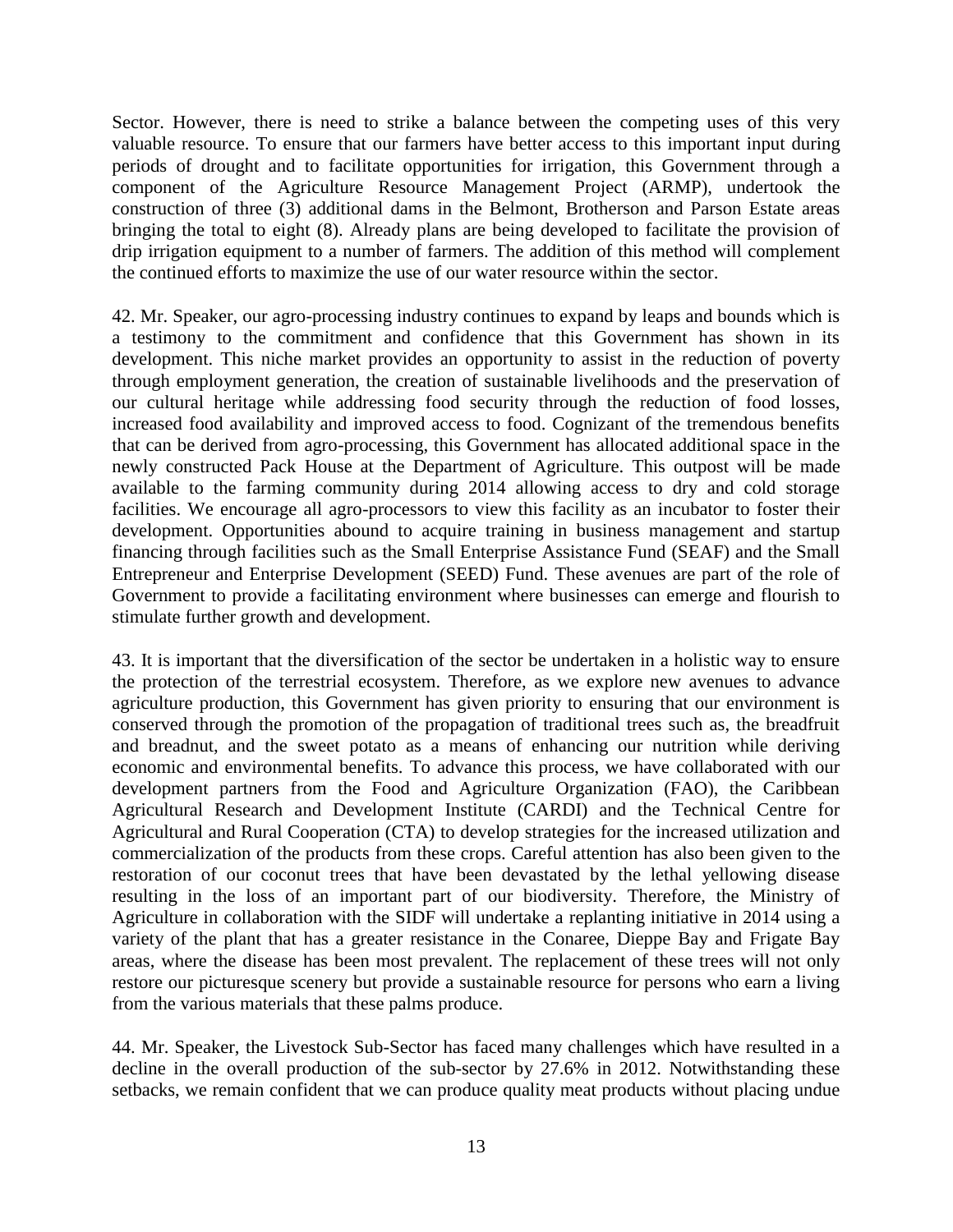pressure on the environs. Emphasis has been placed on the sourcing of livestock varieties that can enhance yield without farmers making huge financial outlays for the purchase of commercial feed or employing poor husbandry practices. In February 2013, the St. Kitts Livestock Association was established and, with assistance from Government, gained access to resources from the SIDF which has been used to acquire eighty (80) pigs from the United States of America, specifically the Duroc and Yorkshire breeds. These two varieties require less feed but gain a significant amount of weight which is vital in the increase of output and resultant revenue while reducing production costs. Plans are being developed to facilitate the breeding of this stock and cross breeding with existing stocks in order to widen the gene pool. In 2013, the Ministry of Agriculture took action, with assistance from the SIDF, to address the spread of the Dermatophilosis and Tropical Bont Tick which are spread by roaming animals. This initiative provided of assistance to over two hundred (200) livestock farmers through the purchase of Bayticol, the tagging of the ruminant population and the undertaking of a public awareness programme. As a result of this initiative, there has been some decrease in the incidence of these diseases, however, farmers should exercise vigilance and be proactive in preserving the health of their investment.

45. Mr. Speaker, Small Island Developing States (SIDS), which include St. Kitts and Nevis, rely heavily on their marine, coastal and fisheries resources to provide needed protection to the coastline, sustained livelihoods and nutrition. This is the context in which Government, through the Department of Marine Resources has incorporated the Ecosystems Approach to Fisheries (EAF) management to facilitate the transition of the Fisheries Sub-Sector from a Fishery-based Management System to a Holistic Marine Resource Management System. 46. In order to ensure the effective management of our marine resources and the curtailment of Illegal Unreported and Unregulated (IUU) Fishing, we have sought assistance from the Commonwealth Secretariat in resolving our outstanding maritime boundaries issues with five (5) neighbouring countries. In October of this year a delegation from St. Kitts and Nevis and the Netherlands met at the headquarters of the Secretariat to negotiate the delineation of the marine boundaries with our Dutch neighbours. Significant progress has been made in this regard and it is anticipated that an agreement will be finalised by the end of the second quarter of 2014.

#### **Industrial and Enterprise Development**

47. Mr. Speaker, the Manufacturing Sector showed signs of a rebound in 2012 despite the continued slow economic recovery in its major trading markets. The sector's output increased by 10.2% recording a total value of \$114.6 million. This outturn is attributed to the performance of the Enclave Sector which involves the assembly of electronic components exported to the United States which expanded by 28.8% with a total value of \$94.6 million in 2012 when compared to the 90.5 million recorded in 2011. My Government, cognizant of the important role that the sector plays in providing consistent employment, has continued to provide financial and technical support when required to ensure stability for the hundreds of persons, predominantly females, who rely on the viability of the various business ventures in this sector. As we embark on the second phase of the transformation of our economy, it is important for us to foster the development of industries that will support the transition to a sustainable island-state as well as expand our production base. The opening of Speedtech Energy (St. Kitts and Nevis) Limited is a tangible example of my Government's attempts to attract new businesses that will help us to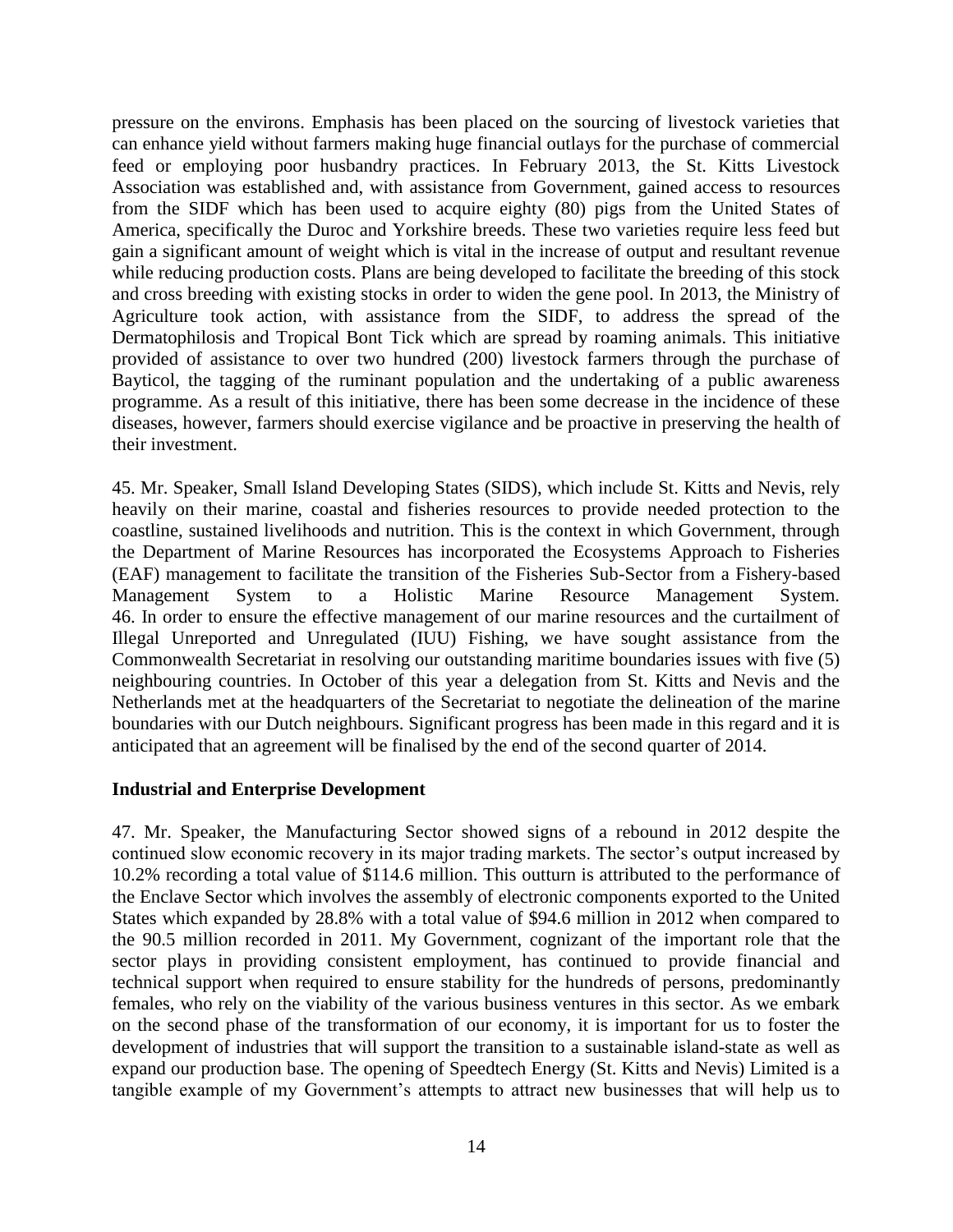strike a balance between good environmental management and progressive development for the full benefit of our people.

48. Over the past year we continued to explore all opportunities available through various trade agreements to provide opportunities to entrepreneurs within the sector to enhance their earning potential. In this regard, we have remained committed to the finalization of the Partial Scope Agreement (PSA) which will provide our manufacturers duty free access to the Brazilian market. This arrangement continues to have potential for continued growth, thereby increasing our prospects for additional employment opportunities and improved foreign exchange earnings. The required administrative arrangements have been completed by both parties and we look forward to the ratification of this Agreement by the Brazilian authorities very shortly. The Ministry of International Trade, Industry, Commerce and Consumer Affairs will continue to provide the technical expertise to facilitate trade policy development, management and implementation, and participate in the various negotiations in order to ensure that benefits are derived from agreements such as, the CARICOM-Canada Trade and Development Agreement, the European Partnership Agreement (EPA), the OECS Economic Union and the various bilateral CARICOM Trade Agreements.

49. Mr. Speaker, although trade agreements can facilitate the expansion of business opportunities, the use of hazardous chemicals in the production of goods and the failure to appropriately dispose of them can have serious implications for both businesses and consumers. Over the past two decades, St. Kitts and Nevis has become party to three environmental agreements namely; the Stockholm Convention, the Basel Convention on the Control of Transboundary Movements of Hazardous Waste and their Disposal, and the Rotterdam Convention on the Prior Informed Consent Procedures for Certain Hazardous Chemicals and Pesticides in International Trade. As we move forward in the development of industries, it is vital that these matters be given serious attention, as failure in this regard can lead to the contamination of our land, water and marine environment. During 2014, the Ministry of International Trade will focus on strengthening the capacity of the Multipurpose Laboratory and Bureau of Standards in order to ensure that it can undertake the necessary tests across the various industries and sectors. The Bureau of Standards has already taken the lead in the implementation of the Eastern Caribbean Energy Labelling Project (ECELP) here in the Federation which will facilitate the introduction of energy efficiency labels and standards for electrical household appliances and lighting equipment, and the promotion of energy efficient products. The greening of the economy requires us to be ready to validate the chemical components of inputs and outputs of production as well as the efficiency of mechanisms that drive the engines of industry. I use this opportunity to thank the members of the Pesticides and Toxic Chemicals Control Board for their continued work and vigilance and indicate our commitment to became a party of the Minamata Convention for Mercury in order to avail ourselves of the opportunities it provides in protecting the health of our people and the environment from the adverse effects of mercury.

50. The Ministry of Industry and Commerce continues to provide a facilitating environment that will foster the development of Small and Medium Enterprises (SMEs). Our SMEs continue to face the challenge of skill development, financing and energy cost. The National Entrepreneurial Development Division (NEDD) continued to provide technical support to entrepreneurs in the Federation in the preparation of Business Plans, Grant Proposal Writing and other areas vital to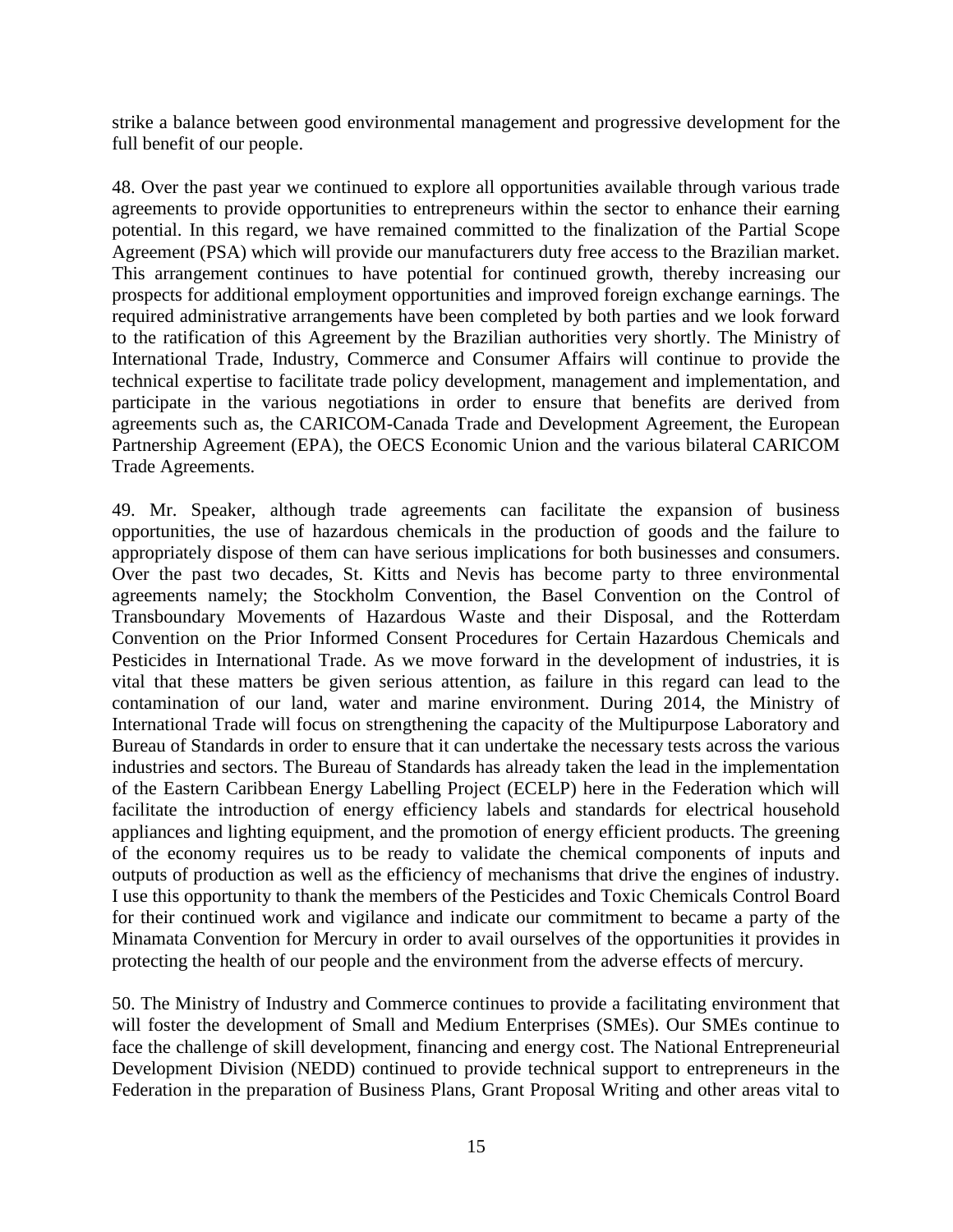building and sustaining viable businesses. The assistance provided by NEDD has been invaluable to these business ventures as they pursue financing options provided through the Small Enterprise Assistance Fund (SEAF) and the Small Entrepreneur and Enterprise Development (SEED) Fund.

51. Mr. Speaker, in October 2012, we approved the removal of the Customs Service Charge and Import Duty on renewable energy and energy efficient technologies. The overall objective of this policy decision was to encourage the incorporation of these types of equipment and supplies as an energy saving mechanism across all sectors, particularly our small businesses and manufacturers to reduce their overhead costs related to energy consumption. The support provided by my Government remains vital in the development of our small and medium businesses. Therefore, I encourage our entrepreneurs to look beyond the traditional business ventures. A green economy cannot be created or sustained here in St Kitts and Nevis without the willingness of our manufacturers and other entrepreneurs to explore new areas. Indeed, I am encouraged to observe the willingness of some local businesses to act on the invitation extended by my Government to partner with us in the 'greening of our economy'. I make specific mention of S.L. Horsford and Company Limited and the T.D.C Group of Companies which have invested and recently commissioned solar energy infrastructure at Valu Mart and TDC Home and Building Depot respectively. The proposal for TDC to introduce a 'Green Department' that will specialize in energy efficiency commercial and household products is also welcome news. Both companies and all other businesses making similar investments deserve commendation for the very tangible demonstration of the type of forward thinking and action my Government has been advocating for some time.

52. Moreover, we are confident that there is potential for a mix of business opportunities to create green jobs ranging from the assembly of renewable energy and energy efficient equipment to the use of upcycling through which old or discarded materials are converted into something useful and beautiful. It is encouraging to note that there is already some initiative taken by existing businesses and civil society to embrace. I use this opportunity to commend the Reach Hamilton Community Group in Nevis who has embarked on a venture utilizing this process as a means of addressing issues related to the environment and youth at risk.

#### **Information Technology and Telecommunications**

53. Mr. Speaker, we believe that the development of St. Kitts and Nevis and the advancement of our people are not constrained by our physical boundaries but by the limits we impose on ourselves. To facilitate the engagement of our young minds, we have continued to provide improved technology tools to our teachers and students. We believe that technology can accelerate the development of new teaching methodologies, create education-based information societies, innovation and creativity at all levels of our education system. Although, the One-to-One Laptop project has concluded, we have continued to meet our commitment as evidenced by the distribution of additional laptops in April of this year to our teachers and, most recently, our first and second form students. In order to facilitate the integration of this equipment in the learning process my Government commenced work to develop an Education Network (EduNET) in 2012 for installation in our eight (8) public high schools. This initiative was financed by the National Telecommunications Regulatory Commission (NTRC) Universal Service Fund (USF)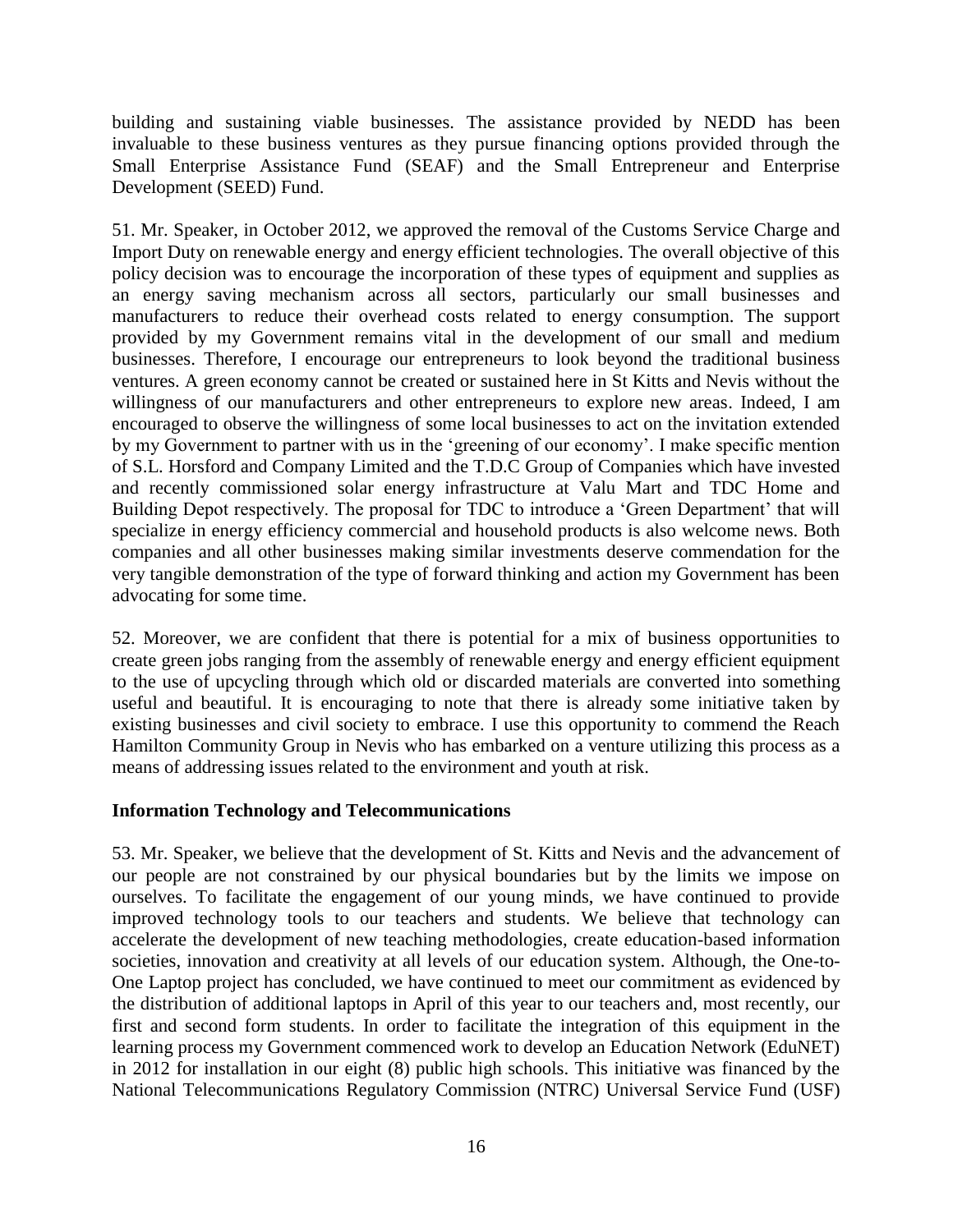to provide an education communications network to remove the divide of geography and infrastructure through the provision of broadband empowered interschool resource sharing and internet access. This undertaking was successfully completed in November of this year and now provides digital inclusion, virtual classrooms, peer tutoring and master teacher instruction.

54. We have long understood the importance of the integration of technology in enhancing the efficiency and effectiveness of the provision of services to the public. However, the high cost of unmanaged, stand-alone Information and Communication Technology (ICT) investment and the segmented approach to E-government in the region has been identified as hindrances to the smooth integration of appropriate hardware and software into our established systems. In this regard, my Government sought to benefit from the economies of scale through our participation in the Caribbean Civil Registry Project that has been implemented by the Organization of American States (OAS) with funding from the Governments of Canada, Luxembourg and Korea. This initiative has been facilitated in six (6) Caribbean Community (CARICOM) member States to assist the digitization of births, deaths and marriage registration in order to provide uniform vital statistics across the Caribbean region. The Project facilitated the purchase of required equipment, access to the developed software and training of seven (7) persons locally. This team facilitated the scanning and input of information from 426 registry ledgers containing 8,520 pages of birth certificates. Although this initiative was completed in September of this year, work will continue to ensure that death and marriage certificates are uploaded as we aim to reduce our carbon footprint while continuing to enhance the efficacy of our operations.

55. Mr. Speaker, this Government has made great strides in the development of the ICT Sector as we choose to 'think big, start small and scale up fast'. In order to continue to capitalize on the gains made and accelerate the integration of information technology solutions there is need to ensure that our legislative and policy framework is aligned with regional and international requirements. Consequently, my Government has sought assistance under the Enhanced Competitiveness in the Caribbean through the Harmonization of ICT Policies, Legislation and Regulatory Procedures (HIPCAR) to provide in-country assistance to update draft legislations to bring them in line with best practices. During 2013, work was completed on the Privacy and Personal Information Protection Bill (2013), the Right of Access to Information Bill (2013) and amendments to the Electronic Crimes (2009), Interception of Communications (2011) and Electronic Transactions (2010) Acts. These laws will serve to clearly outline the legislative parameters that will guide the management and access to data and documents inclusive of electronic files. My Government, through the various Ministries and Departments will continue to take the necessary steps to enhance the technological landscape to facilitate our continued social and economic development.

#### **Energy**

56. Mr. Speaker, this Government remains cognizant of the need to have a reliable, affordable, clean energy supply in order to facilitate sustained economic growth and development. However, the high cost of oil on the international market as geopolitical relations remain tenuous required that this caring Government devise mechanisms to reduce the impact of the resultant increase in electricity rates on our citizens. As a result, we have implemented a medium term plan to subsidise the fuel surcharge which has already brought relief to all residential consumers.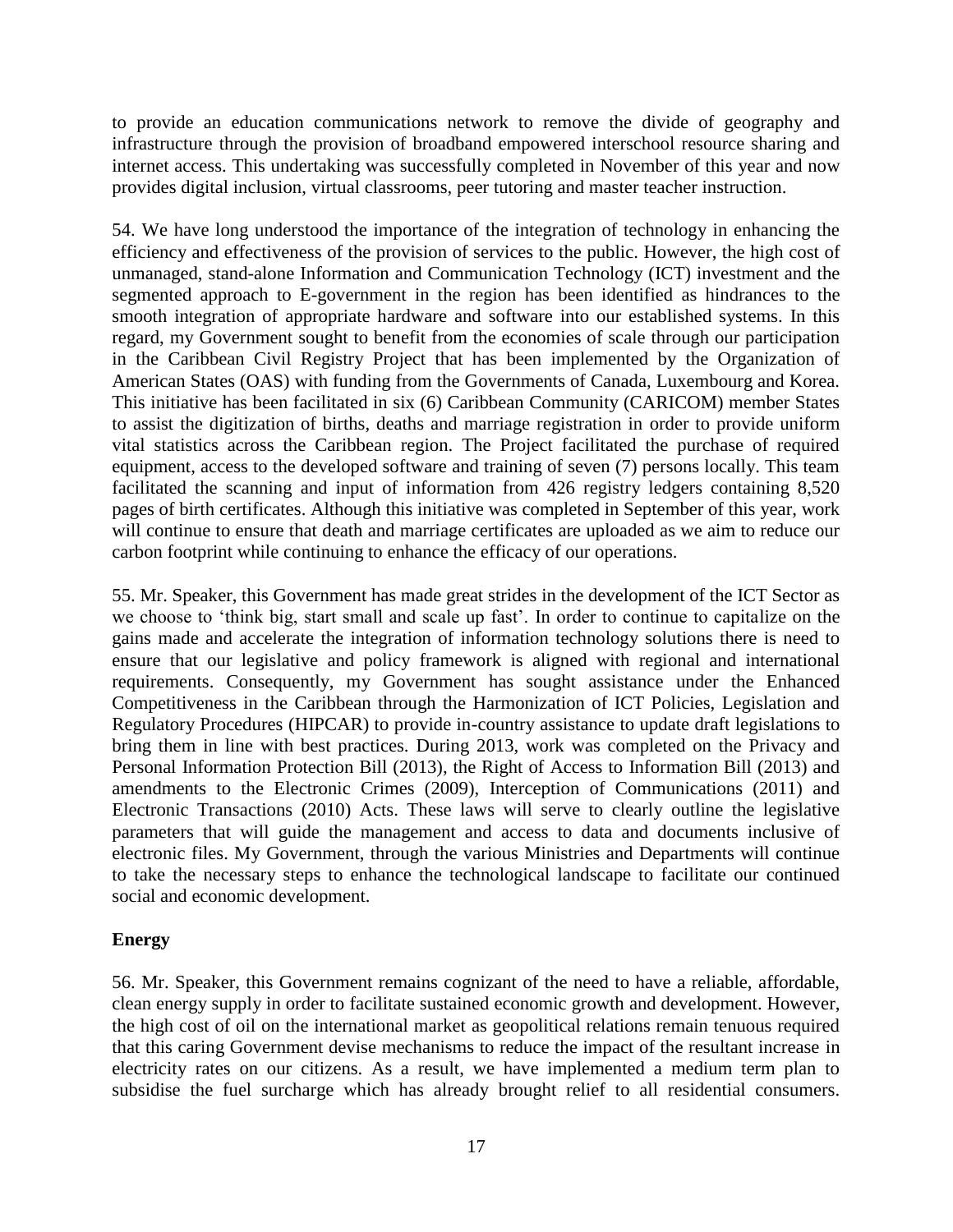Currently, customers who consume less than 250 kilowatt hours (kwh) of electricity are not required to pay the fuel surcharge while benefitting from added reductions in the monthly payments on their electricity bills. Mr Speaker, well over 16,000 residential customers are benefitting from this programme at an estimated assured cost of \$8 million. As at April 2013, households had saved over three quarters of a million dollars. In line with market forces and an equitable distribution of benefits, those consumers who utilize in excess of 250 kilowatt hours (kwh) have been provided assistance allowing for the payment of the fuel surcharge ranging from fifty percent (50%) to ninety percent (90%) based on their consumption patterns. I implore our citizens to adopt energy conservation practices as part of their daily operations, whether it is in their private or professional capacities, in order to maximize the benefits of this initiative.

57. As indicated earlier, my Government has always chosen to lead by example and it is no different as we pursue the integration of green energy technologies and methodologies across the Federation. Again I use this opportunity to highlight our most recent accomplishment of the commissioning of a Solar Energy Farm at our own R. L. Bradshaw International Airport. This plant, with a full capacity generation of 1.3 megawatts annually, will provide the energy needs of this facility thereby saving SCASPA approximately \$800,000 in energy cost. The opening of Speedtech Energy (St. Kitts and Nevis) Limited in July of this year has changed the trajectory of the renewable Energy Sector from one of merely consumption to a production based sector. This company has been undertaking the required training of persons from both St. Kitts and Nevis to provide them with the knowledge and skills to facilitate the assembly of the solar panels that will be produced. These training exercises will be completed by the end of 2013 and the factory will commence full operation during the first quarter of 2014. The presence of such a business on our shores will redound to significant reductions in the cost of this renewable technology and ease of access to the ordinary people.

58. Mr. Speaker, my Government remains committed to the development of geothermal, wind and waste-to-energy as viable means of providing affordable electricity to our citizens. This Federation pioneered the exploration of green energy in the Organization of Eastern Caribbean States (OECS) region and it is time for us to illustrate that size is not a liability but an asset. In this regard, my Government will continue to explore opportunities for viable partnerships which will facilitate the development of geothermal energy. Once fully developed, it will allow for significant reductions in the cost of energy and provide the possibility for a new export product and a new stream of revenue. The development of waste-to-energy will serve to address two critical issues; the need for alternative sources of energy and waste management. The rapid development of St. Kitts over the past two decades has resulted in increased demand on the Conaree Landfill to facilitate the disposal of waste generated both residentially and commercially. Therefore, in 2013 the Government took a two pronged approach through the purchase of a baler to facilitate the hygienic storage of waste transported to the Landfill. The product from the baler will then be used as part of the source material in the conversion of wasteto-energy. The establishment of a waste-to-energy plant can assist in reducing the quantity of waste stored in the Landfill by roughly ninety-five percent (95%). As we continue to develop these various initiatives, the opportunities for employment in new areas will continue to emerge further expanding our economic output.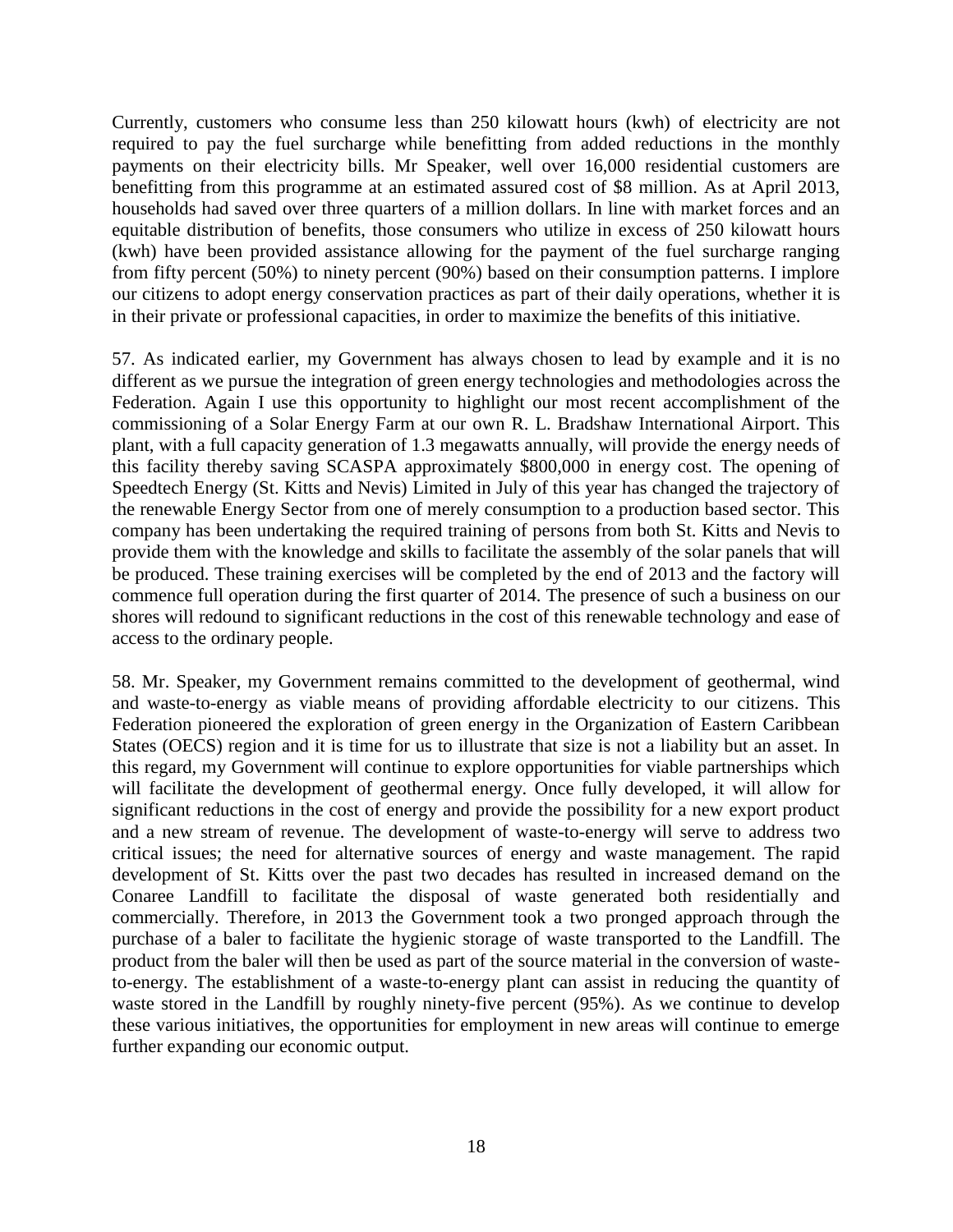59. This is why my Government very shortly will be launching an initiative where affordable homes provided by the National Housing Corporation (NHC) will be equipped with and powered by solar panels. Indeed we are excited, that through this programme the beneficiaries, our citizens, will realize significant reductions in their energy costs.

60. I turn now to the Financial Sector.

#### **The Financial Sector**

#### **Commercial Banks**

61. Mr. Speaker, I am pleased again to report to this Honourable House that our commercial banks continue to be sound and well capitalized ensuring their readiness to be a major facilitator in the continued development of St. Kitts and Nevis. When this Government entered into the Stand-By Arrangement (SBA) with the International Monetary Fund (IMF) in 2011 we established a Banking Sector Reserve Fund (BSRF). This mechanism was put in place as a type of insurance to provide stability to the domestic financial system in the event of adverse effects of external shocks. The Eastern Caribbean Central Bank (ECCB) has continued to undertake quarterly stress tests of the sector and have determined that it remains resilient to a range of shocks. This is evidenced by the fact that this Government has no reason to request a release of funds from the Banking Sector Reserve Fund (BSRF). We remain committed to the efforts of the Joint Financial Sector Task Force comprised of the ECCB, the Caribbean Development Bank (CDB) and the IMF as we are aware that the continued stability of the Banking Sector will provide confidence to our investors and individual depositors. However, this accomplishment will not translate into benefits for our people unless the excess liquidity is made accessible to facilitate investment in productive activities. We therefore call on our partners in the sector to seek the appropriate balance that will ensure their financial stability while expanding their involvement in an economy poised for a strong rebound.

#### **Development Bank**

62. Mr. Speaker, the Development Bank continues to play an important role in our development providing well needed assistance to our citizens particularly the most vulnerable among us. As at October 2013, the Bank approved 601 loans with a total value of \$44.7 million. Of this amount, \$10.8 million was allocated to higher learning, \$13.3 million to business lending and \$14.2 million to mortgage financing. To further improve the rate of distribution of needed resources the Development Bank, in collaboration with the St. Kitts-Nevis-Anguilla National Bank, has taken steps to provide a new payment solution to facilitate the disbursement of student loans eliminating the standard six (6) to eight (8) week processing time required for international transactions. This is evidence of the commitment of the Bank to enhance its services making it comparable to other service providers while addressing the needs of our people to have timely access to resources to assist in their development.

63. The Development Bank has continued to provide financial and technical support to facilitate the achievement of the development agenda of the Government and its mandate. This is evidenced by the provision of financing in excess of \$25 million to our citizens to aid in the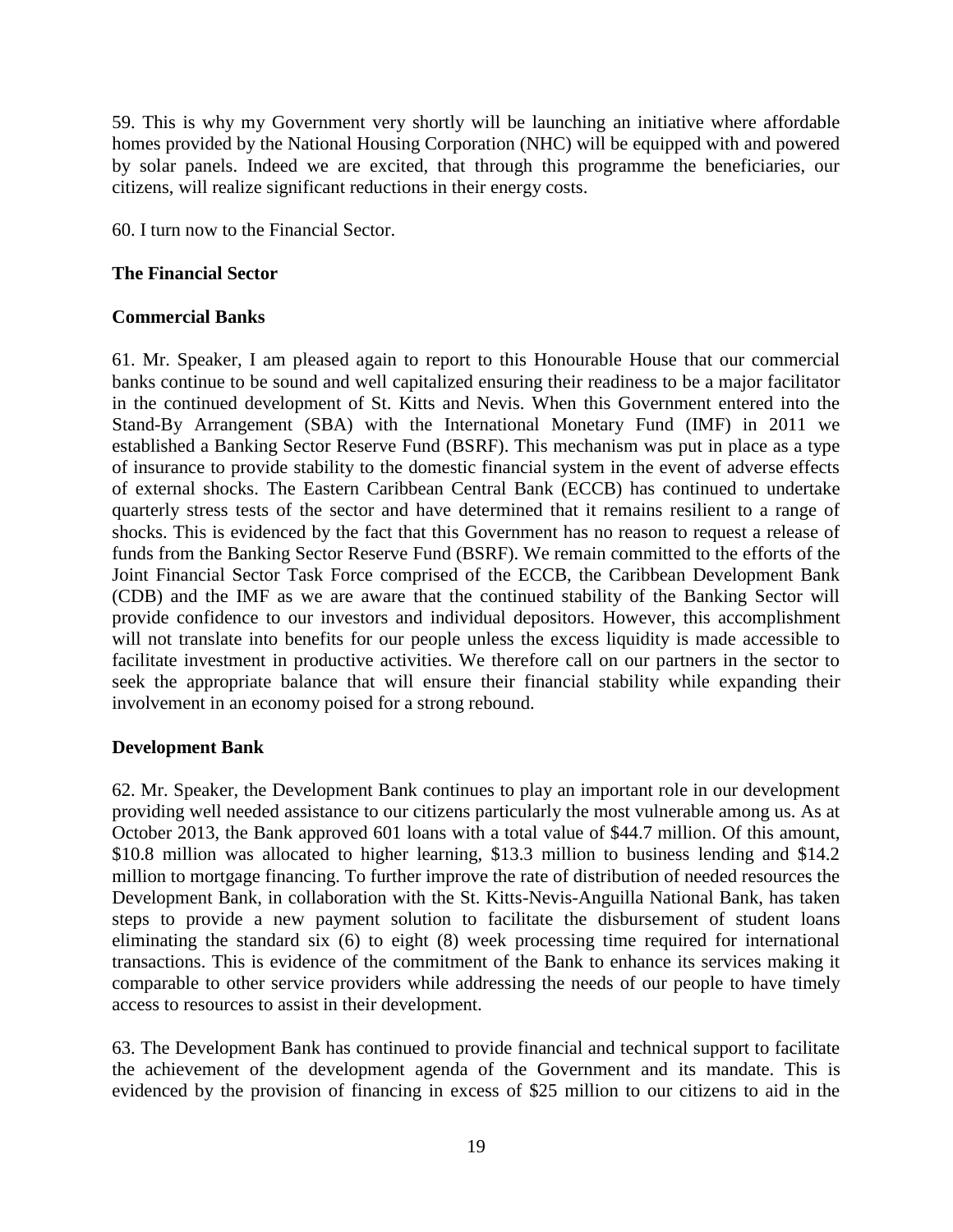construction of one hundred (100) homes resulting in the employment of over four hundred (400) persons. The Bank has also collaborated with the National Entrepreneurial Development Division (NEDD) in the training of the owners and staff of Small and Medium Enterprises (SMEs) in the areas of customer service and financial management. The Development Bank has provided assistance to the Department of Youth Empowerment in its outreach efforts and facilitated a summer camp which provides participants with training in business management and innovation.

#### **Developments in ECCU Money and Capital Markets**

64. Mr. Speaker, as at September 2013, a total of eighty-six (86) securities were listed on the Eastern Caribbean Securities Exchange (ECSE) which comprised thirteen (13) equities, eight (8) corporate bonds and sixty-five (65) government instruments. There are currently thirteen (13) companies listed on the Exchange of which eleven (11) are domestic to the ECCU with five (5) residing in our Federation. Domestic equity market capitalization was valued at \$11.7 billion during the period under review, a slight increase from \$11.5 billion recorded one year earlier. The ECSE Share Index which stood at 133.29 at September 25, 2012 stood at 148.13 when compared to the same period in 2013 reflecting an increase in returns for investors. The equity market serves to facilitate the mobilization of financial resources across the ECCU as well as the globe as our citizens gain an opportunity to participate in the investment and expansion of listed institutions. Through the continued involvement of these shareholders the private sector can continue to raise needed capital to support activity that will translate into sustained growth and development.

#### **St. Kitts Investment Promotion Agency (SKIPA)**

65. Mr. Speaker, during 2013 the St. Kitts Investment Promotion Agency (SKIPA) continued to undertake its mandate to attract new investment to St. Kitts and to support the expansion of existing businesses particularly in the areas of Tourism, Information Technology, Financial Services, International Education, Manufacturing, Renewable Energy and Agriculture. The Agency has developed a promotional strategy that is aimed to create synergies between our tourism and investment markets illustrated by its new slogan "St. Kitts Visit and Invest". In 2013, these efforts translated into a number of large scale real estate projects coming on stream and over a half billion dollars in investment in the pipeline that will result in increased local and Foreign Direct Investments (FDIs) in 2014. The main driver of investment activity has been the Citizenship by Investment Programme (CIP) which has resulted in a robust luxury real estate sector dominated by mixed use condominium and villa and hotel projects. SKIPA has facilitated approvals for the construction of the US\$90 million Pelican Bay Condominium Hotel at Potato Bay, the US\$40 million Hillsboro Sunset Suites at Mattingley Heights and the US\$100 million Prime Developments at Half Moon Bay. Local investors have also capitalized on our favourable investment climate to establish businesses that create employment opportunities for our people. These include the launching of an Adventure Park in Saddlers and the construction of the Golden Rock Commercial Park.

66. SKIPA has continued to receive positive responses from investors as it relates to the development of renewable energy. To facilitate the comprehensive review of proposals presented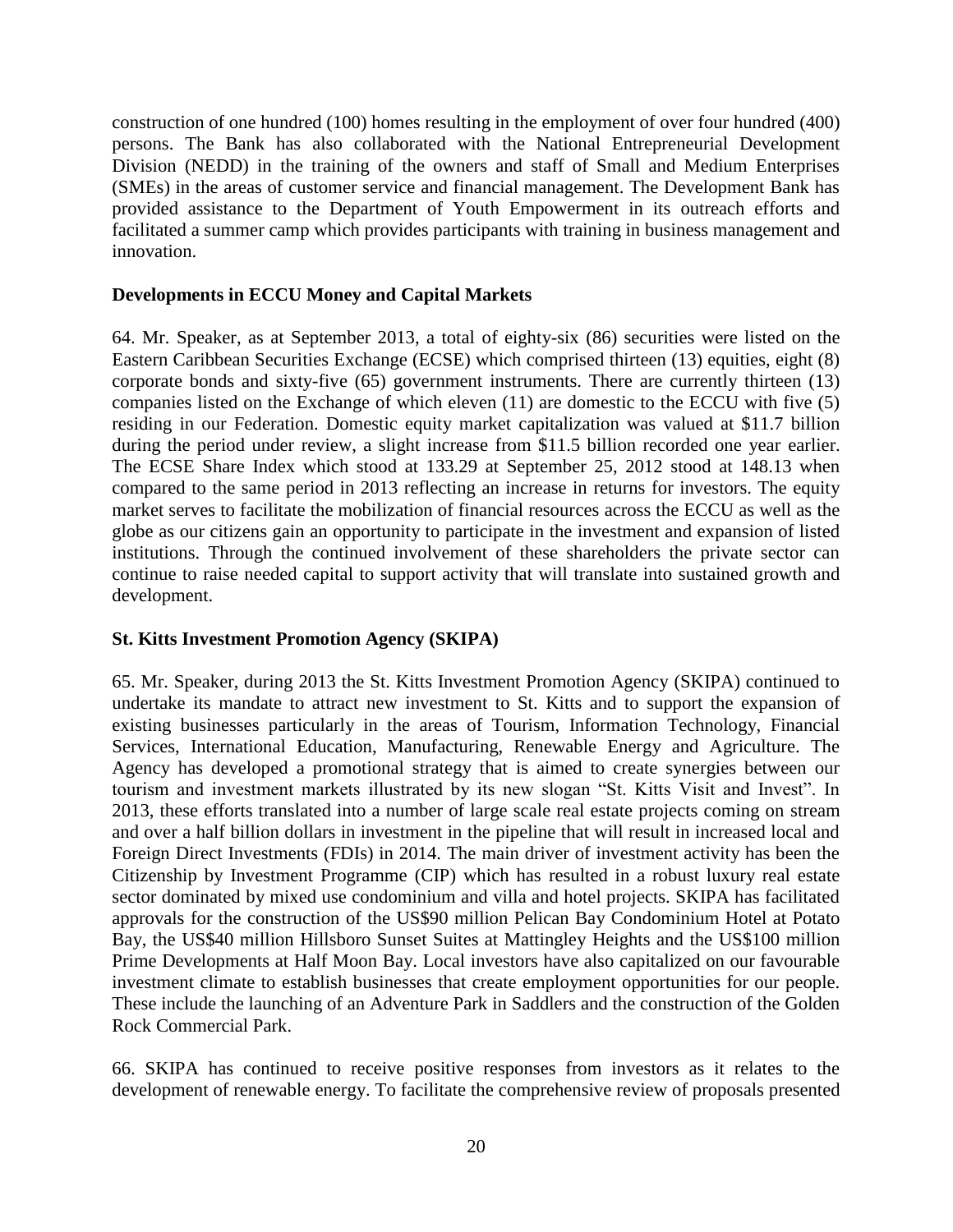for consideration, the Agency has worked closely with stakeholders from the public sector including the Department of Energy and SKELEC. One of the achievements of this multidisciplinary committee has been the advancement of the waste-to-energy initiative. The Manufacturing Sector has also attracted the interest of potential investors who see a lucrative opportunity in the green economy. Discussions are well advanced to facilitate the establishment of a business venture that will manufacture Light-Emitting Diode (LED) lighting products for the local and regional markets. This project once approved will bring substantial benefits to St. Kitts and Nevis by making inroads in promoting energy conservation which represents one of our key policy initiatives, as well as the creation of employment and the expansion of our production base.

#### **Cross-cutting issues**

#### **Social Development**

67. Mr. Speaker, the green economy has been identified as a major component in facilitating sustained growth and development within the Federation which will translate into poverty reduction. This Government is aware that the pursuit of a green economy will not automatically alleviate the issue of poverty but requires a concerted effort to ensure that formulated policies are equitable in areas such as, housing, land use, academic and skills training, access to clean water and energy, and health care. My Government has taken proactive steps to provide the supporting environment to provide assistance to those who are most vulnerable within our society. During 2013 preparatory work on the implementation of PHASE 1 of the National Social Protection Strategy continued. The Ministry conducted three (3) key activities. They were:

- the completion of the implementation work plan
- the development of a Programme document for the Moulding, Empowering, Nurturing and Directing (MEND) Co-responsibility
- the training of social assistance Officers in monitoring and evaluation techniques

68. To ensure the success of this programme, my Government has committed the necessary resources required to bring about a notable change in the provision of the service delivery and proper monitoring and evaluation. Hence, the Government's major input has focused on building capacity to deliver a much needed service to families through the MEND families programme. This is an example of the Government's commitment to uplifting families. We firmly believe that families are immeasurably important and are the building blocks of a strong and cohesive society. As a result, some of our poverty reduction strategies will be targeting the family. The twenty-one families participating in this pilot MEND Programme will receive a financial benefit along with a circle of wrap around services designed to strengthen family bonding. The services will also empower them to make decisions to improve their well-being and identify and acquire skills to enter the labour market. Financial and psychological support will be provided for two years. The Programme is centred around seven pillars: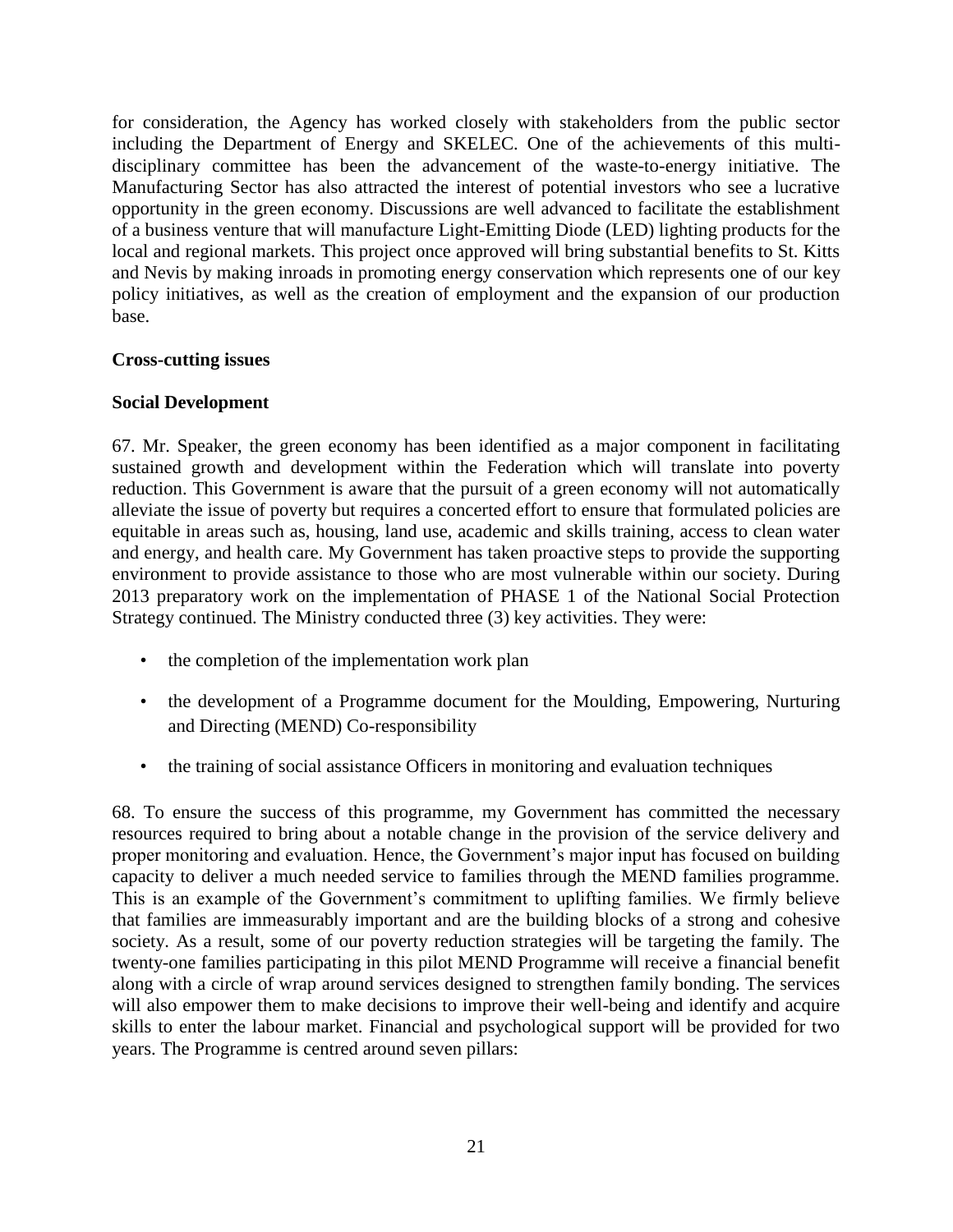- Identification Each family will acquire at least 3 basic forms of identification for its family members.
- Health and Wellness Families will be required to take annual check ups, ensure that children are immunized and attend health informational sessions.
- Education Families will be responsible for ensuring that children attend school regularly and attend school parent teacher conference meetings.
- Family Dynamics Families will be required to set aside family time and participate in developmental workshops, for example, in areas such as health, budgeting, and parenting. It is expected that these activities will contribute to the positive emotional and social development of adults and children within families thereby building resilience and nurturing supportive relationships.
- Housing The living conditions of homes will be assessed and a plan for improvement will be put in place.
- Employment Adult family members will be encouraged to identify skills for the labour market and training programmes will be tailored to facilitate entrance to the labour market.
- Income Budgeting will be a core activity for families. Families will learn to manage the financial benefit they receive under this Programme.

69. A fundamental value which underpins this experience is that of RESPONSIBILITY. Through the various activities, the families will be expected to fulfil the conditions in order to receive the financial benefit via a debit card. This new system will help families to more confidently manage their monies with the guidance of the assigned case workers. It is for this reason that all the service providers across Ministries, for example; Education, Health, Youth, Sustainable Development and Department of Labour, play an important role in this Programme. 70. Increasing the resiliency and self-sufficiency of clients remain an overarching goal. It is hoped that at the end of two years, families would have become more confident in their decision making and would have acquired skills for the labour market and may be employed. An assessment would then be conducted to verify areas of improvement so that families can exit the Programme. This pilot exercise begins with 21 families and by 2015, we expect the number to increase to 80. The programme should accommodate 140 families in 2016, and 200 in 2017.

71. Mr. Speaker, progress continues in 2014 with the finalization of a best fit proxy means test to ensure improved accuracy of targeting and the development of a monitoring and evaluation plan that would provide useful data to inform any changes in the Programme. Allocations will continue to be made to support the other social assistance programmes for older persons and children including food vouchers, burial, and medical assistance.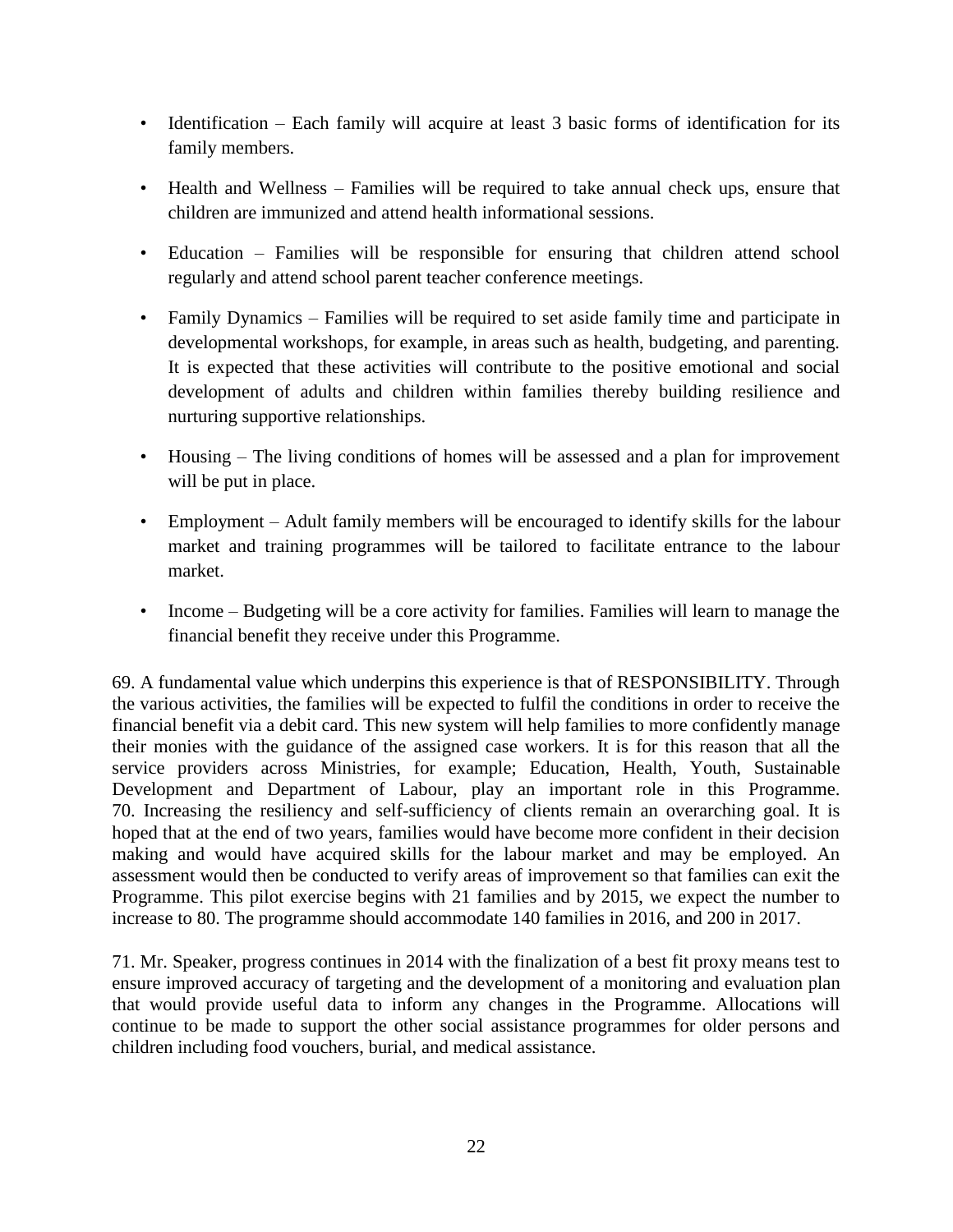72. I wish to extend sincerest thanks to the regional and international agencies that worked with the Ministry of Social Development to provide the technical and financial assistance. We are very proud that these agencies are using St. Kitts and Nevis as the model in the OECS for the consultative and measured approach to tackling poverty. Our appreciation goes to the OECS Social Development Unit, Organization of American States (OAS), UNICEF and UN Women for providing the opportunities to train our key focal points in the Ministry in strategic planning, monitoring and evaluation, and also offering training in social planning tool kits. St. Kitts and Nevis will now lead the way on sharing best practices about social protection.

73. My Government is cognizant that knowledge and skills development is a vital component in improving the earning potential of our people and advancing our efforts to reduce poverty. This need became even greater as our economy continued to contract due to the protracted effects of the global recession. As a result, this visionary Government, in partnership with the SIDF embarked on the development of the People Empowerment Programme, affectionately referred to as PEP, as a means of providing unemployed citizens, particularly our young people, an opportunity to learn a skill and access short term employment opportunities in preparation for the jobs that are being created as the economy expands. With the strategic guidance of public and private sector partners, the PEP is currently being executed under six (6) sub-projects; the Engaging Qualified Interns Project (EQUIP), the National Infrastructure Improvement Project (NIIP), the Agro-Enterprise Training and Management (ATM), the Women in Construction Trades (WICT), the Skills Training and the Entrepreneurial Development (STED) and the Women In Small Enterprise (WISE) initiatives. As at October 2013, a total of 2,932 persons from both St. Kitts and Nevis were enrolled across these various sub-projects. To date, some of these individuals have found permanent jobs. Notwithstanding the achievements recorded to date under this Programme, my Government through the Ministry of Education and Information commits to intensify its efforts to facilitate the continued development of our Adult Continuing Education Training Framework. This Framework will ensure that the certifications provided are in line with the Caribbean Vocational Qualification (CVQ) Framework to support the antipoverty strategy of this Government to improve the national, regional and international marketability of our people.

74. Mr. Speaker, my Government acknowledges that access to affordable health care is a precondition for creating an inclusive, equitable, economically productive and healthy Nation. To this end, I am pleased to report that the preparatory work to facilitate the implementation of a National Health Insurance Scheme has advanced following the completion of the recentlylaunched National Health Accounts (NHA) initiative, undertaken in collaboration with the United States Agency for International Development (USAID) and the University of the West Indies (UWI). The estimates collected continue to be instrumental in informing evidence-based decision-making in order to ensure that every national of St. Kitts and Nevis is provided with a cost-effective, comprehensive and sustainable health care insurance scheme to reduce the financial burden that can accompany major illnesses. This national health care scheme will include coverage for a number of medical services such as, mammograms, air ambulance service, breast cancer treatment, dental and eye care, and elderly care in order to improve the overall health and wellbeing of our citizens. I use this opportunity to thank all stakeholders in the public and private sectors who have partnered with us in bringing these achievements to fruition.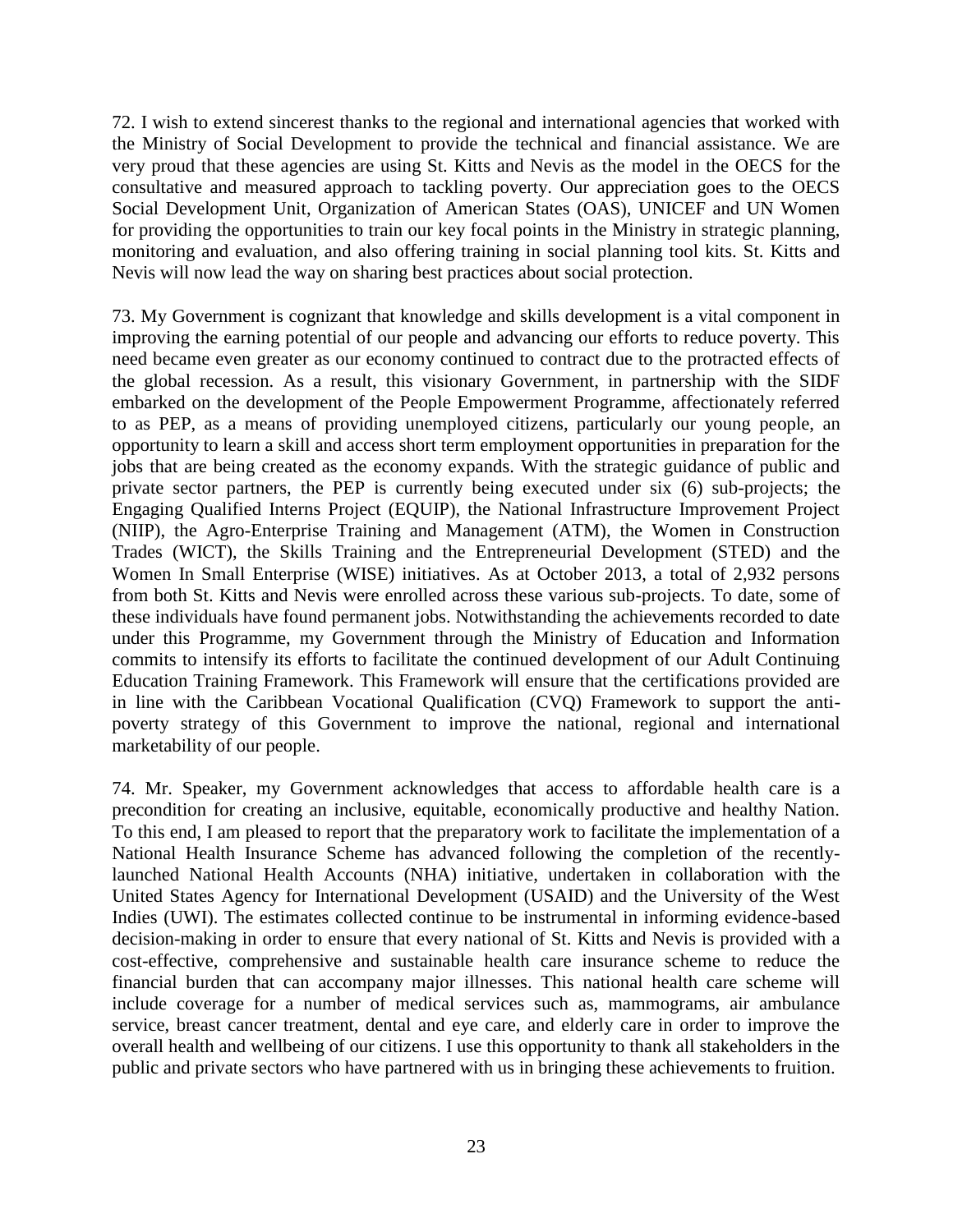#### **Law and Order**

75. Mr. Speaker, as my Government focuses on the establishment of comprehensive Safety Net Programmes and the stimulation of economic growth to enhance the welfare of our people, we are cognizant that these gains cannot be achieved in an environment void of law and order. The success of our strategy has been evident in the increased capabilities and professionalism of our security forces, and the reduction in the reported incidence of crime in several areas. However, we remain vigilant as the causes of criminal activity are multi-faceted and require persistent effort and determination from all stakeholders in our society. This Government will continue to undertake its mandate to provide the necessary financial and technical support required to strengthen our security forces in collaboration with stakeholders from the private sector, Non-Governmental Organizations (NGOs), Community-Based Organizations (CBOs) and those who have chosen to partner with us in a private capacity. We remain confident that there is one goal that is to ensure that our Federation is guided by law and order and is a safe place for residents, visitors and, local and foreign investors to engage in leisure and business activities.

76. We have continued to undertake a broad based approach to capacity building to enhance the knowledge, skills and abilities of our security officers through our partnerships with local, regional and international agencies. In July of this year, the Windsor University School of Medicine, in collaboration with the United States Justice Department and the Violent Crimes Division of the St. Christopher and Nevis Police Force, conducted a seminar in Crime Scene Investigation Medical Forensics. Over 150 first responders from the Federation and across the region, including crime scene investigators, doctors, Emergency Medical Technicians (EMTs), nurses, medical students and members of the legal fraternity were provided the opportunity to learn modern methods of preserving and retrieving evidence from victims of crime. In October, vital training was accessed through the United States Department of Justice and administered by the Federal Bureau of Investigation (FBI) and the Drug Enforcement Administration (DEA) in critical areas such as, defensive tactics, firearm exercises and drug enforcement. This training opportunity was made available to members of the St. Christopher and Nevis Police Force, the St. Kitts and Nevis Defence Force and the St. Kitts and Nevis Customs and Excise Department to strengthen the partnership across these security agencies by ensuring that there is alignment in knowledge and approach to combating criminal activity. Through two of our premier educational institutions, the Clarence Fitzroy Bryant College (CFBC) and the Advanced Vocational and Education Centre (AVEC), we have introduced the first phase of new training programmes for our police officers, traffic wardens, crossing guards and other security personnel to enhance basic skills in subject matters such as Computer Literacy and the fundamentals of the English language. These training opportunities will further enhance the provision of administrative services, relations with the public, and the use of technology as a crime fighting tool. With the assistance of the Coalition of Support for St. Kitts and Nevis Security Initiatives (CSSKNSI) and the Government of the Republic of China (Taiwan) opportunities have been provided to two (2) officers to pursue undergraduate degrees in the fields of Information Management and Security and Criminal Justice Administration. I use this opportunity to thank our partners for their support in the advancement of our security personnel as these opportunities also include the option to pursue postgraduate degrees. This Government will continue to pursue opportunities to enhance the qualifications of our men and women in uniform, to improve their prospects for professional mobility and to strengthen the capacity of the Agencies they represent.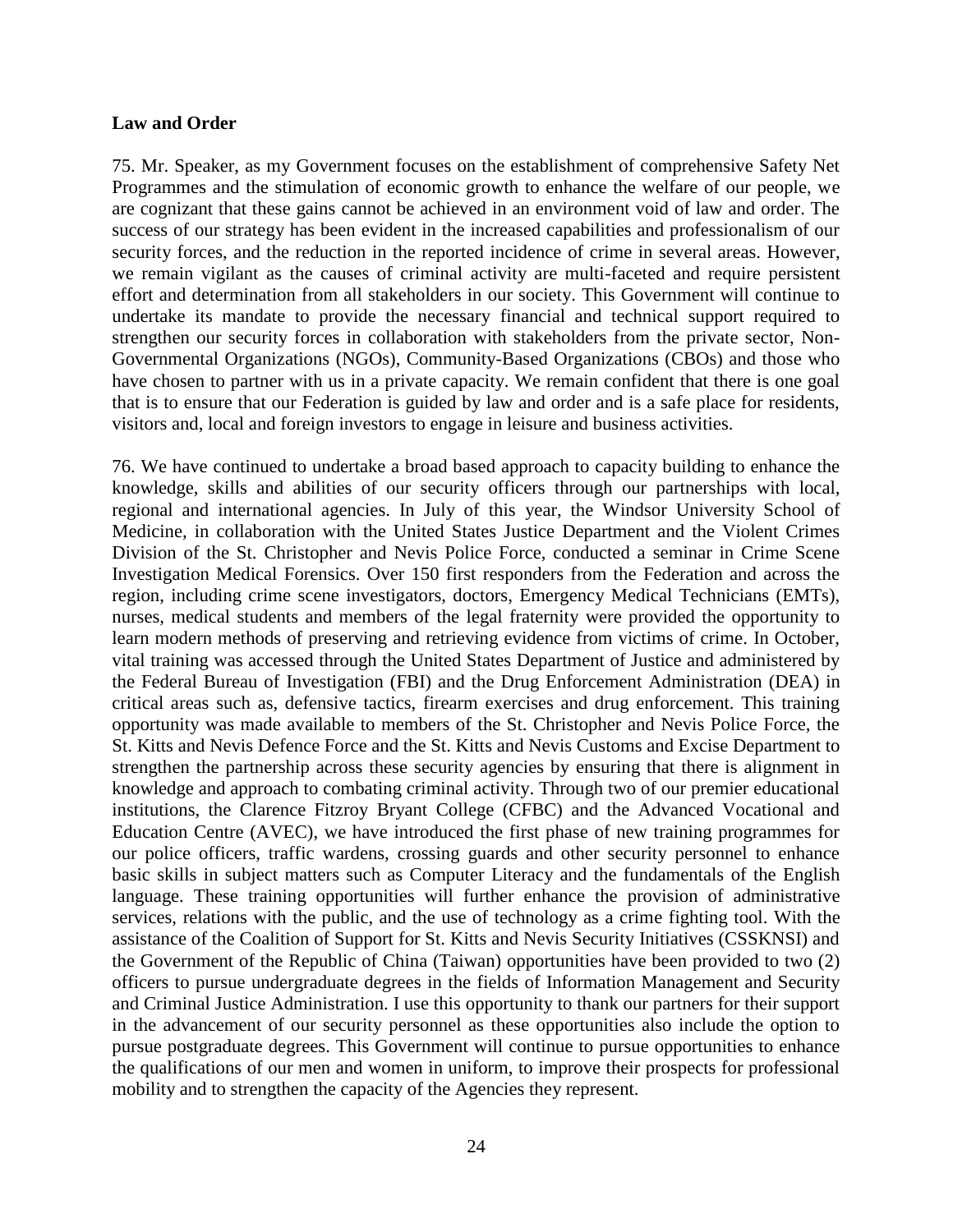77. It is imperative that we continue to integrate new approaches, technologies and equipment that not only enhance the crime fighting capabilities of the security forces but bring their operations in line with regional and international standards. In December 2012, the Crime Stoppers St. Kitts and Nevis initiative was launched as an additional crime fighting tool to provide a means by which vital information can be provided confidentially thereby increasing that very important partnership with the public. Since it became operational, several arrests have been made and two cold cases have been re-opened as a result of concrete tips received from our citizens. We will promote the increased use of this medium by continuing to highlight its accessibility, confidentiality and benefits to the society. Efforts have continued to use technology for the benefit of the Police Force in the execution of its duties while also empowering the public to protect themselves and their property. In this regard, Absolute Software Corporation has donated two hundred (200) free licenses of the LoJack Laptop Recovery System for a period of one year. This software will be made available to businesses and consumers to enable the tracking and management, and the enhancement of security to facilitate the retrieval of laptops in the event theft occurs. The capabilities of this system have already proven to be effective in the recovery of these devices through its deployment at our medical universities and will be most vital in protecting not only private investment but those made by the state in the education system. The use of Closed Circuit Television (CCTV) surveillance continued to be a priority in reducing the incidence of crime within our communities. In this regard, my Government has partnered with the Coalition of Support for St. Kitts and Nevis Security Initiatives, the Government of the Republic of China (Taiwan) and the SIDF in order to design an effective robust system that will benefit both islands over the medium to long term. In order to ensure sustainability of this system the implementation of this initiative will be undertaken in phases with the primary focus being those areas that have been identified as hotspots for criminal activity.

78. Mr. Speaker, the unwavering support of our international partners in the development of the Security Sector should not be taken for granted. With the assistance of the European Union (EU), we continued to implement activities under the Safety and Security Improvement Programme (SSIP). During 2013, work was accelerated under the various components of this Initiative bringing us closer to finalizing the purchase of needed vehicles such as, a fire tender earmarked for commission on the island of Nevis, a mobile police station and five (5) 4WD vehicles. We have undertaken the procurement process to recruit a technical assistance team that will facilitate the coordination of the Project and undertake vital work in regards to the institutional development of the police and prison services. This initiative has also assisted the implementation of ten (10) Youth-At-Risk Programmes executed by public sector ministries and entities, NGOs and CBOs from both St. Kitts and Nevis. The Government of Mexico has remained a willing partner in providing support to improve our security infrastructure as work commenced to construct a new police station in Tabernacle which will provide accommodation for all branches of the security forces. It is anticipated that this new outpost will be completed by the end of this year.

79. My Government will continue to ensure that our legal framework is modernized in order to support the judiciary in effectively prosecuting those who infringe on the rights of the State. During 2013, this Honourable House passed several pieces of legislation including the National Emblem and National Anthem Act which recognizes both of these national symbols as the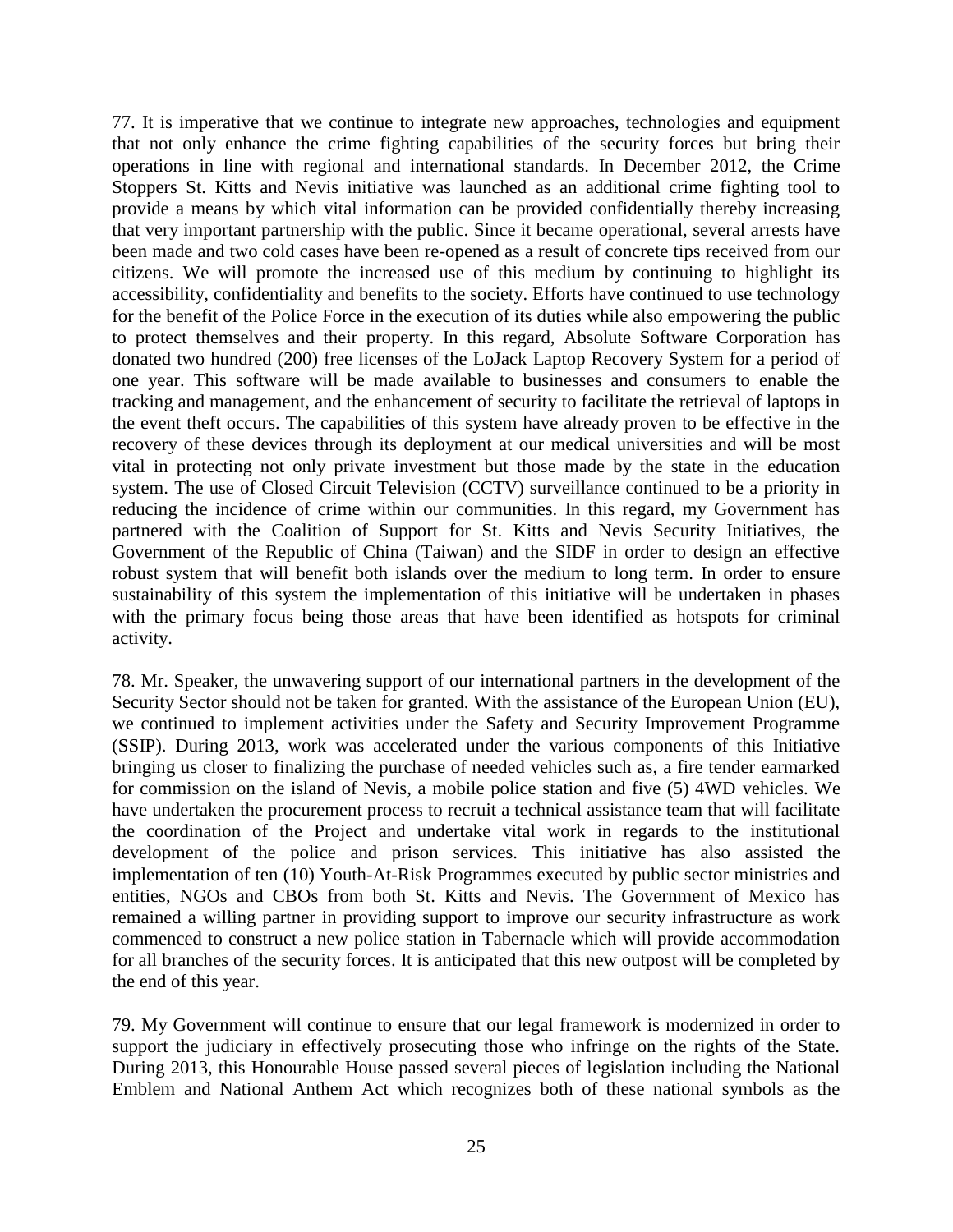property of the State requiring that a permit be sought in order to use these images while making provisions for recourse when there is incidence of abuse. We have also passed the Deoxyribonucleic Acid (DNA) Act which provides a legal basis for the collection and analysis of DNA in the investigation and prosecution of crimes with provisions for the law to be applied retroactively to crimes committed prior to the enactment of the legislation and the Integrity in Public Life Act which serves to mitigate corruption in the public service. Amendments to existing laws were also undertaken including the Evidence Amendment Act to facilitate provisions for the introduction of DNA evidence in line with the introduction of the Deoxyribonucleic Acid (DNA) Act and the Bankruptcy and Insolvency Act which repealed the Bankruptcy Act (1889) introducing new procedures and practices applicable to both individual and corporate entities, and the establishment of the post of Supervisor of Insolvency. In August of this year, we took an important step to further enhance our cooperation with the international community in regards to combating crime and providing recourse in the judicial system with the signing of an extradition treaty with the Republic of China (Taiwan). This agreement strengthens our global approach to crime fighting ensuring that those who have broken the law in either jurisdiction will not find refuge in the other state.

80. Mr. Speaker, I use this opportunity to again emphasize that security and an efficient judiciary is an essential precondition in providing a facilitating environment that is conducive to the development and expansion of business and investment opportunities. Therefore, this Government will continue to intensify its crime fighting and security efforts, and modernization of our judicial framework.

81. Mr. Speaker, I turn now to Public Finance.

#### **Fiscal Review and Outlook**

82. Mr. Speaker, you may recall that a few years ago, 2011 to be exact, my Government approached the International Monetary Fund (IMF) to assist us with the execution of our Economic Recovery Programme. The Programme is focused on the implementation of several structural reforms that would put us on an even stronger footing in the management of public finances, improving our institutional framework in various areas and providing a strong Social Safety Net Programme. So far, we have made substantial progress with our reforms and if I may, Mr. Speaker, I will outline a few of our successes to date.

83. One of our major undertakings in recent times was the comprehensive restructuring of our debt. As you can imagine, this was not an easy decision but it was a necessary one. The restructuring exercise is almost complete and has so far resulted in a significant reduction in the public debt. A company called the Special Land Sales Company (St. Kitts) Ltd. was established and we are in the process of having it fully operationalized. This company will facilitate the sale of lands that were associated with the debt for land swap. To safeguard the successes we have achieved so far and to keep the debt on a sustainable path, we prepared a Medium-Term Debt Management Strategy which we use as a guide to manage the debt stock. The Strategy was laid before this Honourable House last year and will be updated from time to time. In addition to the Medium-Term Debt Management Strategy, a Medium-Term Expenditure Framework was prepared to improve our annual budget process and to strengthen the link between our policies,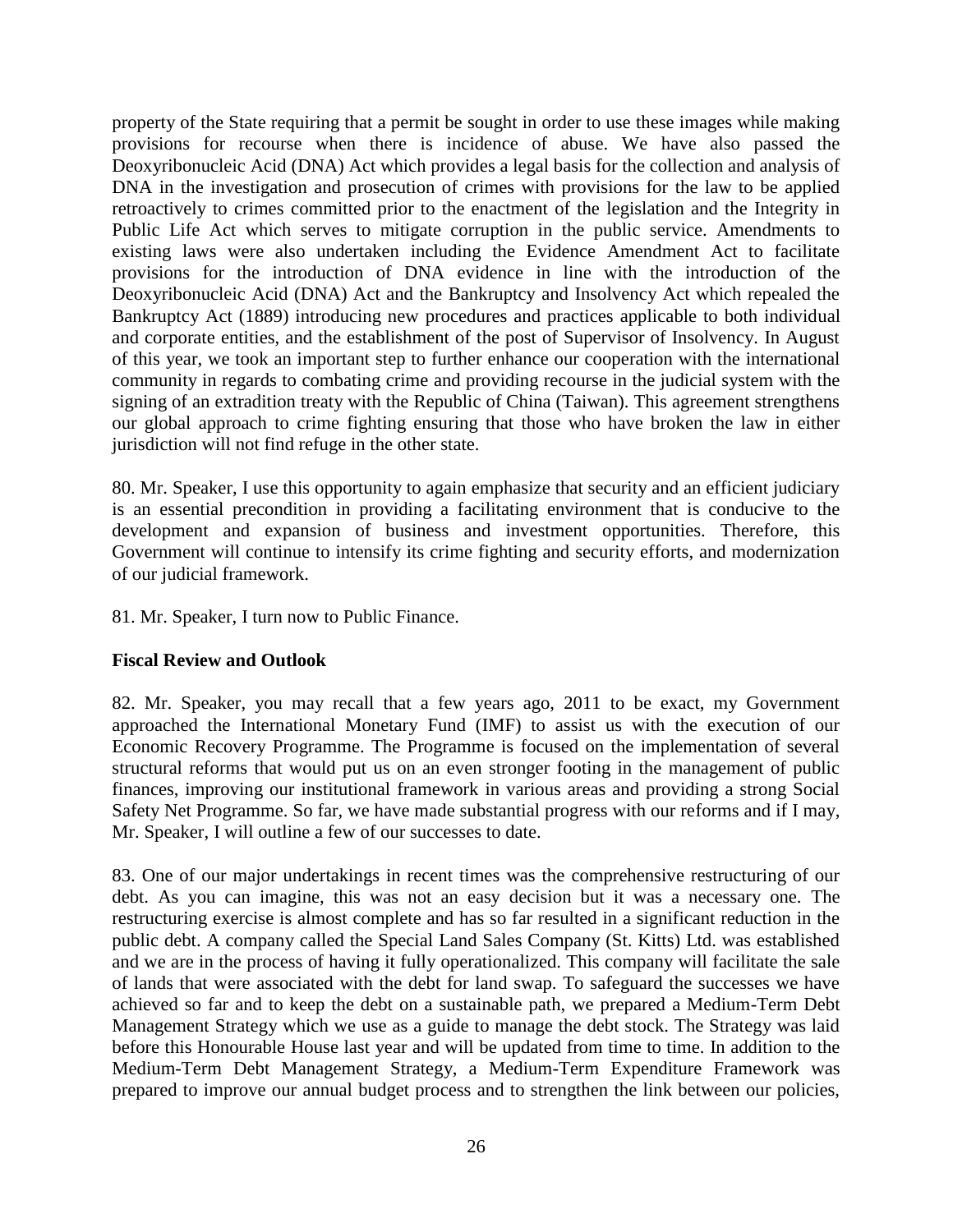planning and budgeting. The Framework is intended to make sure that public monies, that we are responsible for, are used efficiently and effectively. The efficient use of public monies will also be governed by the Procurement and Contract (Administration) Act that was passed by this Honourable House in September last year. The Act is intended to ensure that there is public competition for all procurement, with a few exceptions, and to make the entire procurement process a transparent one. The enforcement of the Act will make certain that we obtain the best value for money through the establishment of a modern competitive procurement system.

84. Mr. Speaker, for quite a number of years we have been speaking about Civil Service Reform but progress in this area has been slow. I am now pleased to inform you, Mr. Speaker, that my Cabinet approved an Action Plan that will make certain that work in this area is advanced. The Action Plan highlights the need to review the organization and structure of the Civil Service and address wage policies and the management of the payroll. My Cabinet also approved a National Social Protection Strategy that was informed by a comprehensive review of the Social Safety Net Programmes that we administer to the poor and vulnerable. The Strategy will be implemented in phases with the first phase focusing on the consolidation and strengthening of the Social Safety Net arrangements in the Federation in order to improve their coverage and impact for the poorest and most vulnerable members of the population.

85. The structural reforms that I just mentioned were accompanied by a number of fiscal measures such as the restructuring of the Housing and Social Development Levy, the introduction of the Value Added Tax, the elimination of exemptions from the Customs Service Charge, the corporatization of the Electricity Department and the implementation of a wage and hiring freeze. These measures have contributed to an improvement in the fiscal outturn since their implementation.

#### **2012 Fiscal Performance**

86. Mr. Speaker, as we look back on our fiscal performance for 2012, I can now confirm that at the end of the 2012 fiscal year we realized a Recurrent Account Surplus of \$101.3 million, an Overall Surplus of \$102.9 million and a Primary Surplus of \$199.3 million. The Recurrent Account Surplus was \$54.7 million above the outturn for 2011 and exceeded our 2012 estimate by \$100.9 million. The success of our Citizenship by Investment Programme continued to have a positive impact on Non-Tax Revenue which was the primary contributor to the strong fiscal performance for 2012. Tax Revenue, on the other hand, amounted to \$314.6 million. This was \$2.3 million (0.7%) below the 2011 level and \$12.7 million (3.9%) less than the 2012 estimates. This underperformance of the tax revenue is in keeping with the economic conditions we experienced in 2012 as a result of the global recession. However, we expect tax collections to increase substantially as the growth rate increases.

87. Taxes on Income continued its downward trend where collections for 2012 were \$5.2 million (7.0%) less than the previous year but surpassed the budget by \$2.2 million (3.3%). The Housing and Social Development Levy, which was restructured in 2011, continued to perform beyond expectations exceeding the budget by 5.9%. Revenue from Corporate Income Tax, however, was 1.5% below the estimate and 8.8% less than the amount collected in 2011. 88. Taxes on Domestic Goods and Consumption were also lower than both the previous year and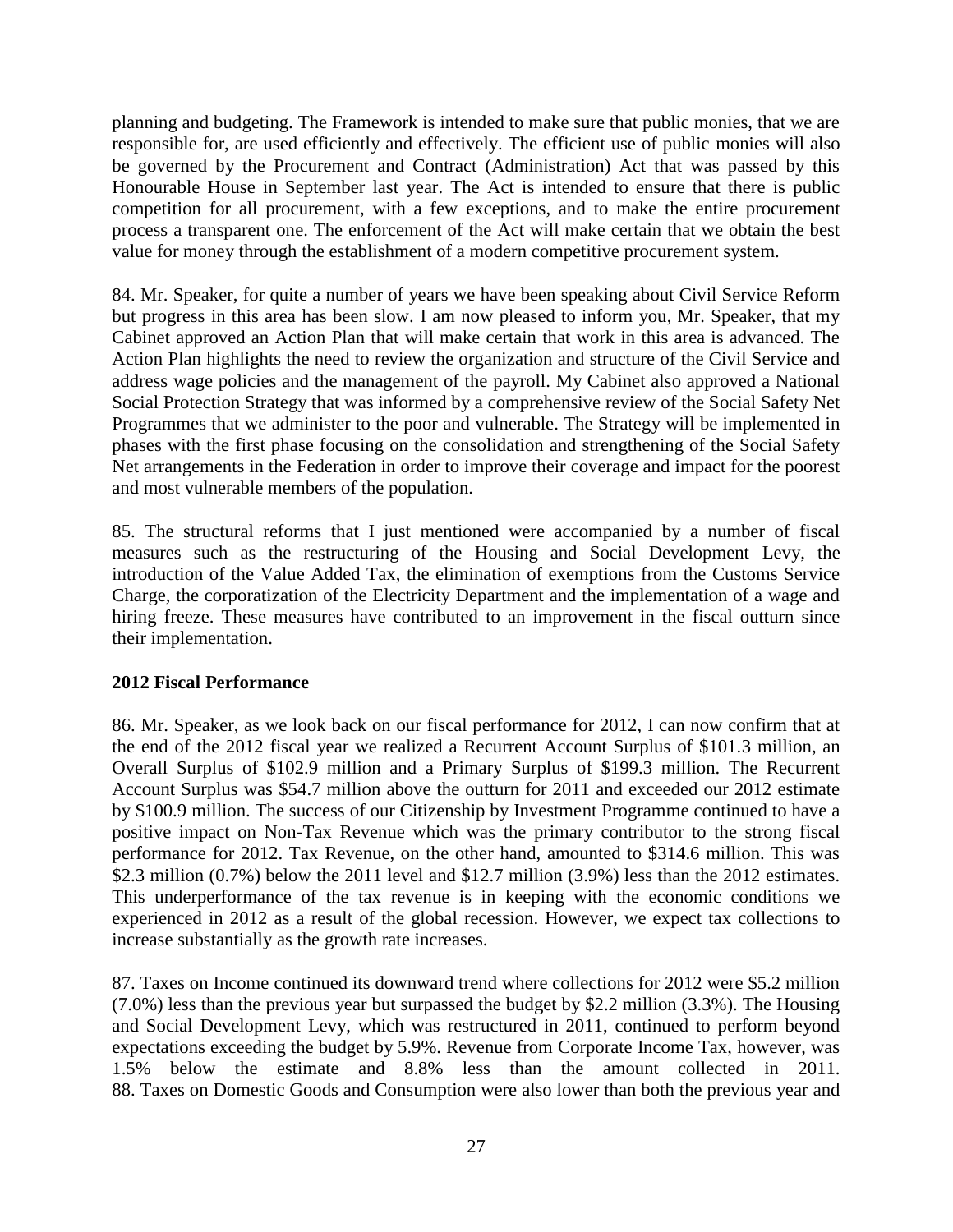the budget mainly on account of a reduction in revenue from the Value Added Tax. Taxes on International Trade and Transactions, however, exceeded what was collected in 2011 as exemptions from the payment of Customs Service Charge were curtailed in an effort to improve Tax Revenue. Nonetheless, this category of taxes fell below the budget as non-fuel imports for 2012 were less than expected.

89. With respect to Recurrent Expenditure, Mr. Speaker, expenditure for 2012 surpassed the estimates by 7.3% but was 11.1% less than the amount spent in 2011 mainly on account of the Electricity Department being corporatized. As a result, the operations of that Department were no longer a cost to the Federal Government. The corporatization of the Electricity Department, however, meant that the Government not only had to pay for electricity consumed by the various Ministries but also for street lighting. Although provision was made in the 2012 estimates to pay for the consumption of electricity, the actual amount that was spent for the year exceeded the budget. I therefore urge Government Ministries and Departments to do their part in transforming our economy to a green economy. We need to conserve energy; we need to use alternative energy; we need to go green. Apart from the over expenditure on the consumption of electricity, the amount expended for consultancy fees in relation to the debt restructuring was higher than anticipated as the debt restructuring exercise took longer than originally envisioned. Nonetheless, the restructuring of the debt was the primary reason for Interest Payments being 1.3% below the estimate and 4.6% below that spent in 2011.

90. The over expenditure on Goods and Services was moderated by savings that were realized in Personal Emoluments, Wages and Allowances as the wage and hiring freeze that was implemented in 2010 continued into 2012. Consequently, this category of expenditure was 1.4% less than the budget and 0.3% less than the previous year.

91. The Overall fiscal outturn was aided by the receipt of grants, mostly from the European Union, which were used to finance both recurrent and capital expenditure.

92. Mr. Speaker, for the 2012 fiscal year Capital Expenditure and Net Lending amounted to \$55.5 million; 6.2% below what we anticipated we would spend but 22.4% above what was spent in 2011. Of the projects that were undertaken during the year, 65.5% of them were financed from revenue while 21.1% were funded through loan disbursements and 13.4% from grant funds. Included in the revenue-funded expenditure were the purchase of an office building at Golden Rock, a project to enhance the border security capabilities of the Customs and Excise Department and expenditure related to the Special Land Distribution Initiative. Revenue was also used to expand the water capacity on the island, relocate the Customer Service Division of the Water Department, install a new billing system for that Department and upgrade several of the sporting facilities around the island. As we made a concerted effort not to increase the debt burden, the use of loan financing for capital projects was kept at a minimum. In fact, out of the myriad of projects that were undertaken in 2012, only three were financed by borrowing – the Hurricane Lenny Rehabilitation Project, the Child Development Project and a project to upgrade the equipment at the Public Works Department. The E-Passport and the Border Management System Projects continued into 2012 and were facilitated through the acquisition of grant resources.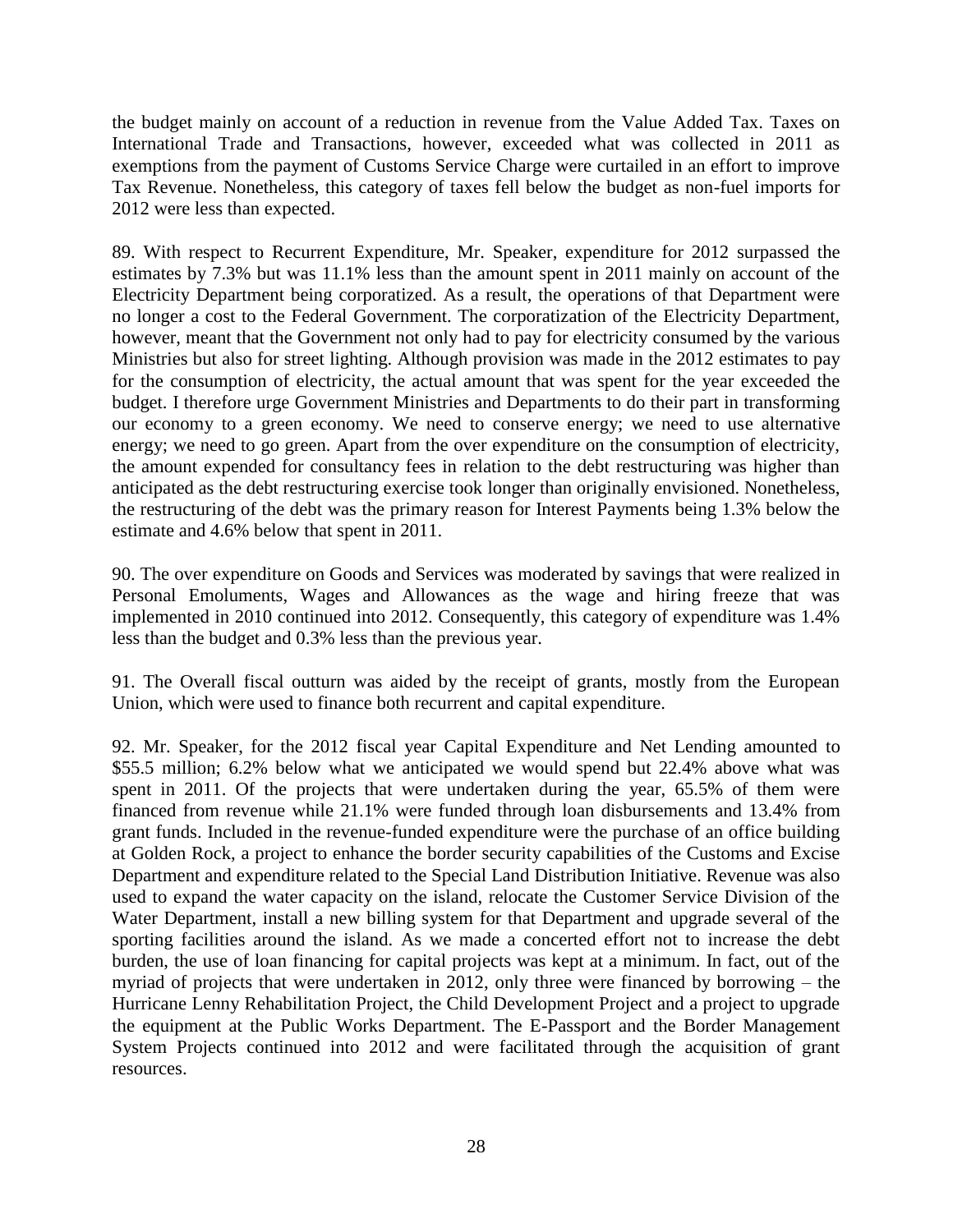#### **Outlook for 2013**

93. Mr. Speaker, as we approach the end of 2013, it is only fitting that I share with you our expectations for this fiscal year. Based on the information we have to date, we anticipate that Revenue and Grants will be \$731.7 million; 38.2% higher than the target. Recurrent Revenue will be in the region of \$663.6 million or 42.9% above the estimate and will comprise of \$334.9 million in Tax Revenue and \$328.7 million in Non-Tax Revenue. We also expect that Recurrent Expenditure will be approximately \$427.0 million; 4.3% in excess of the budget. With Recurrent Revenue being higher than Recurrent Expenditure, a Recurrent Account Surplus of \$236.6 million is being projected. Capital and Budgetary Grants are expected to amount to \$68.1 million, surpassing the estimate by 4.5%. However, Capital Expenditure and Net Lending which is projected to amount to \$63.1 million will most likely be less than the budget by 11.6%. With projected Total Revenue and Grants exceeding the projection for Total Expenditure of \$490.1 million, it is anticipated that we will realize an Overall Surplus of \$241.6 million and a Primary Surplus of \$309.1 million.

#### **Public Debt and Debt Restructuring**

94. Mr. Speaker, in my last Budget Address I noted that the Total Public Sector Debt for 2012 stood at \$2.7 billion. As a percentage of our most recent GDP estimates, that translates to 137% of GDP. Today, Mr. Speaker, I can report with great pride that as of September 2013 the Total Public Sector Debt was \$2.1 billion or 103% of GDP. Mr. Speaker, as you can see, we are well on our way to meeting the ECCB's target of 60% by 2020 and I assure you, we will get there. The total debt stock at the end of September 2013 therefore declined by \$0.6 million or 21% from where it stood at the end of December 2012. This significant reduction in the debt stock was primarily the result of the debt for land swap that took place between the Central Government and the St. Kitts-Nevis-Anguilla National Bank at the beginning of July 2013. Consequently, the debt of the Central Government contracted by \$0.5 million (28%) from \$1.8 billion at the end of December 2012 to \$1.3 billion at the end of September 2013.

95. This is a major achievement for the Government and the country as a whole. The restructuring exercise was long and challenging but we are almost at the end of the road. Allow me, Mr. Speaker, to briefly recap where we have come from and the journey that we have travelled. Mr. Speaker, in June 2011 when our debt was \$2.9 billion or 147% of GDP, we sought the support of our creditors in the restructuring of our debt. Then, in February 2012, we launched our debt exchange offer to eligible creditors, putting forward the option to take a Discount Bond or a Par Bond. The debt exchange offer was closed in April 2012 and the new debt instruments were issued. The debt exchange resulted in a \$130.9 million reduction in the debt. In May 2012 we met with our Paris Club creditors following which the UK Department for International Development (DFID) cancelled our \$9.7 million debt with them in full and the United States Agency for International Development (USAID) consolidated and rescheduled our debt payments to more favourable terms. In October 2012 we, in this Honourable House, passed the St. Kitts-Nevis-Anguilla National Bank Limited (Vesting of certain Lands) Act which facilitated the transfer of certain Crown lands to the bank. Subsequently, in July 2013, the debt for land swap was effected, resulting in a contraction of \$0.6 million in the debt stock. Mr. Speaker, up to this point, because of the support of our creditors we have achieved a reduction in our debt of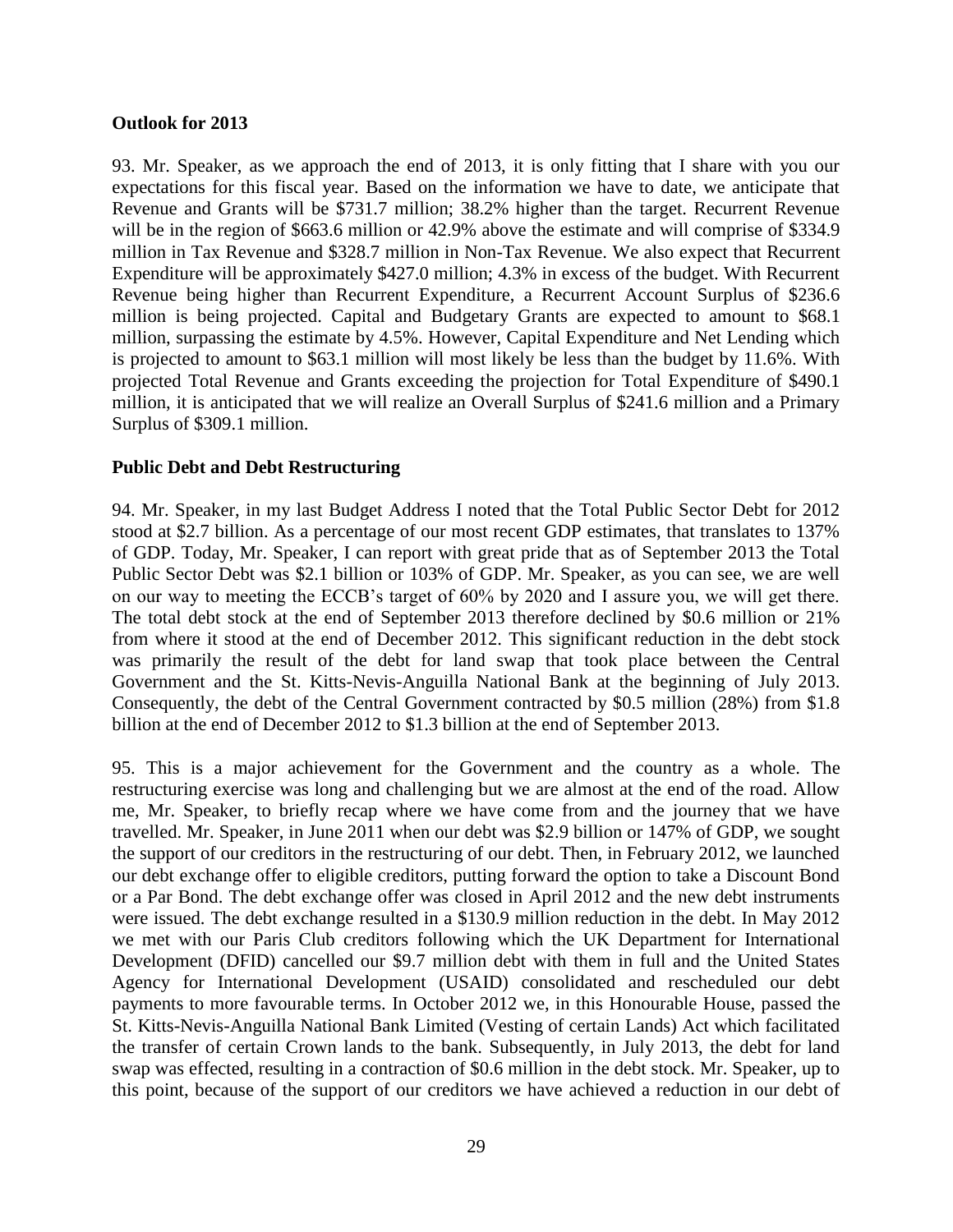\$0.7 million. We express our sincere thanks to our creditors for their understanding and cooperation. We could not have done it without them.

#### **Fiscal Prospects**

96. Mr. Speaker, as I mentioned earlier, it now appears that we are emerging out of the effects of the global economic recession and gradually rebounding to sustained positive economic growth. However, it is imperative that we position ourselves to withstand the fiscal vulnerabilities that are inherent to our small open economy. We must therefore continue on the path of fiscal consolidation.

97. Our focus in 2014 will continue to be on stimulating economic growth through facilitation of the construction of a number of high private sector impact projects including but not limited to Imperial Bay Resorts, Koi Resorts and Residences, Kittitian Hill Resorts and Prime Developments Limited. My Government is also committed to strengthening our infrastructural capacity through our ongoing Public Sector Investment Programme with major projects such as road improvement and drainage projects. We have been successful in creating a positive out turn in terms of our Fiscal account. Therefore in 2014, Total Revenue and Grants is expected to grow by 14.2% over the 2013 estimate. The projected increase in Revenue is mainly on account of expected increases in Citizenship by Investment Fees, Capital Grants and Value Added Tax.

98. Recurrent Revenue for 2014 is projected at \$517,394,195 which is \$53,023,751 or 11.4% above the 2013 estimate. On the other hand, Recurrent Expenditure for 2014 is projected at \$447,153,518 which is \$37,870,002 or 9.3% above the 2013 estimate. The Recurrent Account surplus is therefore estimated at \$70,240,677. While we welcome this very positive news we recognise that it is not a signal to take off on a spending spree. Rather, we must continue to be judicious and measured in our consideration of measures that will result in increasing expenditure.

99. Mr. Speaker, details of the programmes and activities are outlined in the Draft Estimates for 2014. Therefore, allow me the opportunity of highlighting some of the major initiatives to be undertaken in 2014.

100. Mr. Speaker, the 2014 allocation for the Ministry of Justice and Legal Affairs is \$6,524,991, an increase of 3% over its 2013 allocation. An efficient and effective legal system is one of the pillars on which our economic and social development rests. It is therefore important that we continue to build on the improvements we have achieved so far. During 2014, the Ministry of Justice and Legal Affairs will continue its efforts to improve the efficiency and effectiveness of the Justice System by launching the Legislative Reform Project of the Criminal Justice System. This project will seek to consolidate the various laws of our Criminal Justice System into a comprehensive and coherent document. The main output of this project will be a Criminal Code.

101. This Ministry will also focus on operationalizing the Law Revision Commission which has an indispensable role to play in law reform and the ongoing revision of our laws. The activities of the Commission will promote a greater degree of transparency and accountability that is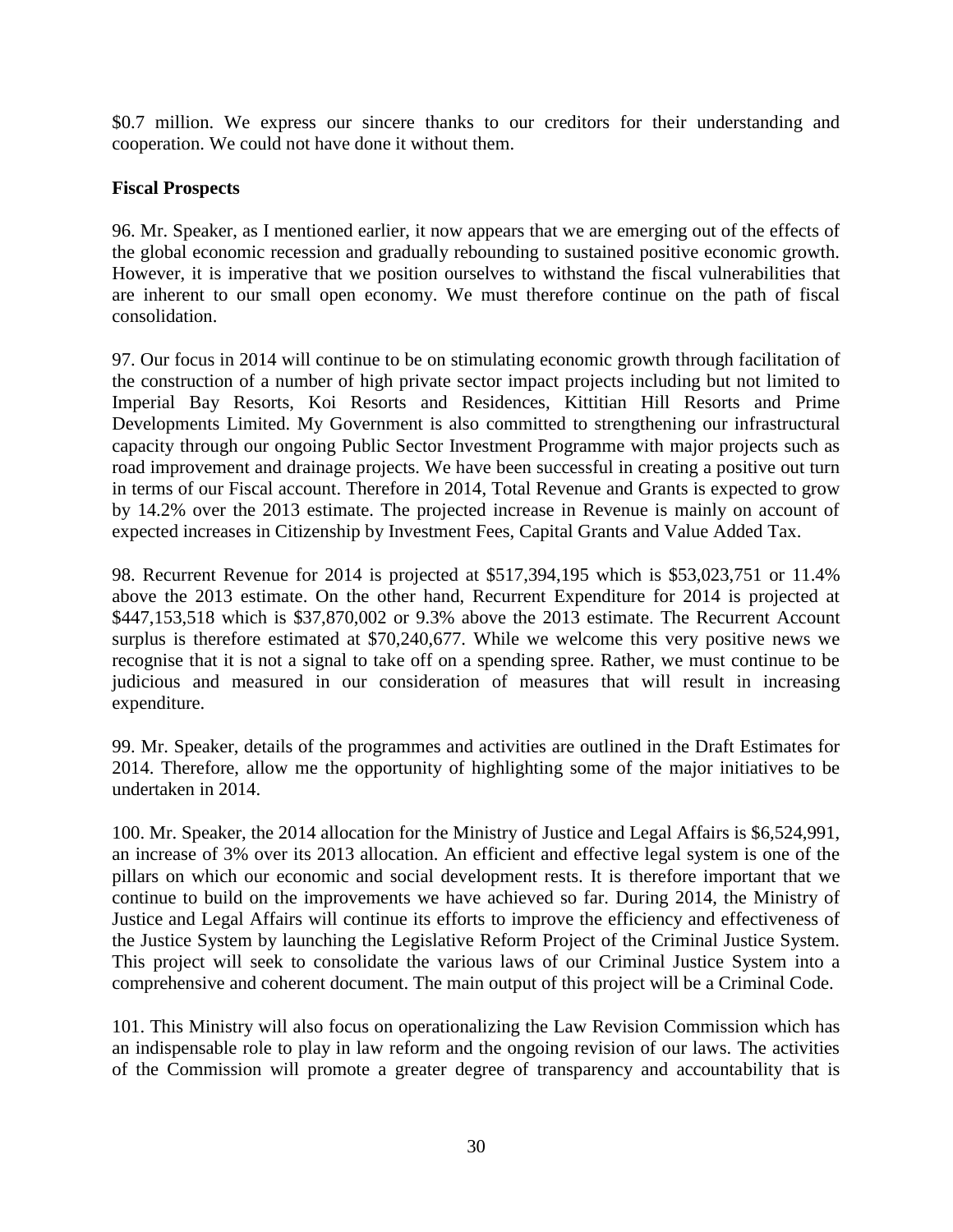consistent with the contemporary application of the principles of Natural Justice and the rule of law.

102. In the upcoming Budget Year, work will also continue on strengthening the National Prosecution Office and the Office of the Director of Public Prosecution. A highly trained Director of Public Prosecution has been recently recruited and it is expected that his level of expertise and experience will enhance the capacity of that office to respond to the challenges encountered in its day to day operations.

103. Mr. Speaker, the Office of the Prime Minister has been allocated \$67,543,136 for 2014 Recurrent Expenditure representing an increase of \$15,553,992 or 30% over the allocation for 2013. In the upcoming year, this Ministry will continue to lead the Developmental Agenda of our Federation by developing policies and strategies that foster sustainable development and result in an even higher standard of living for our people.

104. The empowerment of people is at the centre of all that this Ministry does. As a result the Human Resource Management Department has been provided with over half a million dollars of additional resources to buttress support for the granting of scholarships at the tertiary level and afford more of our students the opportunity of a university education. I am also happy to report that Government is partnering with the University of the Virgin Islands and Munroe College to provide scholarship to nationals attending these institutions. I strongly urge our students to take full advantage of these opportunities.

105. During 2014, the training of our Public Servants will be intensified as we seek to create a more responsive Public Service capable of delivering quality and efficient services. In addition, work will continue on the implementation of the new training policy, dress code, the Public Service Act 2011, and the drafting of appropriate Terms of Reference for the Employee Assistance Program. The implementation of these initiatives should result in significant improvements in the operation of the Civil Service. This is critical to giving St. Kitts and Nevis a competitive edge especially as we endeavour to improve our business climate and attract additional investment to our shores.

106. Mr. Speaker, 2014 will also see the implementation of the much anticipated World Bank funded Public Sector Modernization Project. The main objectives of this project are the following:

I. To improve the management and efficiency of personnel expenditure for the Public Service through the development of a reliable public employment wage bill and payroll database by conducting a payroll audit.

II. To align human resource needs and policy initiatives by conducting functional reviews in four pilot Ministries. This will assist with optimizing personnel allocation in line with Government policies and programs and service delivery in the medium to long run.

107. I now turn to the Anti- Crime Unit which falls under the Office of the Prime Minister. This Unit has the overarching responsibility of creating and maintaining a safe and secure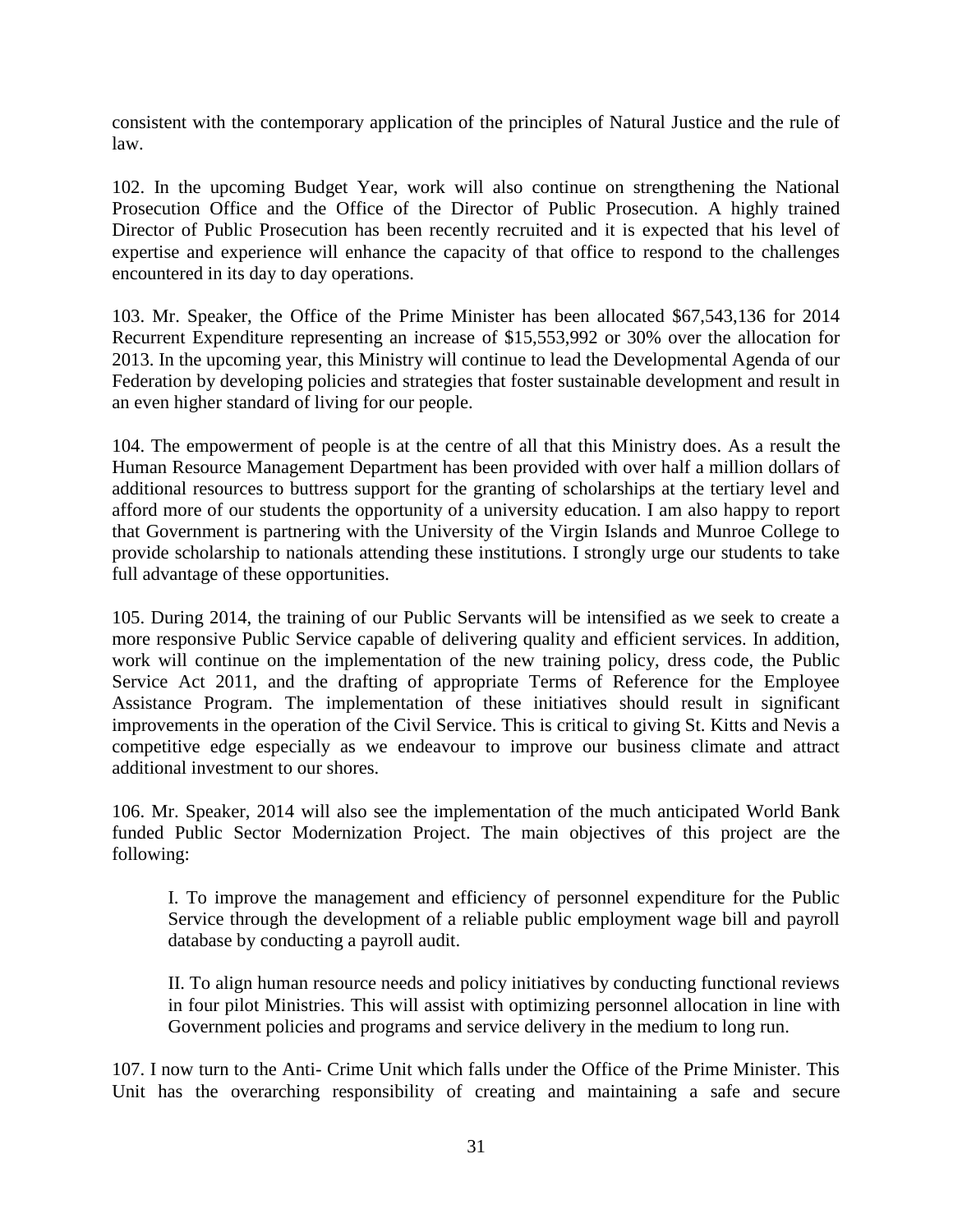environment for the people of St. Kitts and Nevis by focusing on the key areas of law enforcement and national defence. The role of this Unit is of critical importance in creating an environment that is conducive to economic and social development and more specifically to our ability to attract Foreign Direct Investment.

108. Mr. Speaker, I take the opportunity to commend the Anti-Crime Unit and the officers of the Police and Defence Forces for their work in creating and implementing strategies that have resulted in a significant reduction in crime and violence. For the period January to October 2013, an 18.3% reduction in crime was observed when compared to the corresponding period in 2012.

109. During 2014 the focus will continue to be on at-risk youth. Officers will be placed at certain schools to curb gang recruitment and to deter incidences of school violence. The capacity of the newly established Firearms Investigation Unit will also be enhanced with assistance from the Caribbean Basin Security Initiative, to enable the Unit to build on its success so far in recovering an increasing number of weapons from our streets.

110. Effective crime fighting requires a multiagency approach. Being fully cognizant of this, the Anti-Crime Unit will continue in 2014 to strengthen its collaboration with the Customs and Excise, Social and Community and Education Departments. Investment in the training and development of our security officers has been a priority of the Anti-Crime Unit and so significant resources continue to be devoted to this activity. During 2014, emphasis will continue to be placed on training in order to build capacity and the skills needed to increase productivity and effectiveness.

111. I now turn my attention to the Citizenship by Investment Unit. Let me take this opportunity to state once again that our Citizenship by Investment Programme is considered to be one of the best programmes of its kind anywhere in the world and one that is becoming increasingly popular. As a result of the increasing number of applications, an additional \$13.0 million has been provided to the Citizenship by Investment Unit for 2014 to carry out the necessary due diligence checks that are a part of the application process. It is now evident to all that this Programme has brought and continues to bring tremendous benefits to every sector of our economy, positively impacting businesses and the lives of every man, woman and child in one way or another. It is noteworthy that the performance of the Citizenship by Investment Programme has exceeded our wildest expectations injecting over \$200 million into our local economy in 2013. During 2014, the focus will now be on attracting more investors who, besides investing in the SIDF or real estate, are willing to invest in larger businesses and tourism related projects.

112. Mr. Speaker, I am happy to report that the Department of Constituency Empowerment is now activated. This Department was established to increase the participation of people in our democracy and to empower them through the implementation of programmes and activities that will:

- Improve the nature of the dialogue between citizens and elected representatives;
- Include all constituents in community governance and decision making; and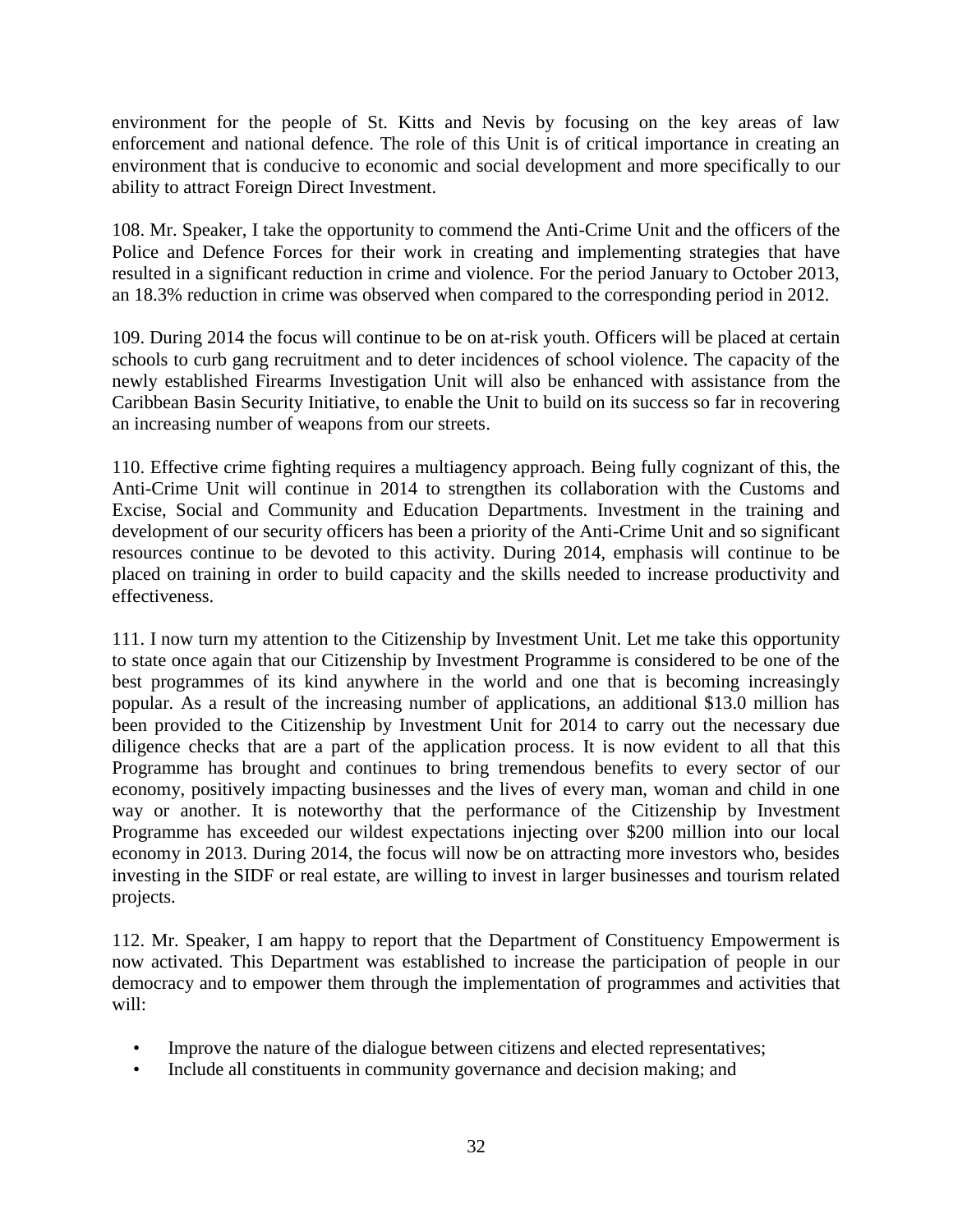• Transform the nature of policy and planning to one that is based on evidence derived at the community level.

113. During 2014, the Department of Constituency Empowerment will implement at least three major community based projects focusing on environmental stewardship, green farm practices and gender focused leadership training island-wide. Besides this, the Department will continue work on developing key instruments to facilitate the creation of community profiles, building of community group databases, project manuals and undertake a situational analysis of existing livelihoods of each community. The Department will take a collaborative approach partnering with relevant Ministries, NGO's and community groups in implementing projects under the themes of community activism, sustainable resilient livelihoods and participatory governance.

114. Mr. Speaker, the 2014 allocation for the Ministry of Homeland Security and Labour is \$11,814,646, representing a 6% increase over its 2013 allocation. During 2014, this Ministry will continue to implement initiatives to enhance border security, and promote adherence to the Immigration Laws of the Federation. Comprehensive reforms will be instituted at the Labour Department with a view to modernizing its functions to enable it to better administer the Labour laws and Government's labour related policies. Training of personnel will be intensified as the Ministry endeavours to build the capacity of its human resource. Fiscal year 2014 will also see the rolling out of an Unemployment Benefit Scheme. This Scheme is meant to provide partial income replacement to Social Security contributors who are temporarily unemployed and actively seeking employment. The Labour Department will have a critical role to play in the operation of this scheme. Work will also continue on the development of a Labour Code which will bring employment practices in line with international standards.

115. The Ministry of International Trade, Industry, Commerce and Consumer Affairs has been provided with \$3,023,086 to carry out its operations for 2014. This amount represents a 9% increase over its 2013 allocation. The work of this Ministry in promoting and accelerating sustainable growth and development through economic diversification cannot be overstated. During 2014, the Ministry will intensify its support to the Small Business Sector and further foster the entrepreneurial spirit that is so evident among our people. Already there has been a dramatic increase in the demand for the services of the National Entrepreneurial Development Division (NEDD) from Small and Medium Enterprises that have received support from the SIDF. Therefore, in the upcoming year, NEDD would be provided with additional manpower and expertise to give it the capacity to provide greater support to SME's.

116. The Ministry, working closely with regional and international agencies such as Caribbean Export and UNCTAD will also be providing guidance to manufacturers, exporters, and service providers on how they could consolidate and expand their access to the Brazilian market under the Brazil-Guyana-St. Kitts and Nevis Partial Scope Agreement.

117. Since the closure of the Supply Office about a year ago, the role of the Department of Consumer Affairs has become even more vital. The Department of Consumer Affairs has therefore been provided with additional human and other resources to allow it to more effectively carry out its price monitoring functions to ensure that consumers are not taken advantage of. In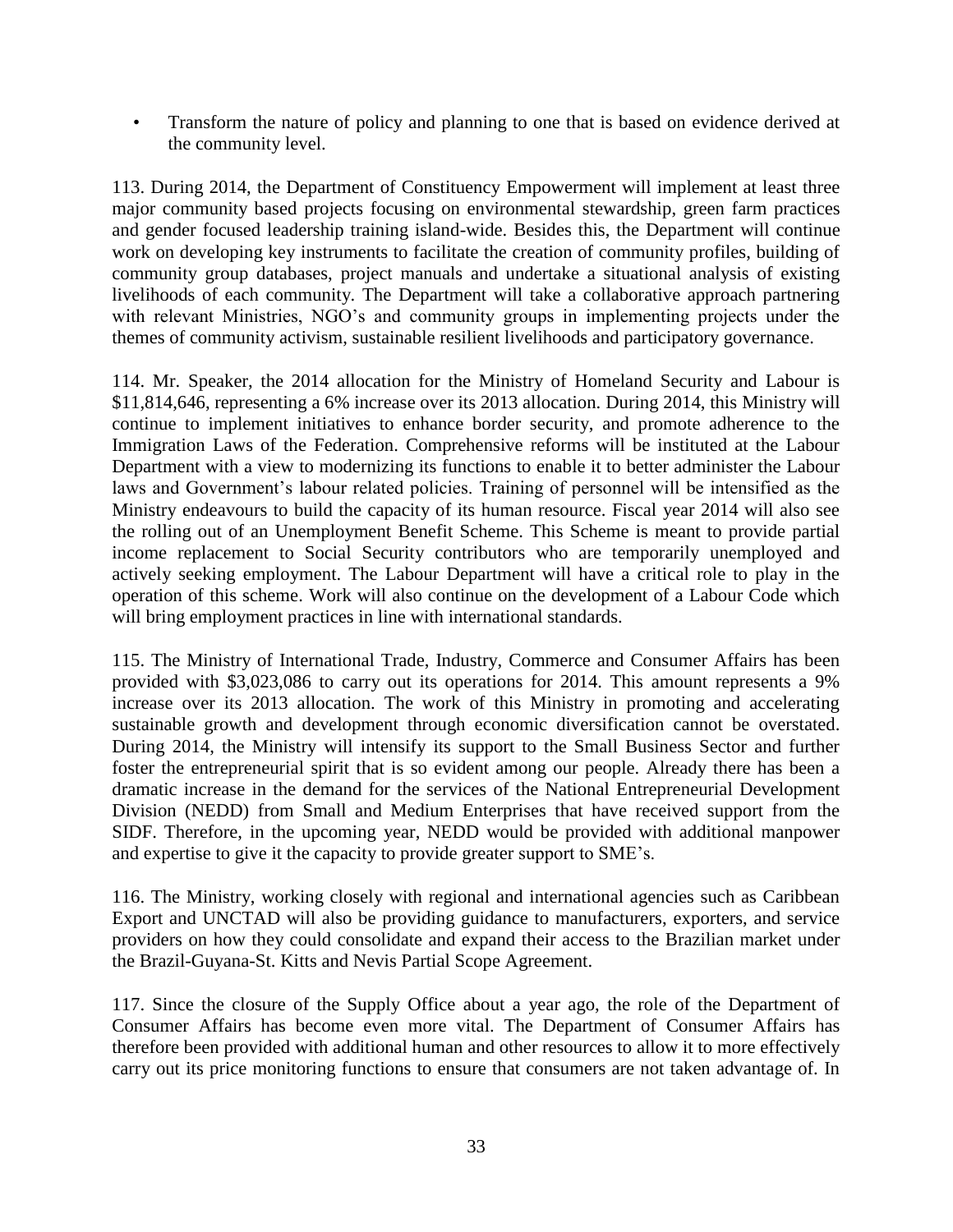2014, the Department will augment its public education and outreach campaigns to better inform consumers of their rights and responsibilities.

118. Mr. Speaker, the Ministry of Finance has been allocated \$167,237,830 for 2014, a 4% increase over its 2013 allocation. In 2014, the Ministry will continue to pursue policies that will help put our economy on a sustainable path, build resilience and stimulate growth. During 2014, there will be continued focus on stimulating economic growth through the implementation of high impact projects from the Public Sector Investment Programme. A number of ongoing and new initiatives will also be implemented with a view to:

- Coordinate the preparation of the new development strategy
- Strengthen the debt management function
- Strengthen the oversight of Public Corporations
- Update the Medium-Term Expenditure Framework
- Implement Post Clearance Audits
- Restructure the Chart of Accounts
- Manage of Tax Information Exchange Agreements
- Adoption of International Public Sector Accounting Standards (IPSAS)

119. Mr. Speaker, the Ministry of Social and Community Development has been provided with \$8,060,818 for Recurrent Expenditure for 2014. This amount represents an 8% increase over its previous year's allocation. In 2014, the Ministry will be seeking to strengthen community based participation by increasing outreach. To facilitate this, the organizational structure of the Ministry would be reconfigured to allow cross team building. This approach would foster meaningful collaboration, communication, connectivity and resource sharing. The human resource capacity across Departments will be connected so as to stimulate community participation, better target community needs and strengthen community leadership.

120. During 2014 the Ministry will be implementing the first phase of the new National Social Protection Strategy with the piloting of 21 families under the MEND Programme. The New Horizon Rehabilitation Centre will be fully operational, the staff having undergone intense training and are now in a better position to respond to the needs of persons who will reside there. The Ministry will be collaborating with the Ministry of Education which will be responsible for delivering skills training as part of the Centre's rehabilitation program.

121. Mr. Speaker, the Ministry of Agriculture, Marine Resources and Cooperatives has been provided with \$7,060,440 for 2014 representing an 8% increase over its 2013 allocation. During 2014, the Ministry will continue to implement its Agricultural Diversification Strategy 2013- 2015 as it seeks to address challenges facing the sector such as small scale and low technology units, weak linkages with other sectors in the economy, difficulty in accessing financing and the need for training in all areas of agriculture.

122. The initiatives to be implemented in 2014 have the overall objective to pursue food and Nutrition sustenance security and to close the import – export gap. The second phase of the new ecosystem programmes of the Department of Marine Resources will be implemented with a view to enhancing habitat management and protection so as to ensure sustainability of the fishing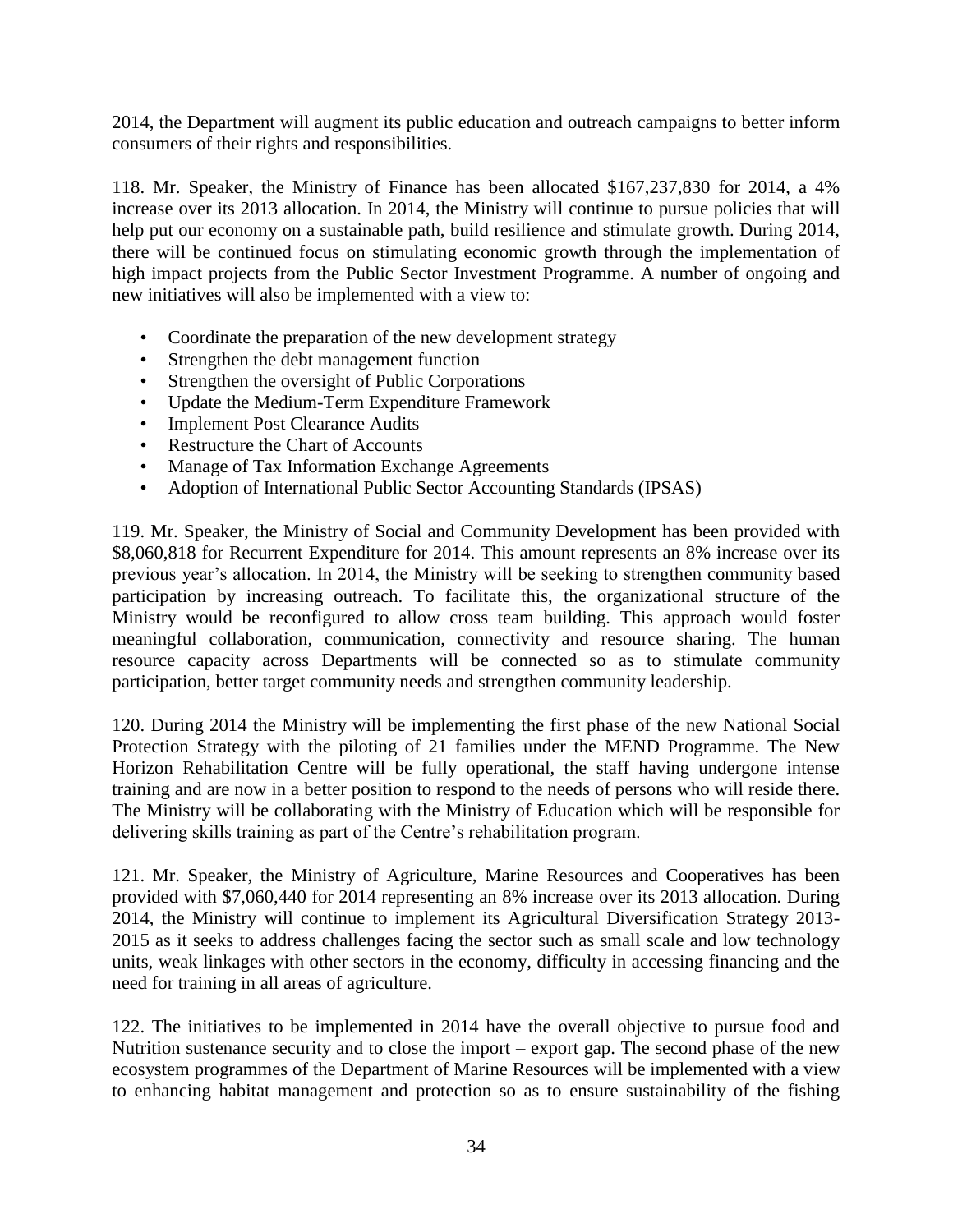stock. Meanwhile, the Department will continue its activities to increase fish landings. Aquaculture will be a new focus in 2014 and the Department of Marine Resources will be collaborating with the St. Kitts and Nevis Aquaculture Pilot Project and Environmental Research (SNAPPER).

123. Mr. Speaker, I now turn to the Ministry of Tourism and International Transport. This Ministry has been provided with \$17,986,137. This is the leading sector in the economy and hence its performance impacts overall economic growth as a result of its linkages with so many other sectors in the economy.

124. In the upcoming budget year, this Ministry will increase its efforts to further spur the growth of our economy through increased visitor expenditure and consumption and new and ongoing direct capital investments from local and foreign investors. While doing this, careful attention will be paid to adhering to sustainable tourism best practices and the economic empowerment of our people by ensuring that the benefits of tourism are spread throughout our rural communities. In 2014, the Ministry will increase its efforts to maintain and expand airlift to and from our key tourism markets as this is critical to the expansion of the sector. It will also lead the efforts to modernize Port Zante and the RLB International Airport.

125. Mr. Speaker, in respect of the Ministry of Housing, Public Works, Energy and Public Utilities, an allocation of \$15,821,981 is being proposed to support recurrent expenditure for 2014. The amount represents a 5% increase over the 2013 allocation. In 2013 this Ministry was extremely active in implementing a number of projects including the resurfacing and building of roads, the upgrading of school facilities and sporting facilities. During 2014 it will continue with the upgrading of the South East Peninsular Road.

126. The Water Services Department under this Ministry will be focusing on the development of a Water Master Plan which will chart the course for development of our water resources for the next twenty years and the development of an additional 2 million gallons of ground water resources. This would help to meet the growing demand for water especially for the Agriculture and Tourism Sectors. Other water development projects to be undertaken is the restoration of wells in the Basseterre Valley and other areas and the chlorination programmes in the rural districts.

127. The Ministry of Education and Information has been provided with \$63,633,726 to carry out its programmes and activities for 2014. This represents a 12% increase over its 2013 allocation. The upcoming budget year will see the construction and equipping of new early childhood facilities and the renovation of existing ones. The ultra-modern Early Childhood Facility in St. Paul's is a welcomed addition to our stock of early childhood facilities and will give the children of St. Paul's and the surrounding areas learning opportunities in a comfortable environment. It is also worthy of note that the CFB College now offers an associate degree in Early Childhood. Early Childhood educators are encouraged to take full advantage of this opportunity afforded to them.

128. TVET Education remains a priority of the Ministry of Education. A TVET implementation plan has already been developed that addressees among other things the scarcity in certain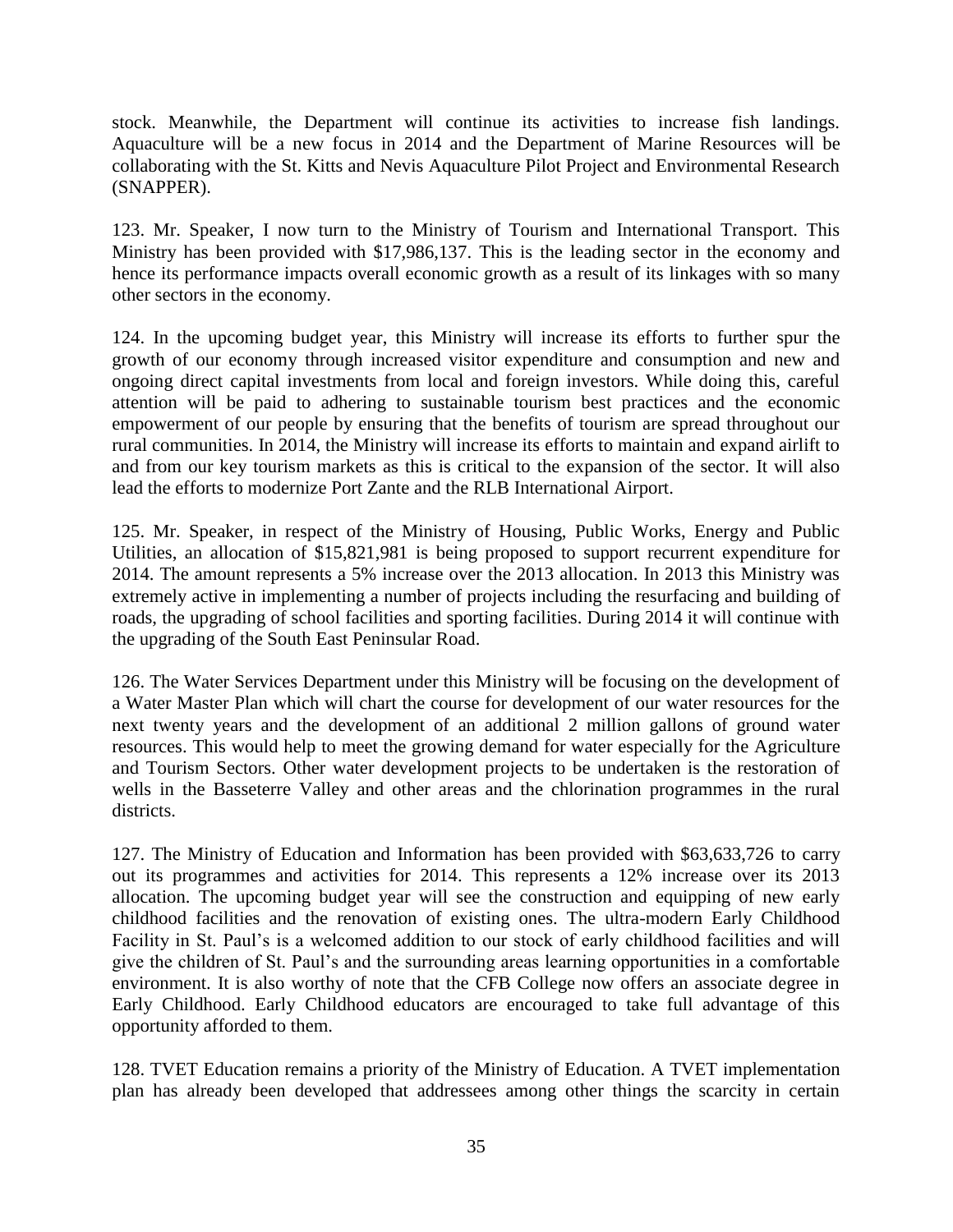technical and vocational skills needed for the Agricultural, Manufacturing, Construction and Services Sectors. Besides this, a medium term implementation plan is now in place and the relevant tools and equipment have been purchased to upgrade the technical programmes in schools. The physical facilities at AVEC and the CFBC have been upgraded to facilitate TVET training.

129. During 2014, the Ministry will continue to implement initiatives to improve the overall quality of education and to improve the professional development, accountability and appearance of educators. Therefore, supervision will be enhanced, a teacher appraisal system put in place and the amended dress code policy introduced.

130. Mr. Speaker, I now turn to the Ministry of Health. This Ministry's allocation for 2014 is \$37,967,385. This is a 9% increase over the amount allocated in 2013. My Government recognizes health as a basic human right and a prerequisite to national development. We also subscribe to the philosophy that health care should be accessible to all of our citizens. It is with this in mind that in 2014 the Ministry of Health will be rolling out the first phase of a Universal Health Insurance Scheme. In this first phase the uninsured, particularly the vulnerable and most at risk groups will be covered to protect them from being impoverished by catastrophic medical bills.

131. Fiscal year 2014, will also see the implementation of an updated National Health Policy and the enactment of several other pieces of legislation including a new Pharmacy Act and a new Medical Act to strengthen the legal framework for the Health Sector. A new Public Health Act will incorporate national and international health regulations, and measures to mitigate current health risks such as tobacco and obesity caused by the consumption of unhealthy foods.

132. The initiatives to be implemented will focus on the following themes:

- A robust policy framework;
- Adequate, predictable and sustainable financing; and
- Evidence-informed decision-making.

133. Mr. Speaker, the Ministry of Youth Empowerment Sports and Information Technology has been allocated \$8,740,413 for 2014 representing a 9% increase over the previous year. The work of the Ministry continues to be centred around developing youths into responsible citizens who can positively contribute to the economic and social development of our Federation.

134. During 2014, the Ministry will be involved in a number of initiatives including the following:

- Provision of training to unleash the entrepreneurial spirit among youth;
- Collaboration with the Ministry of Education and the Ministry of Social and Community Development, Culture and Gender Affairs to address the prevalence of childhood obesity, the increasing incidences of lifestyle diseases among youth and in identifying youth at risk for early intervention; and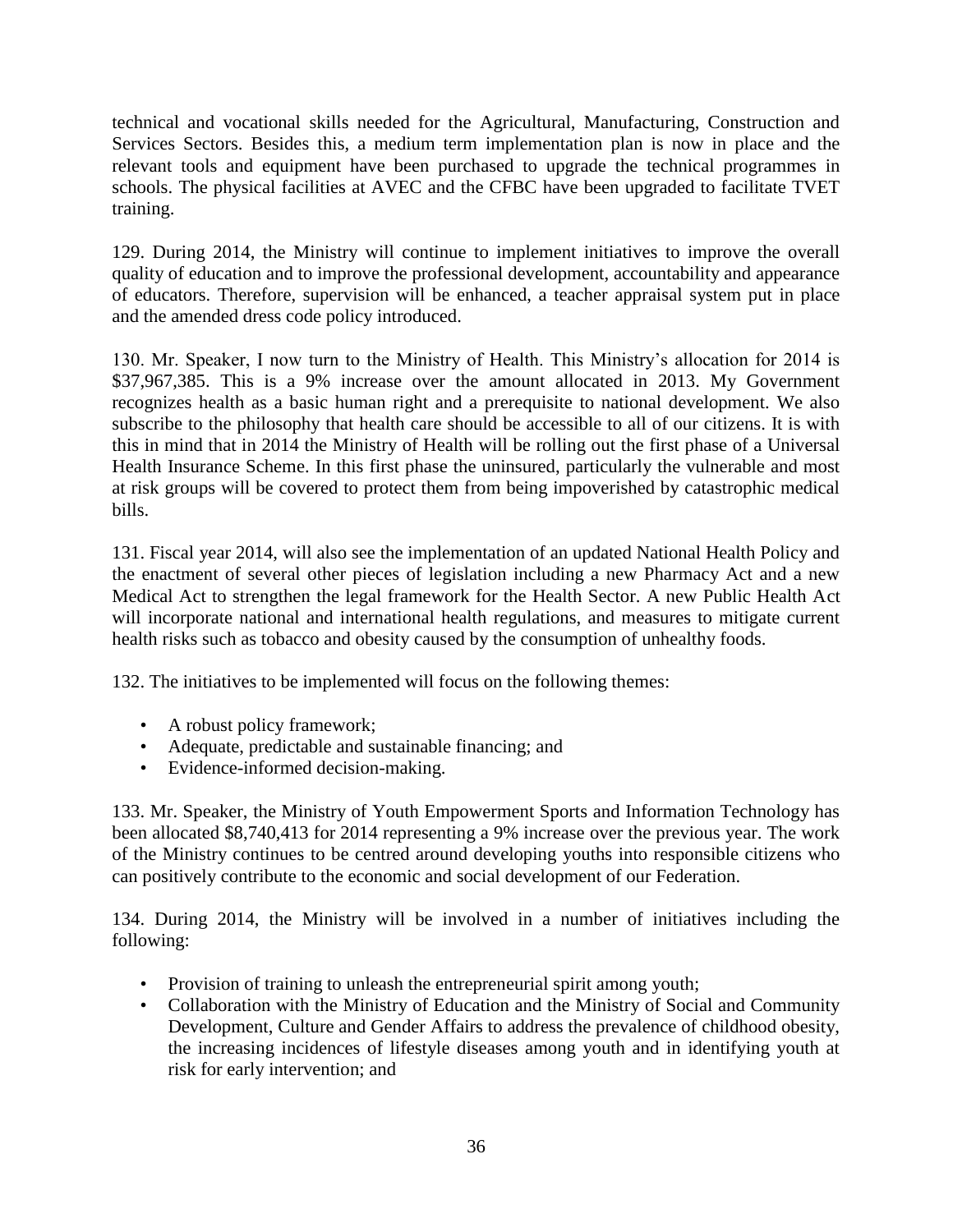• Development of in a Business Plan for Sports Tourism in consultation with stakeholders so as to implement revenue generating initiatives for use of the major stadiums and grounds.

135. The Ministry also intends to strengthen and reconfigure the Department of Technology so that it can better address the increasing demands placed on it. A Public Private Partnership proposal to construct, install and commission a Government Wide Area Network (GWAN) to provide integrated and interactive e-government services is under consideration.

136. The Ministry of Sustainable Development has been allocated \$4,970,339 to carry out its programmes and activities for 2014. During 2014, it will continue to perform its role as the lead Government agency with responsibility for national development planning, coordination of development cooperation programmes, development of the Public Sector Investment Program and the production of Government statistics. During 2014 the Ministry will continue to collaborate with the Human Resource Management Department in implementing the World Bank Funded Enhanced Public Sector Governance and Efficiency Project that seeks, among other things, to improve efficiency in personnel expenditure and align human resource needs and staffing with policy initiatives.

137. In 2014, an initiative will be undertaken to transition the Statistics Department which is now a Department in the Ministry of Sustainable Development into an independent agency. It is believed that an independent statistics agency would have more latitude in managing its affairs and would be better placed to perform a wide range of statistical services more efficiently and provide more timely statistics to assist better decision making.

138. The Ministry of Foreign Affairs' allocation for 2014 is \$16,159,799, an increase of 13% over the 2013 amount. These resources will enable the Ministry to effectively discharge its role in monitoring, analyzing, adjusting, coordinating and managing the national agenda for St. Kitts and Nevis for 2014 and beyond. The work of the Ministry continues to yield significant socioeconomic benefits to St. Kitts and Nevis in such forms as scholarships and Foreign Direct Investment. Other issues of an international nature where the Ministry of Foreign Affairs provides adequate representation for our Federation include global financial practices that negatively impact small island states; advancing renewable energy initiatives and supporting efforts to reduce the spread of HIV and AIDS.

139. One major initiative to be implemented in 2014 is the establishment of a St. Kitts and Nevis embassy in Cuba. This will indeed strengthen the already strong relationship that exists between our two Governments and at the same time provide on the spot services to our nationals living and studying in Cuba.

140. Mr. Speaker, in 2013 we made some administrative changes which resulted in the separation of the Office of the Attorney General from the Ministry of Justice and Legal Affairs. This action was pursued to allow more focus to be placed on the constitutional and other responsibilities of the Attorney General. This initiative has allowed the Attorney General's Chambers to devote more attention and resources to the needs of Government agencies and functionaries.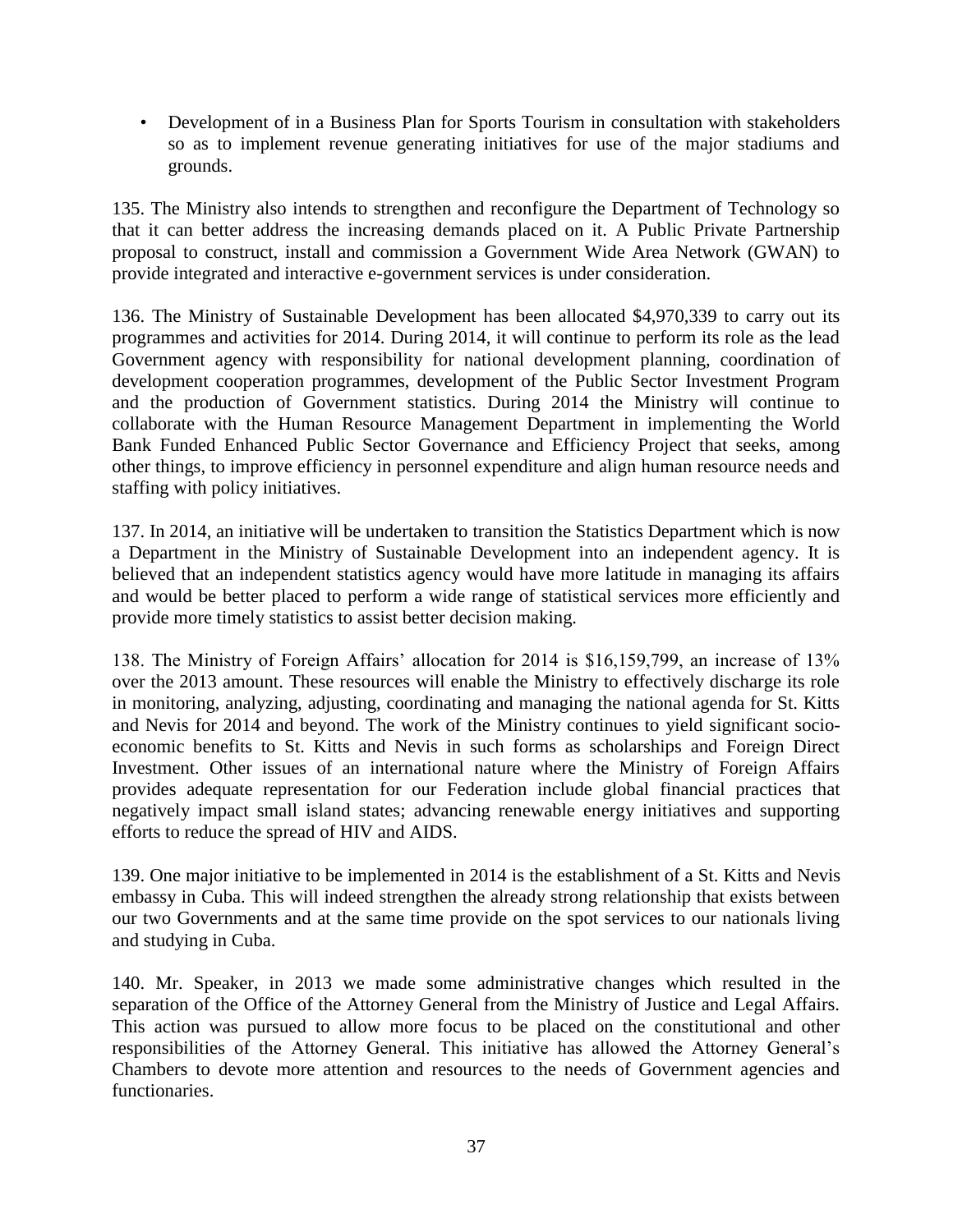141. During 2014, training of staff will continue to be of high priority and the human resource capacity of the Chambers will be augmented with the retention of two additional attorneys and clerical staff. This will give the Chambers added capacity to respond to the ever increasing requests for legal advice and services. The Office will also be modernized by computerizing many of its processes including document storage and retrieval. Other initiatives to be implemented in the upcoming budget year include:

- The establishment of online research facilities and upgrade of the Office library, and
- The enhancement of staff and research capacity.

These initiatives are expected to dramatically improve the efficiency of the Office of the Attorney General.

142. Mr. Speaker, when all is said and done there is no denying that substantial resources have been provided to advance the work of all Government Ministries and Departments. We believe that these resources will go a long way to deliver the quality of services the public is demanding. Furthermore, we are confident that the comprehensive programmes and initiatives outlined in this year's Budget Estimates would help to build a platform for further growth and development of our Federation, a better quality of life for our people and more cohesive communities.

#### **Fiscal and Other Strategic Measures**

143. Mr. Speaker, as indicated in my earlier review of fiscal performance and as independently confirmed by the IMF and the ECCB, the combination of tax reform, expenditure containment efforts and our debt restructuring programme has resulted in the creation of some much needed fiscal space. The very strong performance of the Citizenship by Investment programme has created some additional fiscal space. The debt restructuring agenda is proceeding and we are now confident that, with continued responsible fiscal management, we could bring the debt stock down to less than 80% of GDP by the end of 2016 – even while we meet our debt repayment obligations which are expected to peak between 2014 and 2015. Indeed, as demonstrated by the comfortable margins by which we have exceeded the targets to which we are committed under the IMF programme, our economic programme is now somewhat ahead of the curve and the economy is we are now well poised to consolidate the recovery effort by focusing more firmly on the growth agenda.

144. In this environment, Mr. Speaker, our major strategic challenge at this juncture is how to use the available fiscal space in a structured and coordinated manner in support of our economic growth targets. In the preparations for this budget presentation, we have considered the options and accepted the following guiding principles. Firstly, expansion of expenditure must be moderate and measured. This principle applies particularly to recurrent expenditure and, as such, we plan to keep any growth in this area in line with the growth of tax revenues. The second fiscal management principle that we propose to adopt is linked very closely to the first and it is that the use of the surplus resources being generated by the Citizenship by Investment programme will be heavily biased towards investment spending on programmes and projects that are carefully designed to strengthen the country's productive capacity. The third principle commits us to accelerating the implementation of a number of structural reforms that we have identified as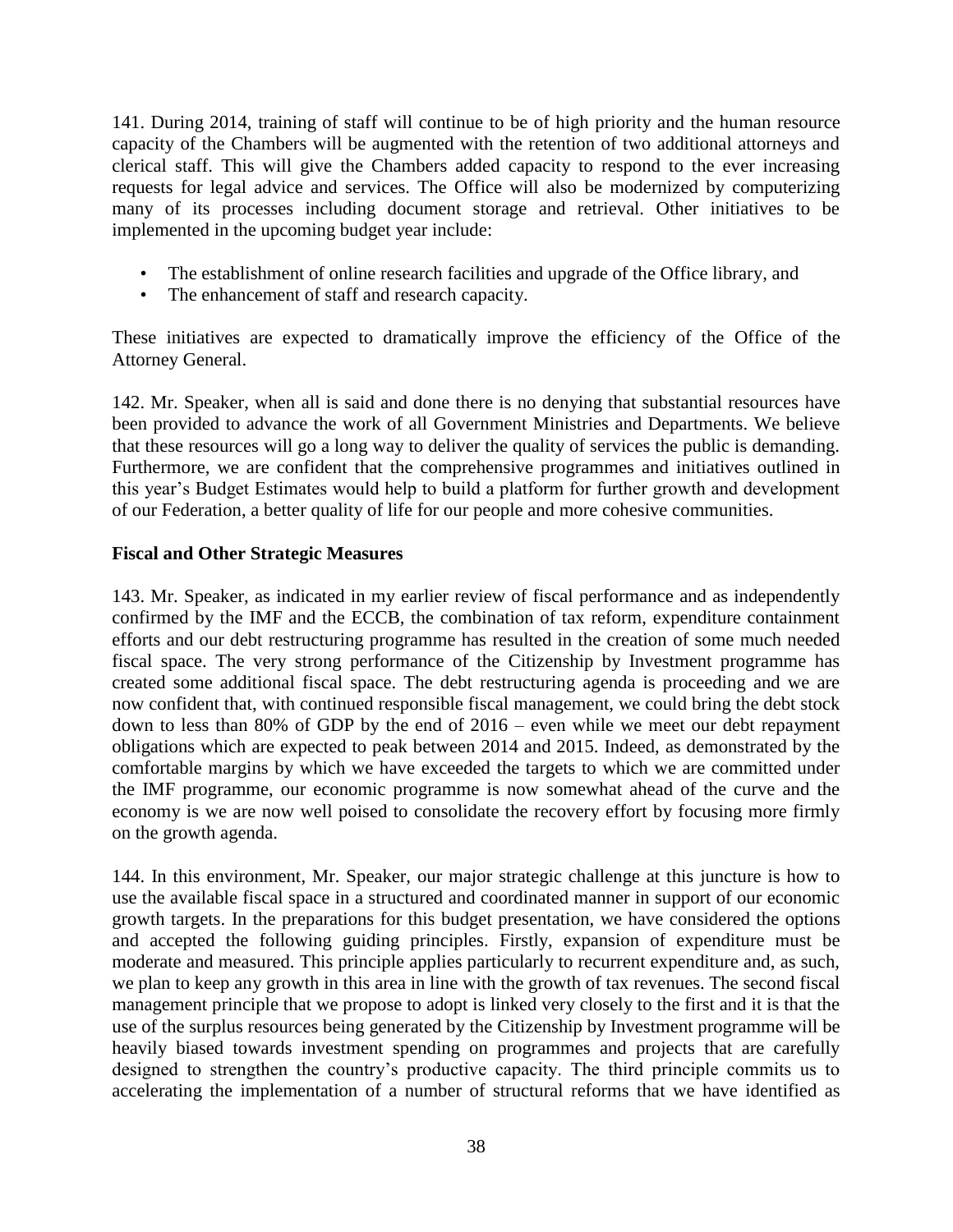being critical elements of the institutional infrastructure required to support sustainable growth and the enhancement of the economy's competitiveness. This agenda includes continuation of the public financial management improvement programme, business climate enhancement, pension reform, public sector modernization and the re-engineering of our social service delivery system.

145. Over the medium term we will review the system for administering tax concessions. This will be done in the context of our efforts to improve competitiveness and enhance efficiency in terms of resource allocation among different areas of Government's responsibility and strategic interest. In pursuit of this objective, the Ministry of Finance will collaborate with SKIPA, the Customs and Excise Department and the Inland Revenue Department to develop and implement a set of consistent methodologies for the measurement of foregone revenue, mechanisms to promote transparency and accountability of the system for administering concessions. The overall intention is to provide Government and indeed the national community with clear information on the cost of tax concessions and the extent of their contribution to the objective of economic growth, foreign exchange generation and employment creation. This initiative will require some restructuring of the processes for the application, approval and monitoring of tax concessions. In parallel with these administrative improvements, we propose to undertake a complete review of the policy and regulatory framework with a view to embarking on a more comprehensive approach to modernizing our incentive framework.

146. Further, as part of our 2014 Fiscal Management Strategy, the Ministry of Finance will play a coordinating and lead role in the implementation of the remaining items on the structural reform agenda, continue to strengthen expenditure management systems as well as tax administration and compliance, and modernise systems supporting the preparation and implementation of the Public Sector Investment Programme (PSIP). The immediate target will be to prepare and publish the PSIP for the period 2015-2017 which will provide the policy context and strategic priorities to inform the choice and sequencing of investment priorities over the next 3 years. It will also provide the baseline information to support the monitoring of Capital Expenditure and a framework for the mobilization of external funding and technical support.

147. Let me now outline the measures that we propose to take in support of efforts to strengthen the management of public finances. In order to ensure the maintenance of accurate debt records and the timely payment of debt service charges. The Accountant General Department will start using the latest version of the Commonwealth Secretariat Debt Recording and Management System (CS-DRMS Version 2) during 2014. The enhanced features include the ability to record both lending and debt instruments in the same database, the production of an extended list of reports, forecasting dates for debt instruments that can factor in non-business days, allowing for adjustments to interest forecasts where necessary and data export facility for World Bank Public Sector Debt Statistics Database. This Department will also undertake a comprehensive upgrade and enhancement of the Integrated Treasury Management System (ITMS). A number of improvements are planned to enhance the financial management system used by the various Line Ministries and Departments. Some of the improvements include: Report Writing facilities; Enhanced System and Data Security; Development of a Cash Management and Fiscal Reporting Module; Upgrading of the Payroll and HR Module; Enhancement of the Accounting and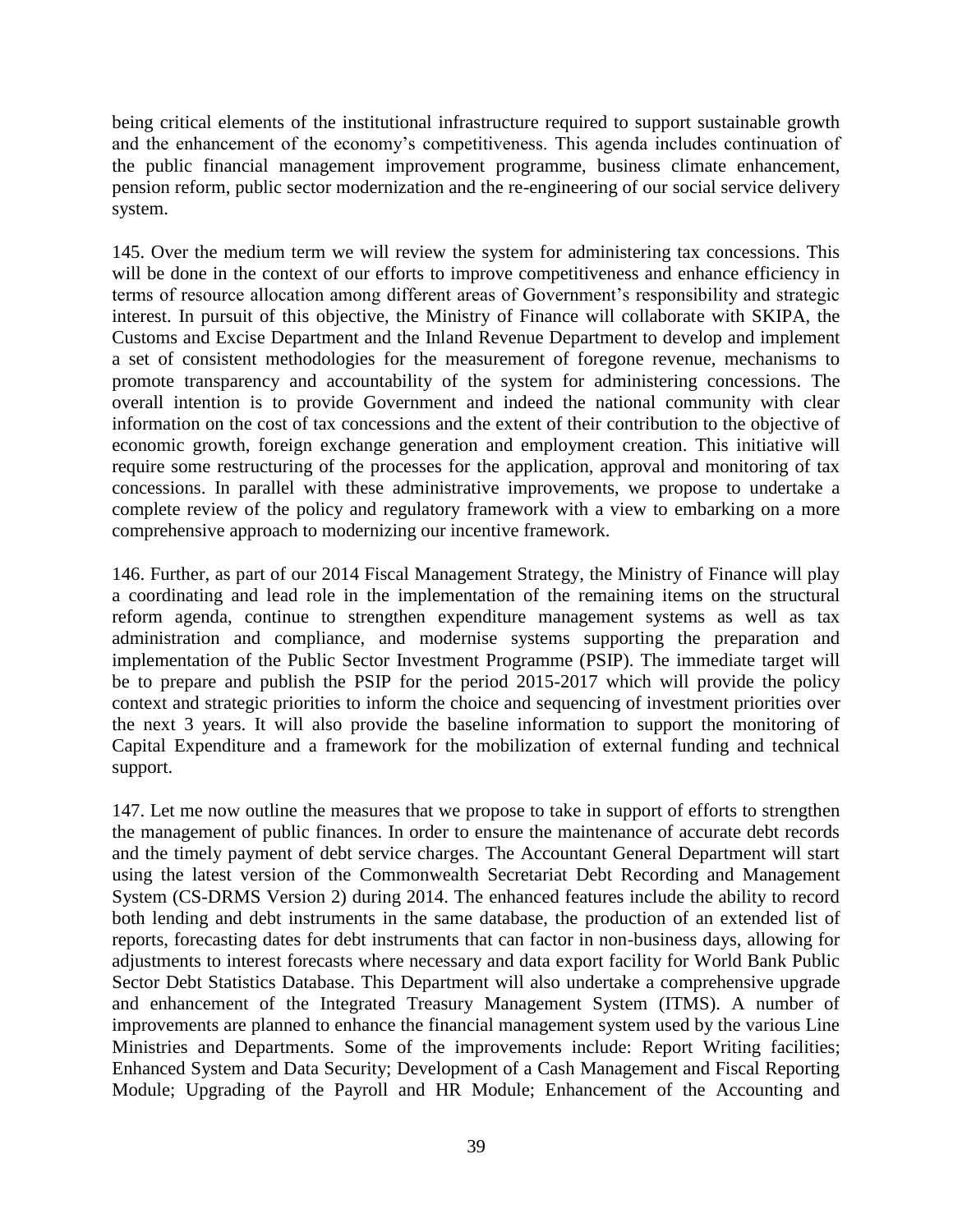Reporting Module; and Upgrading of the Purchasing Module in ITMS. Taken as a whole, it is expected that implementation of these activities will result in a more efficient and reliable Public Financial Management System.

148. Mr. Speaker my Government is focused on building a thriving private sector with new firms entering the market, the creation of jobs and developing innovative products that can contribute to a more prosperous society and sustainable green economy. As such, my Government embraces its role in supporting a dynamic ecosystem for firms by setting the rules that establish and clarify property rights, reducing the cost of doing business and increasing the predictability of economic transactions.

149. In this regard, we will be focusing on working with the private sector towards enhancing our tax administration environment by building the cash flows of the private sector to drive investment. We will build these cash flows by extending the time for the payment of selected taxes. Mr. Speaker, my Government understands the opportunity cost of time. Preparing, filing and paying the firm's annual taxes could take up many hours of a business staff's time. We are therefore proposing that, commencing in January 2014, we will change the payment period for the Excise Tax, Hotel Room and Restaurant Tax, Insurance Premium Tax, Island Enhancement Fund, Travel Tax and Unincorporated Business Tax from being paid on a monthly basis to a quarterly basis.

150. Mr. Speaker, the World Bank's Doing Business Report stated that the average business in St. Kitts and Nevis has to sometimes file in excess of 36 payments or filings in a year to the Inland Revenue Department. This is a large number of submissions and it continues to put St. Kitts and Nevis at a disadvantage relative to the other countries here in the region and around the world. These changes will enable businesses to save time and money, as their staff will now be able to focus on other productive activities. It is very important that, as policy makers, we continue to do all we can to improve the economic environment for doing business here in the Federation. For example, we must ensure that we reduce the time it takes to start a business, standardize rules and procedures, simplify and consolidate our tax laws, reduce the cost of compliance and employ the use of cross functional teams among all Departments and Agencies in Government to maximize the gains operational output of our people and scarce resources. On casual observation, these changes might appear small, even insignificant to the unsuspecting observer; but I want to make the point, that they are critically important in helping to strengthen and enhance the efficiency of our regulatory framework primarily by improving the business environment in St. Kitts and Nevis.

151. Mr. Speaker, this additional time and cash flow resources should be used wisely by our private sector partners to build innovative products to enhance their competitive position in the market. I hasten to add, however, that we will be carefully monitoring the implementation of this initiative to ensure that these extended payment periods are not abused or used by anyone to evade payment of the respective taxes. More importantly, we will be extending existing legislation to guard against persons who may collect these taxes on behalf of the Government and not pay them over to the Inland Revenue Department (IRD). The full details of these legislative changes will be provided at a later date.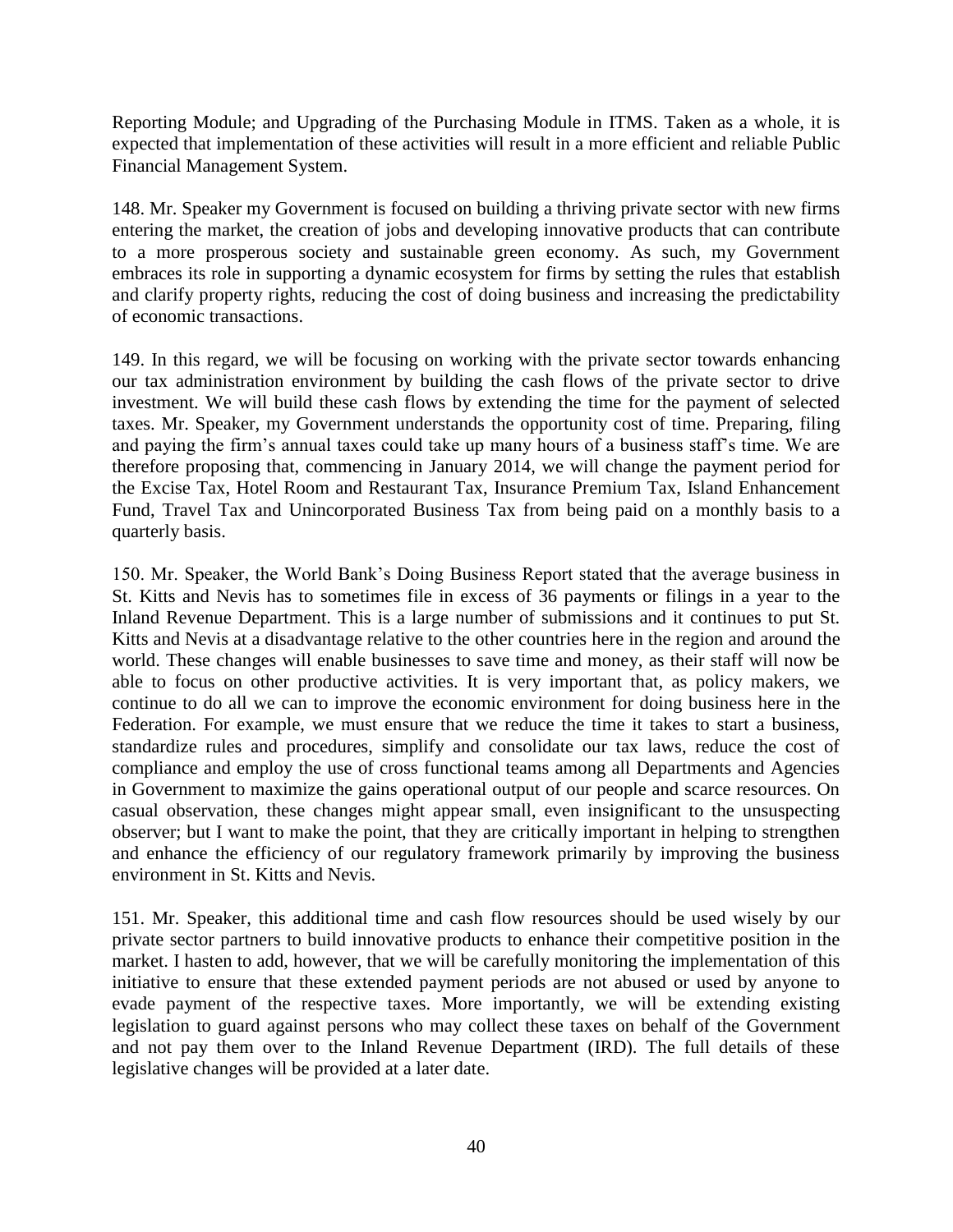152. The Ministry of Finance and the Inland Revenue Department's choice of the correct organization structure is a key component in our strategy for improving revenue generation through enhancing the administrative effectiveness of the administration of our taxes. International best practice in tax administration suggests that it is necessary to have the right organization structure in place in order for revenue admin¬istrations to operate effectively and to optimise their revenue collection and compliance efforts. At the Inland Revenue Department we are well advanced in adopting a structure based on what is called a function based model. This will enable the management of that Department to establish a full-service Audit and Collection Enforcement section, dedicated to providing service to our large and medium taxpayers. This structure is in line with international best practice and is based on the theory that in grouping together similar activities that require similar skills or specialties, real performance gains are achieved through an increased depth of knowledge in core areas of business expertise.

153. Mr. Speaker, while we are not in a position at this very early stage of the Inland Revenue Department reform and modernization process to categorically state or quantify what is likely to be the revenue impact or return on investment during the initial period, there is no doubt that it will be credible, substantial and real. Reforms and transformational change such as we are embarking on take time, patience and foresight, but we are committed and we have seen the early gains, as we are confident, with perseverance our ultimate goals will be realized.

154. Mr. Speaker, I am proud to add that one of our goals towards building a sustainable green economy is the application of technology to IRD's operations. In my last Budget Address to this august body, I mandated that the IRD must move into the era of E-Business. Businesses can now pay almost all of their taxes online. I must add that we were the first country in the OECS subregion to achieve this milestone and among the first countries in the CARICOM. This innovation by my Government is translating into positive benefits for our private sector in terms of extending opening hours (as businesses that register for e-filing now has until 11:59 pm to pay their taxes without penalties) and businesses pay their taxes at their convenience as they can choose to no longer spend time queuing in lines at the Department. In 2014 the Inland Revenue Department will be adding Property Taxes to its online e-business platform.

155. Mr. Speaker, we are a Government that listens to our people and we are a Government that seizes all practical opportunities to partner with the private sector and civil society. I have mandated the Ministry of Finance to evaluate the proposal for repeating for a third time the implementation of a reduced VAT day in 2013. As you are aware, we have publicly communicated the rather generous decision to again sponsor two days of reduced VAT. The days indicated were 5th December and 20th December, 2013. Today, I am taking this decision further and pronounce that vehicles will be included as an item subject to a 5% reduced VAT on 20th December 2013. I would also like to invite the businesses that stand to benefit from increased volumes of sales to join the Government and sweeten the deal for their customers by offering additional discounts equal or above the rates offered by the Government. We wish the business community a successful and profitable 2013 and look forward to a vibrant year of business in 2014.mentioned earlier that we have created some fiscal space and last year we took the opportunity to bring some relief to the private sector by reducing the rate of Corporate Income Tax to 33%. This year we are taking some time out to look closely at the public sector. You are aware that over the last three years there have been a lot of sacrifices made in the public sector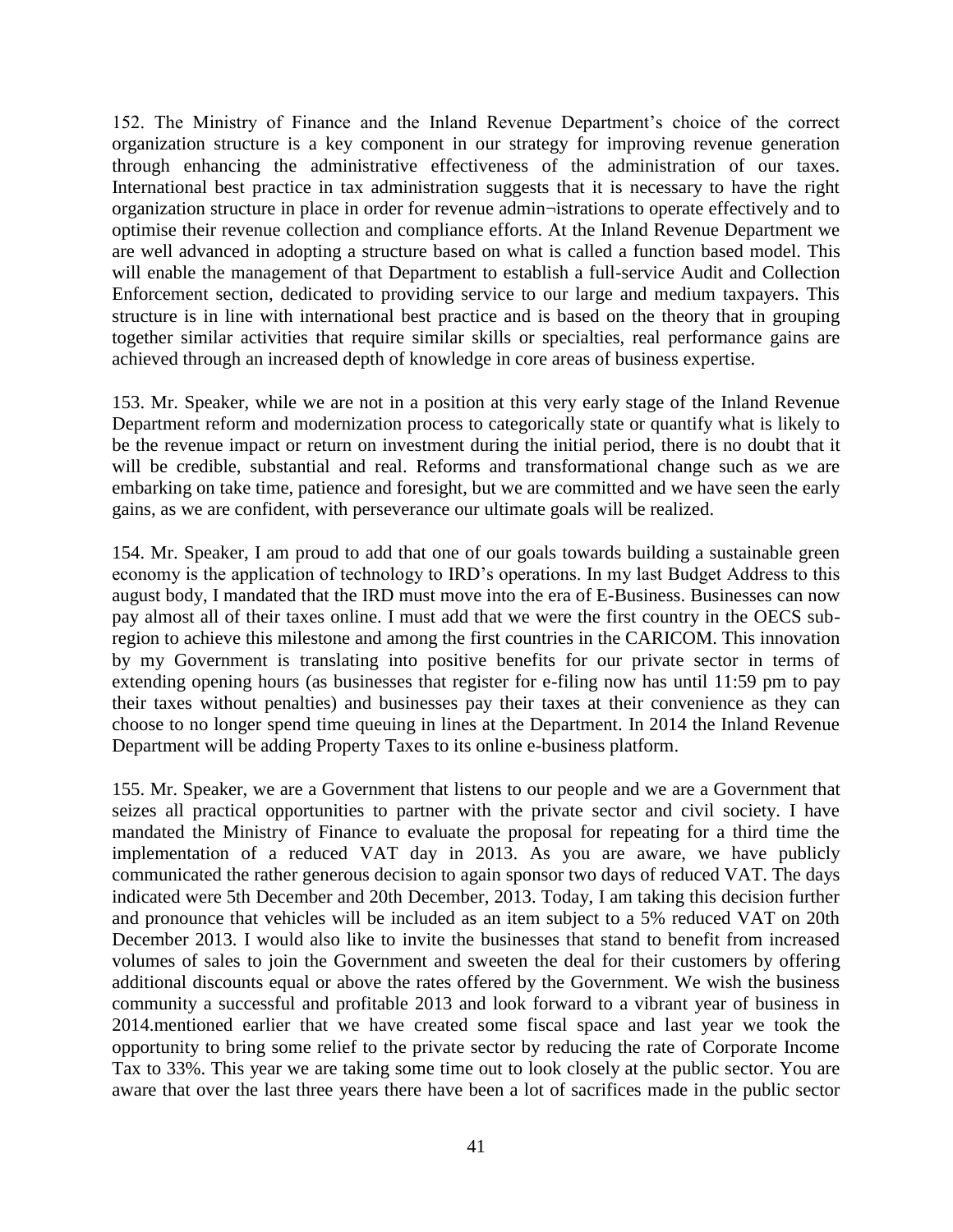particularly among our Civil Servants who bonded with the Government in order for us to pursue our fiscal consolidation agenda. Mr. Speaker, I am referring to the courageous and bold partnership we formed as employee and employer to make a success story of our expenditure control measures. I am sure you can remember growing up that older people used to say that "ungratefulness is worse than witchcraft". This Government will never practice ungratefulness and that is why we were able to negotiate and secure the necessary resources to pay a bonus in celebration of our  $30<sup>th</sup>$  anniversary of independence.

156. This was just the beginning of the package designed to bring relief and express gratitude to our hard working Civil Servants. As early as January of this year we signalled to the IMF a desire to use some of the fiscal space created from the sacrifice of Civil Servants to reward their diligence and hard work. Starting in January 2014 we will discontinue the wage freeze and restore increments so that all Civil Servants who are eligible for incremental payments can look forward to receiving this well-earned payment. Mr. Speaker, we are also committed to providing an upgrade in the pay package for Civil Servants. In addition to restoring increments, we will increase wages and salaries by 10% over the next three years starting in 2014 with an immediate increase of 4%, to be followed by 3% increases in 2015 and 2016. Similar adjustments will be made to the pension payments of retired Civil Servants.

157. In making this announcement, I wish to signal the Government's intention to adopt a new approach to the critical question of public sector wage determination as we move forward. This approach will involve a formal review of the public sector wage bill every 3 years as opposed to the past practice of allowing fairly long periods to pass by without adjusting compensation packages. The major weakness of this old approach was that it attempted to correct the erosion of public sector wages after the fact. The new policy proposes a more proactive approach to protecting the real wages of our public servants. Mr. Speaker, please permit me to share a few words with the national community on the rationale for adopting this approach.

158. The objective of our employee compensation policy is to support continuous enhancements to the productivity of the public sector while protecting the real wages of the individual worker. Of course, as in all other areas of public expenditure, affordability is a major consideration since employee compensation is the largest single expense undertaken by Government, accounting for, on average, an estimated 43% of total expenditure. In short, public sector wage policy must strike an appropriate balance between productivity and the welfare of the individual worker while keeping the growth of public expenditure within affordable limits. In striking this balance, we also have to ensure that the public sector continues to attract and retain the level of talent and commitment required to deliver on the increasingly complex development agenda that we have embarked upon.

159. This is the context in which we now propose to adopt the approach of reviewing and adjusting the public sector compensation package every 3 years as obtains in other countries in the region. Mr. Speaker, a major consideration in adopting this new direction is the need to put the determination of public sector compensation packages on a more predictable footing. This will have benefits for both the individual public sector employee and the Government, as both parties would have the advance information required for them to arrange their respective affairs in a more orderly fashion.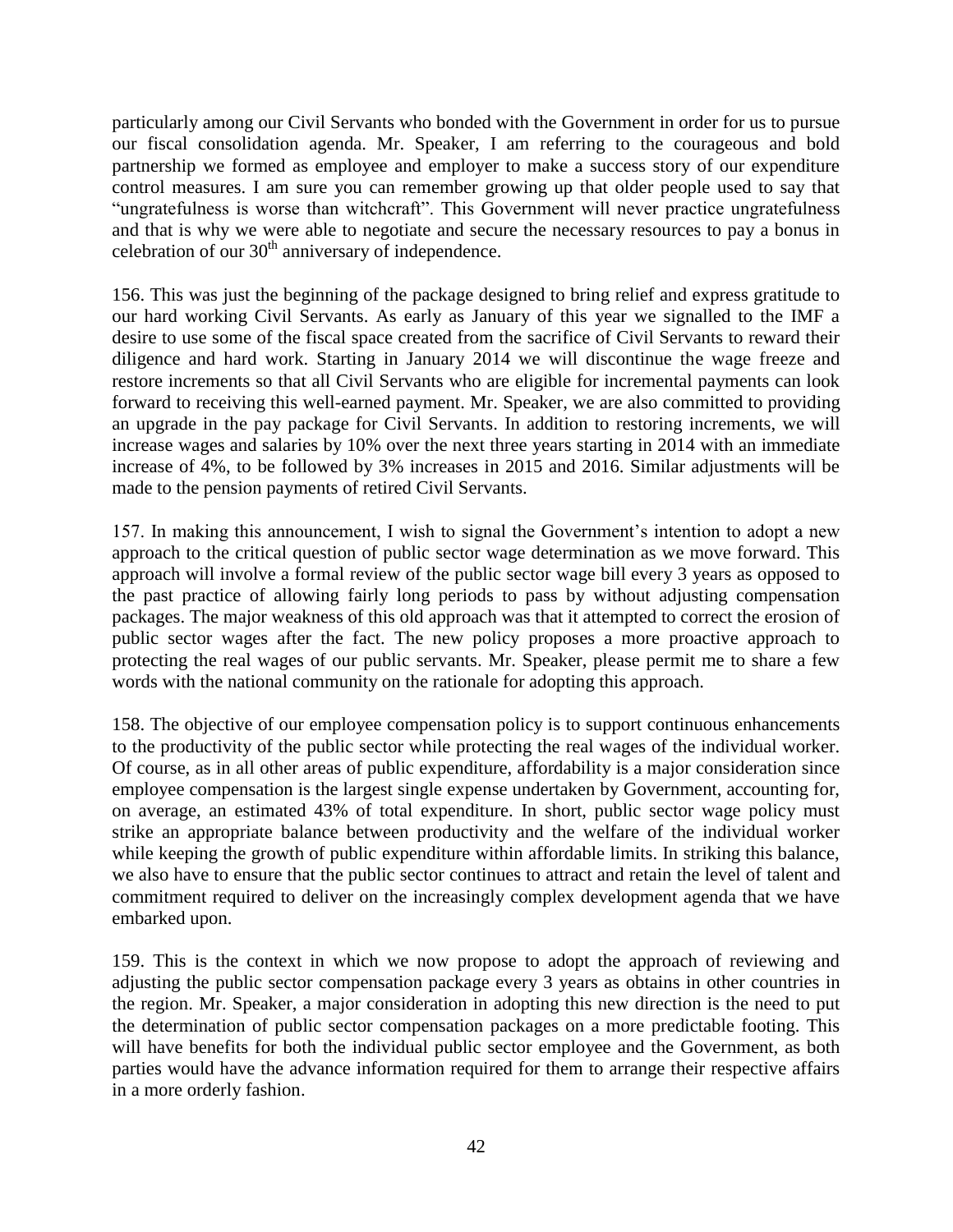160. Finally, I also want to signal that within the framework of our public sector reform initiative, we propose to move towards a system that allows the establishment of more transparent linkages between productivity and the payment of increments. This will require a restructuring of our performance appraisal systems and procedures – a task that will have to be undertaken as part of our public sector reform programme. I am confident that both the national community and the public sector work force would welcome this attempt to improve the efficiency of public spending in this critical area. Once again, I thank the public sector work force for the sacrifice and commitment to the national cause that they have demonstrated over the last 3 years.

#### **Summary and Conclusions**

161. Mr. Speaker, judging from the record of our sterling successes and progress, the practical yet impressive plans put forward for 2014 and the passion and energy being applied to the implementation of real solutions to the challenges of our country, you must agree that it is SPRING TIME here in St. Kitts and Nevis. Yes, we are ushering in a new season of rejuvenation and visioning for our future prosperity! My Government and the country as a whole have definitely made some important strides over the last year.

162. Mr. Speaker, in considering the current fiscal position of the Government and the forecast for 2014 we have determined that there will be no major changes in the tax regime. I want to make it clear to this Honourable House and the Nation that this is a tax free Budget. The broad macro-economic policies that my Government adopted in 2013 are working and therefore will for the most part remain unchanged during fiscal year 2014. It is anticipated that corporate income tax will recover and grow in line with GDP, international trade taxes will grow as imports increase and Citizenship by Investment programme will continue to grow from strength to strength.

163. Our 'home grown' approach to dealing with our own debt situation has received international recognition and we have received much commendation on the creative approaches we have designed and the policies we have implemented toward addressing our debt service obligations. In fact, as you are aware, as Prime Minister and Minister of Finance of this Federation, I recently led a Commonwealth delegation of Small Island States to meet with the International Financial Institutions (IFIs) including the IMF, World Bank and Inter-American Development Bank. The purpose of those discussions was to examine how the debt situation of the Commonwealth SIDS can be managed in a way that would bring immediate relief and over the long term lead to debt stabilisation in these small vulnerable states. Overall, I am pleased that St. Kitts and Nevis was able to share its experiences with the rest of the world and the fact that this initiative holds great promise to yield tangible outcomes for all Commonwealth SIDS including our Federation.

164. Mr. Speaker, Theodore Roosevelt said, "It is not what we have that will make us a great Nation; it is the way in which we use it." This Government is charting a course that will facilitate the achievement of greatness for St. Kitts and Nevis ensuring sustained development and the reduction of poverty through the strategic utilization of our natural assets to create a sustainable island-state. We have shown commitment in this regard through the development and approval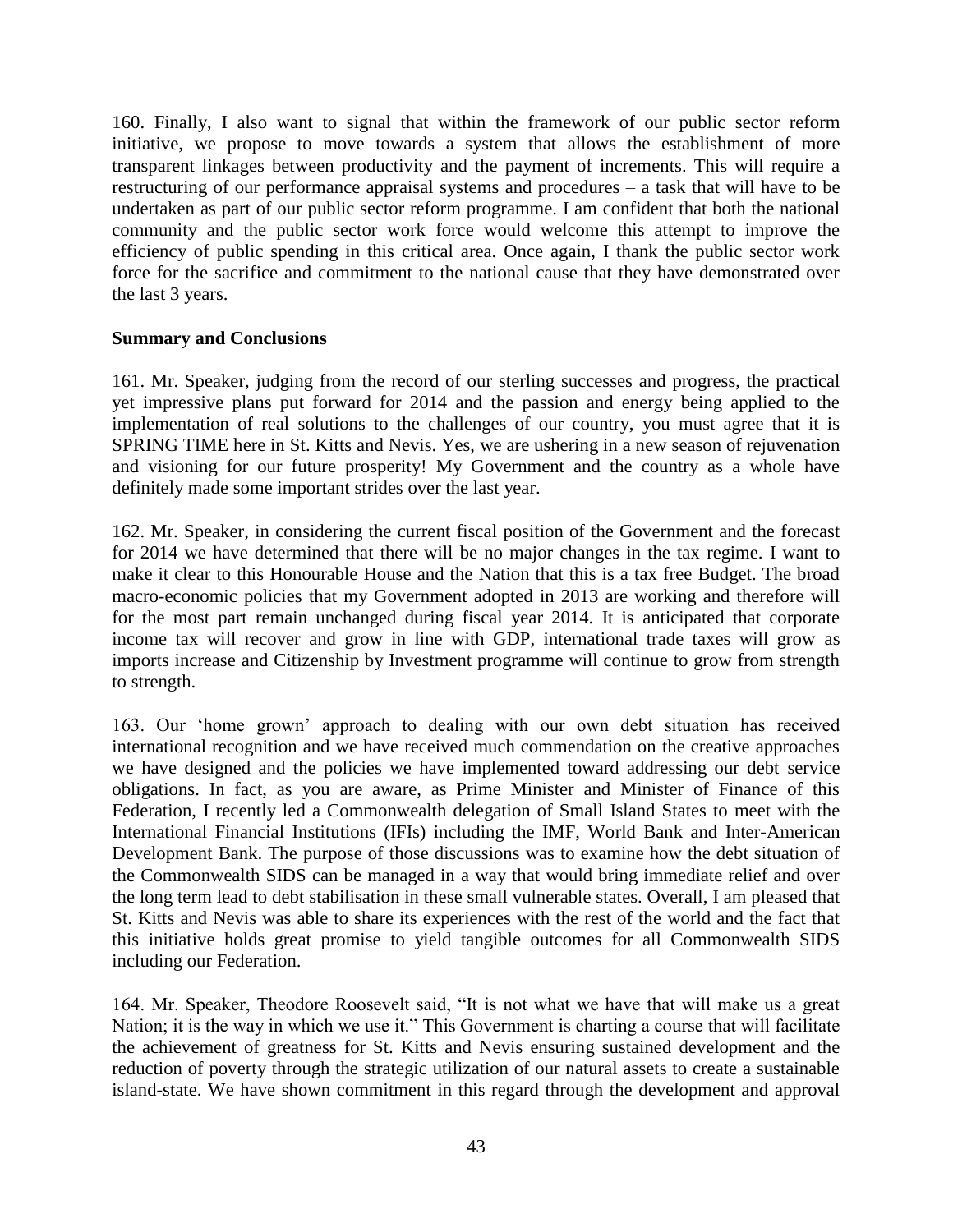of the National Energy Policy (2011), the installation of over 100 induction lights along the Kim Collins Highway and a portion of the Frigate Bay Road, the use of solar lighting on the main road from Sandy Point to St. Pauls and at the R. L. Bradshaw Memorial Park, and the use of solar panels to generate a proportion of the power used by our very own Government Headquarters and, most recently the R. L. Bradshaw International Airport. We are pleased that our concession and duty free packages have provided the impetus for the integration of renewable and energy efficient technologies by our people in their homes and businesses. 165. However, the greening of the economy includes more than ensuring energy efficiency. It also involves the fostering of eco-innovation across all sectors bringing business and innovation together to create sustainable solutions that make more efficient use of our precious resources. Embracing the concept of a green economy can help to reduce the negative side-effects of our economy on the environment while creating economic benefits and competitive advantage. This will be the thrust of our development as we endeavour to remain one step ahead in an uncertain global economy which requires sustained collective action not only in St. Kitts and Nevis, but across the entire region. We are convinced that the transformation of St. Kitts and Nevis into a sustainable island-state would help to protect us from the massive fluctuations in the global economy by reducing our import bill and moving our economy towards greater efficiency in energy for electricity and food production.

166. Mr. Speaker the overarching objective of my Government is to improve the quality of life of our people. The main vehicle to achieving this goal is sustained growth and development. In this Budget we have therefore been careful to commit resources to key areas that would drive growth including Tourism, Agriculture, small and medium enterprise development and Infrastructural Development. Despite the fiscal challenges that we face, we have ensured that the programmes and initiatives critical to improving the quality of life of our people have been adequately resourced.

167. We will therefore continue to reform our education system to make education more relevant to the needs of our young people and equip them with the skills and expertise that are in demand in the private sector. The objective is also to position them to be able to compete locally, regionally and internationally. The availability of scholarships to persons wishing to attend university has also increase. In this Budget our focus on poverty reduction and social protection will continue. A new National Social Protection Strategy will be implemented along with the introduction of the new Unemployment Benefit Scheme. Further, substantial resources have been provided to our Security Forces to continue their safety and security initiatives to further reduce crime, building on the success they have achieved so far in significantly reducing crime.

168. We will continue upgrade our health system to provide our citizens with modern diagnostic equipment and tertiary level healthcare services such as haemodialysis. This Budget addresses the issue of the inability of many of our citizens to afford the cost of health care especially in the case of catastrophic illness. Therefore, provisions have been made in this budget to implement the first phase of a universal health care scheme. This phase will provide healthcare coverage for the uninsured beginning with the more vulnerable groups.

169. As I indicated at the at this year's National Consultation on the Economy, my Government believes that it is important for all stakeholders, public, economic and social, to share in the